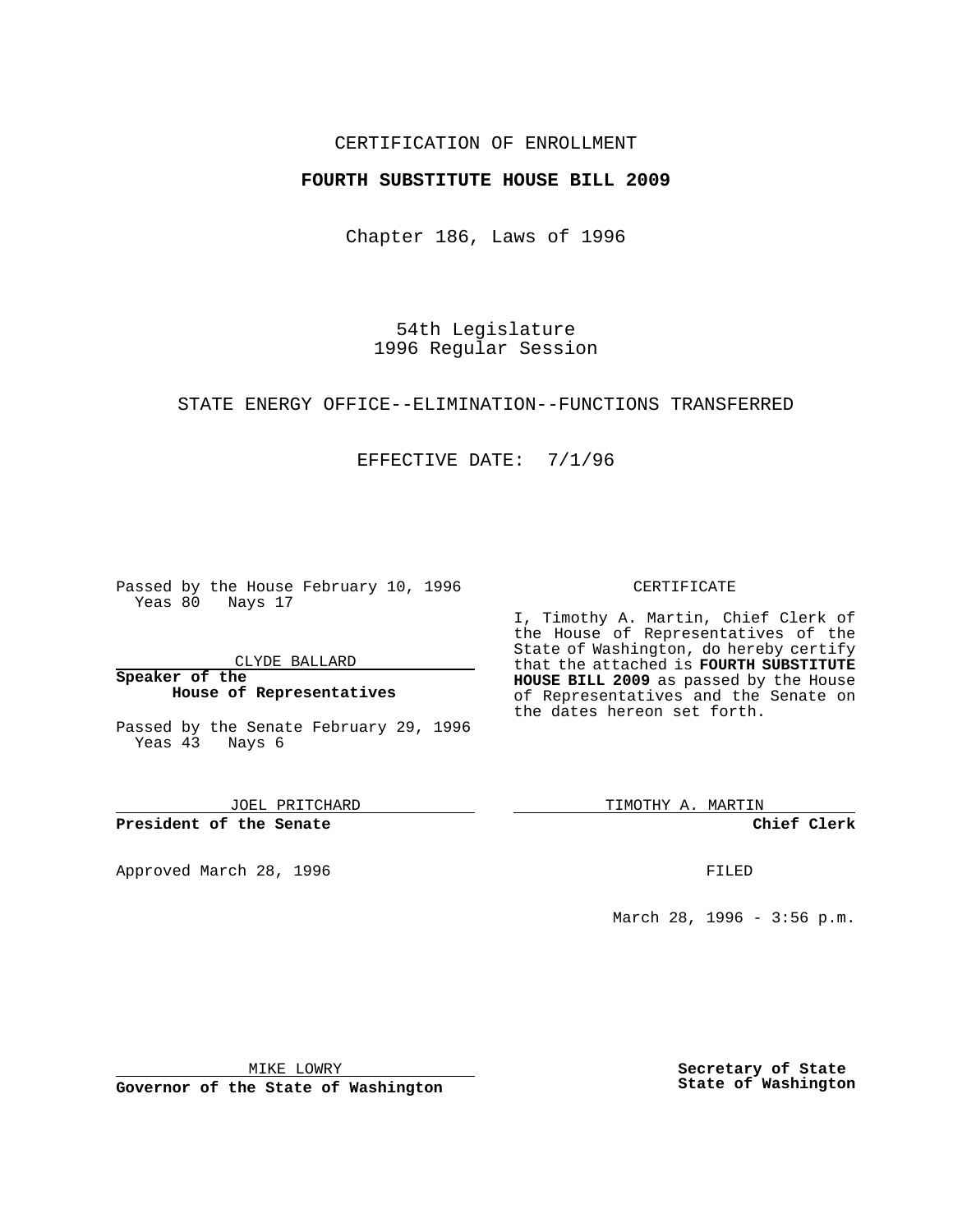## **FOURTH SUBSTITUTE HOUSE BILL 2009** \_\_\_\_\_\_\_\_\_\_\_\_\_\_\_\_\_\_\_\_\_\_\_\_\_\_\_\_\_\_\_\_\_\_\_\_\_\_\_\_\_\_\_\_\_\_\_

\_\_\_\_\_\_\_\_\_\_\_\_\_\_\_\_\_\_\_\_\_\_\_\_\_\_\_\_\_\_\_\_\_\_\_\_\_\_\_\_\_\_\_\_\_\_\_

### AS AMENDED BY THE SENATE

Passed Legislature - 1996 Regular Session

### **State of Washington 54th Legislature 1996 Regular Session**

**By** House Committee on Appropriations (originally sponsored by Representatives Casada, Huff, Campbell, Clements, Goldsmith, Elliot, Pelesky, Backlund, Reams, Smith, Delvin, Blanton and Beeksma)

Read first time 02/03/96.

 AN ACT Relating to the energy office; amending RCW 43.21F.025, 43.21F.045, 43.21F.055, 43.21F.060, 43.21F.090, 43.140.050, 41.06.070, 39.35.030, 39.35.050, 39.35.060, 39.35C.010, 39.35C.020, 39.35C.030, 39.35C.040, 39.35C.050, 39.35C.060, 39.35C.070, 39.35C.080, 39.35C.090, 39.35C.100, 39.35C.110, 39.35C.130, 19.27.190, 19.27A.020, 28A.515.320, 43.06.115, 43.19.680, 43.21G.010, 43.31.621, 43.88.195, 43.140.040, 43.140.050, 47.06.110, 70.94.527, 70.94.537, 70.94.541, 70.94.551, 70.94.960, 70.120.210, 70.120.220, 80.28.260, 82.35.020, 82.35.080, and 90.03.247; reenacting and amending RCW 80.50.030 and 42.17.2401; adding a new section to chapter 43.330 RCW; adding new sections to chapter 28B.30 RCW; adding a new section to chapter 47.01 RCW; adding a new section to chapter 43.19 RCW; creating new sections; repealing RCW 43.21F.035, 43.21F.065, 39.35C.120, 41.06.081, 43.41.175, and 19.27A.055; and providing an effective date.

BE IT ENACTED BY THE LEGISLATURE OF THE STATE OF WASHINGTON:

 NEW SECTION. **Sec. 1.** The legislature finds responsibilities of state government need to be limited to core services in support of public safety and welfare. Services provided by the Washington state energy office are primarily advisory and can be eliminated. The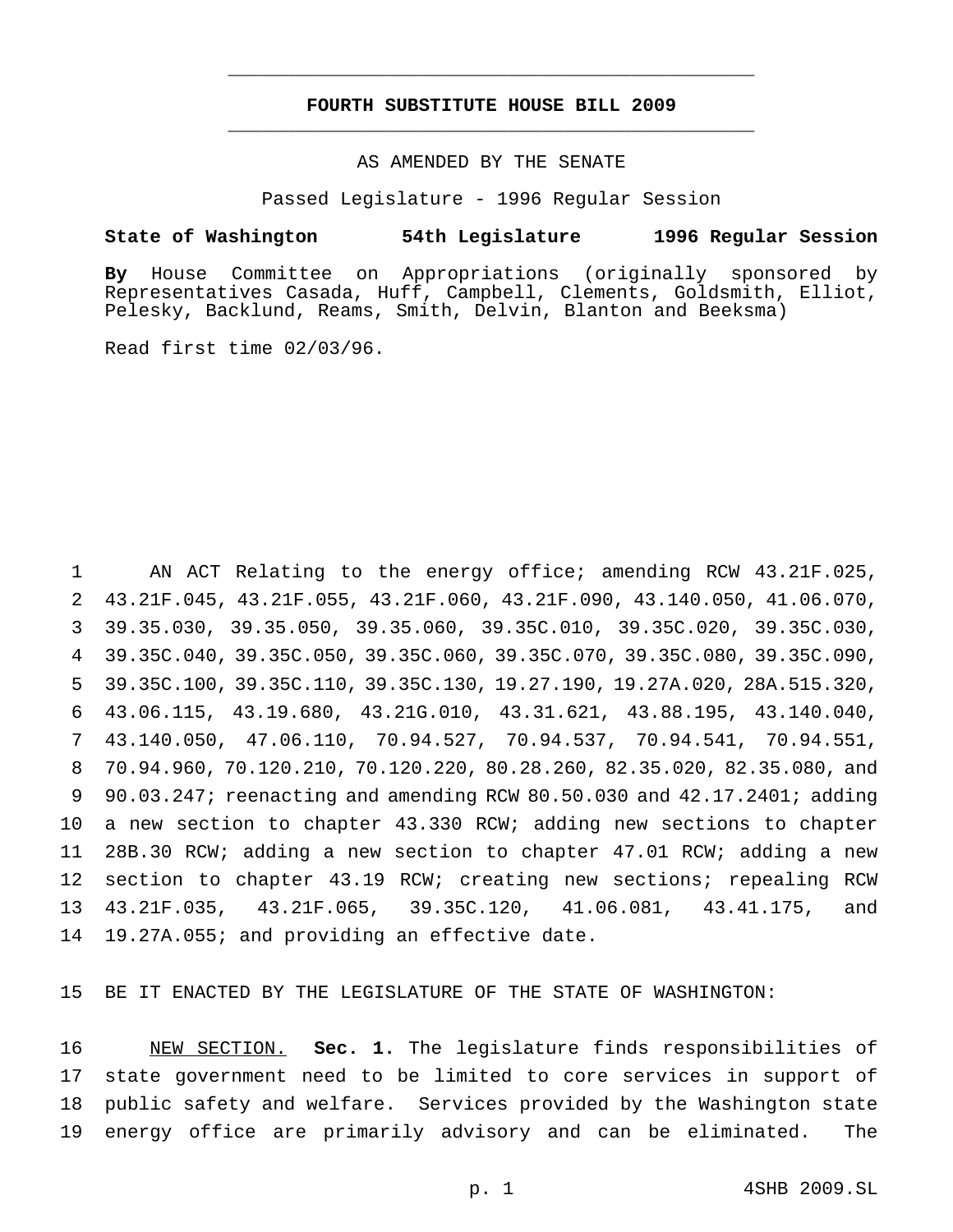legislature further finds a need to redefine the state's role in energy-related regulatory functions. The state may be better served by allowing regulatory functions to be performed by other appropriate entities, simplifying state government while maintaining core services. Further, it is the intent of the legislature that the state continue to receive oil overcharge restitution funds for our citizens while every effort is being made to maximize federal funds available for energy conservation purposes.

## **PART I**

# **FUNCTIONS OF THE DEPARTMENT OF COMMUNITY, TRADE, AND ECONOMIC DEVELOPMENT**

 NEW SECTION. **Sec. 101.** A new section is added to chapter 43.330 RCW to read as follows:

 (1) All powers, duties, and functions of the state energy office relating to energy resource policy and planning and energy facility siting are transferred to the department of community, trade, and economic development. All references to the director or the state energy office in the Revised Code of Washington shall be construed to mean the director or the department of community, trade, and economic development when referring to the functions transferred in this section.

 The director shall appoint an assistant director for energy policy, and energy policy staff shall have no additional responsibilities beyond activities concerning energy policy.

 (2)(a) All reports, documents, surveys, books, records, files, papers, or written material in the possession of the state energy office pertaining to the powers, functions, and duties transferred shall be delivered to the custody of the department of community, trade, and economic development. All cabinets, furniture, office equipment, software, data base, motor vehicles, and other tangible property employed by the state energy office in carrying out the powers, functions, and duties transferred shall be made available to the department of community, trade, and economic development.

 (b) Any appropriations made to the state energy office for carrying out the powers, functions, and duties transferred shall, on the effective date of this section, be transferred and credited to the department of community, trade, and economic development.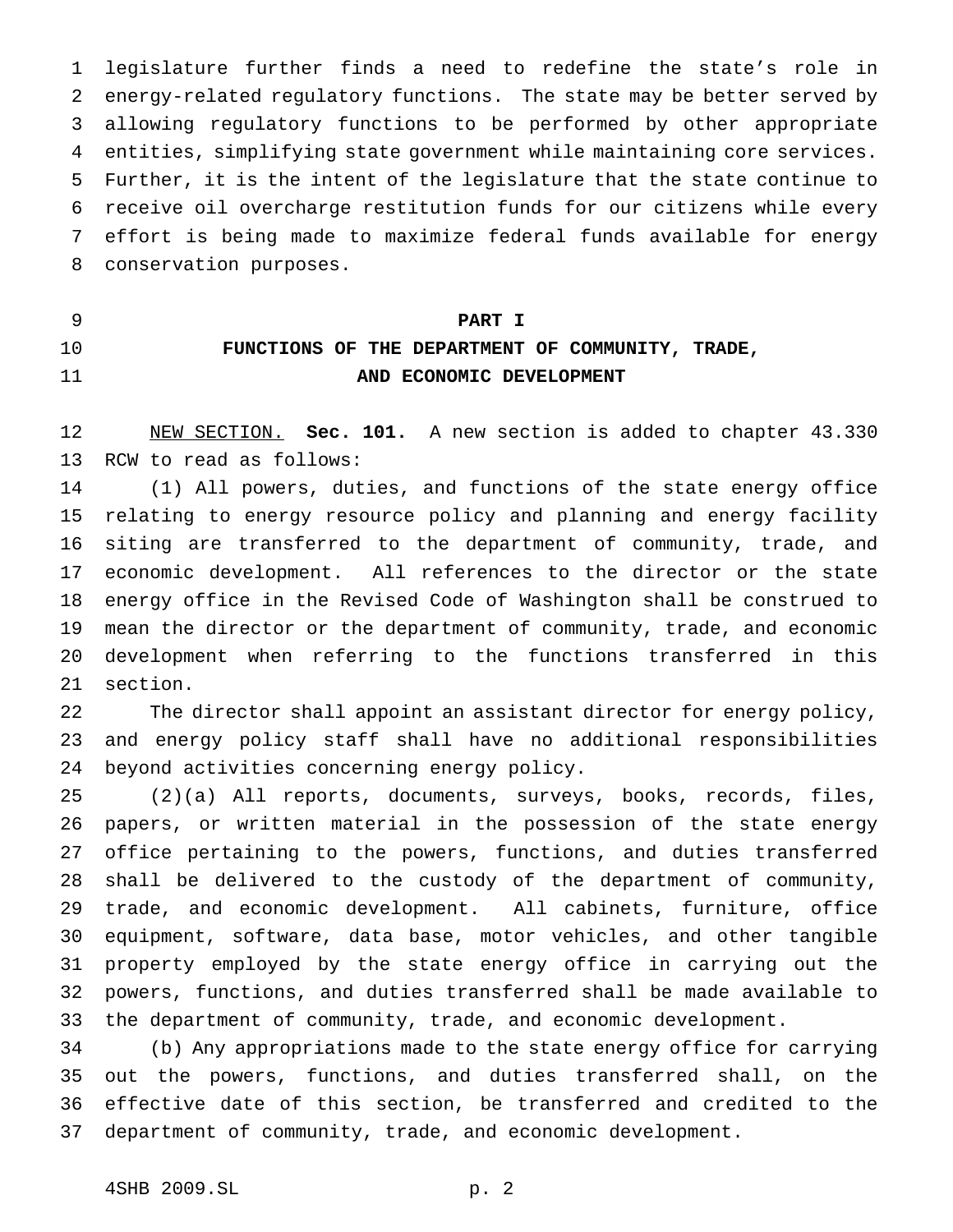(c) Whenever any question arises as to the transfer of any funds, books, documents, records, papers, files, software, data base, equipment, or other tangible property used or held in the exercise of the powers and the performance of the duties and functions transferred, the director of financial management shall make a determination as to the proper allocation and certify the same to the state agencies concerned.

 (3) All employees of the state energy office engaged in performing the powers, functions, and duties pertaining to the energy facility site evaluation council are transferred to the jurisdiction of the department of community, trade, and economic development. All employees engaged in energy facility site evaluation council duties classified under chapter 41.06 RCW, the state civil service law, are assigned to the department of community, trade, and economic development to perform their usual duties upon the same terms as formerly, without any loss of rights, subject to any action that may be appropriate thereafter in accordance with the laws and rules governing state civil service.

 (4) All rules and all pending business before the state energy office pertaining to the powers, functions, and duties transferred shall be continued and acted upon by the department of community, trade, and economic development. All existing contracts and obligations shall remain in full force and shall be performed by the department of community, trade, and economic development.

 (5) The transfer of the powers, duties, and functions of the state energy office does not affect the validity of any act performed before the effective date of this section.

 (6) If apportionments of budgeted funds are required because of the transfers directed by this section, the director of the office of financial management shall certify the apportionments to the agencies affected, the state auditor, and the state treasurer. Each of these shall make the appropriate transfer and adjustments in funds and appropriation.

 (7) The department of community, trade, and economic development shall direct the closure of the financial records of the state energy office.

 (8) Responsibility for implementing energy education, applied research, and technology transfer programs rests with Washington State University. The department of community, trade, and economic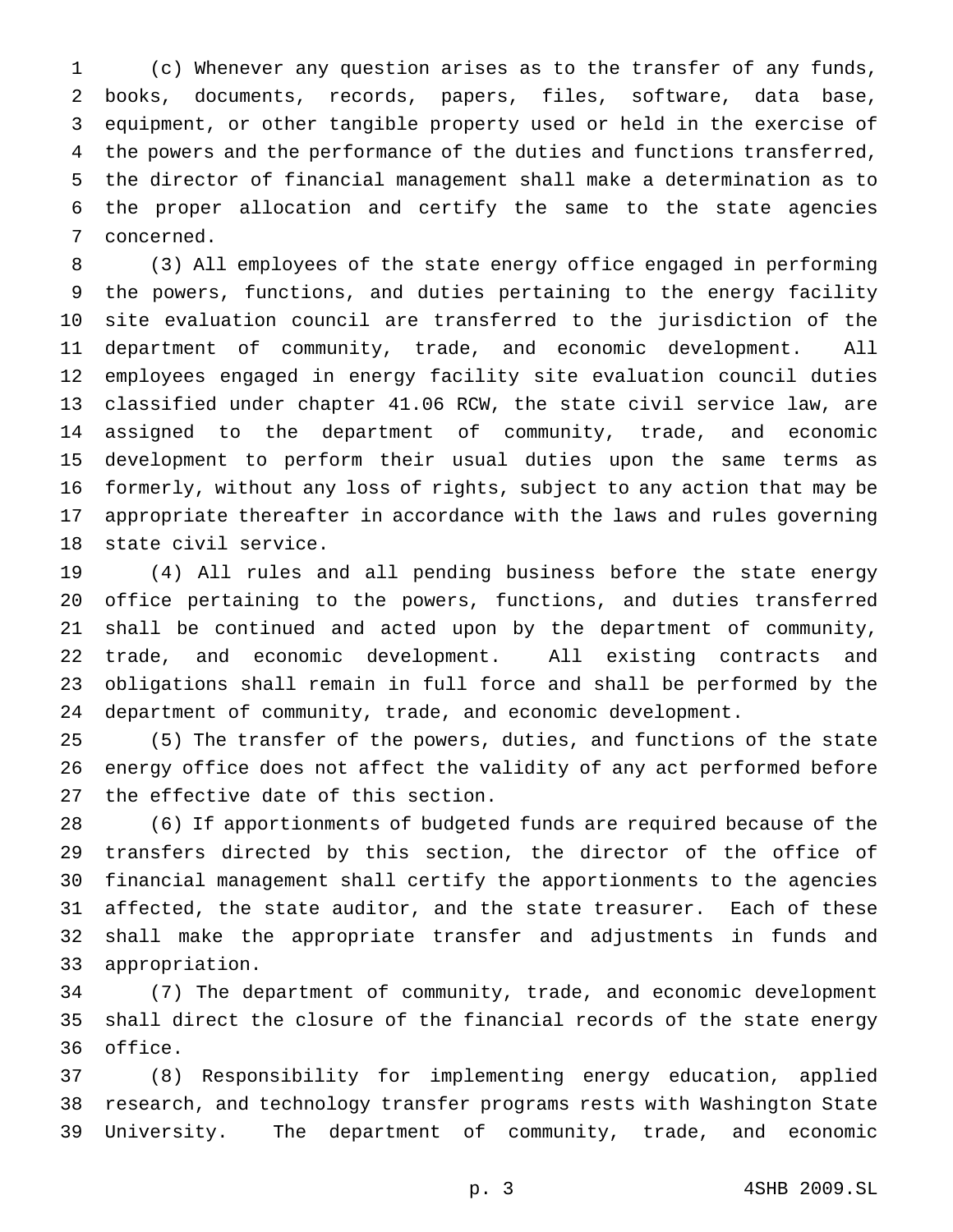development shall provide Washington State University available existing and future oil overcharge restitution and federal energy block funding for a minimum period of five years to carry out energy programs under an interagency agreement with the department of community, trade, and economic development. The interagency agreement shall also outline the working relationship between the department of community, trade, and economic development and Washington State University as it pertains to the relationship between energy policy development and public outreach. Nothing in chapter . . . ., Laws of 1996 (this act) prohibits Washington State University from seeking grant, contract, or fee-for-service funding for energy or related programs directly from other entities.

 **Sec. 102.** RCW 43.21F.025 and 1994 c 207 s 2 are each amended to read as follows:

 (1) "Energy" means petroleum or other liquid fuels; natural or synthetic fuel gas; solid carbonaceous fuels; fissionable nuclear material; electricity; solar radiation; geothermal resources; hydropower; organic waste products; wind; tidal activity; any other substance or process used to produce heat, light, or motion; or the savings from nongeneration technologies, including conservation or improved efficiency in the usage of any of the sources described in this subsection;

 (2) "Person" means an individual, partnership, joint venture, private or public corporation, association, firm, public service company, political subdivision, municipal corporation, government agency, public utility district, joint operating agency, or any other entity, public or private, however organized;

28 (3) "Director" means the director of the ((state energy office)) 29 department of community, trade, and economic development;

30 (4) (("Office" means the Washington state energy office)) 31 "Assistant director" means the assistant director of the department of 32 community, trade, and economic development responsible for energy 33 policy activities;

 (5) "Department" means the department of community, trade, and 35 economic development;

36  $((+5))$   $(6)$  "Distributor" means any person, private corporation, partnership, individual proprietorship, utility, including investor-owned utilities, municipal utility, public utility district, joint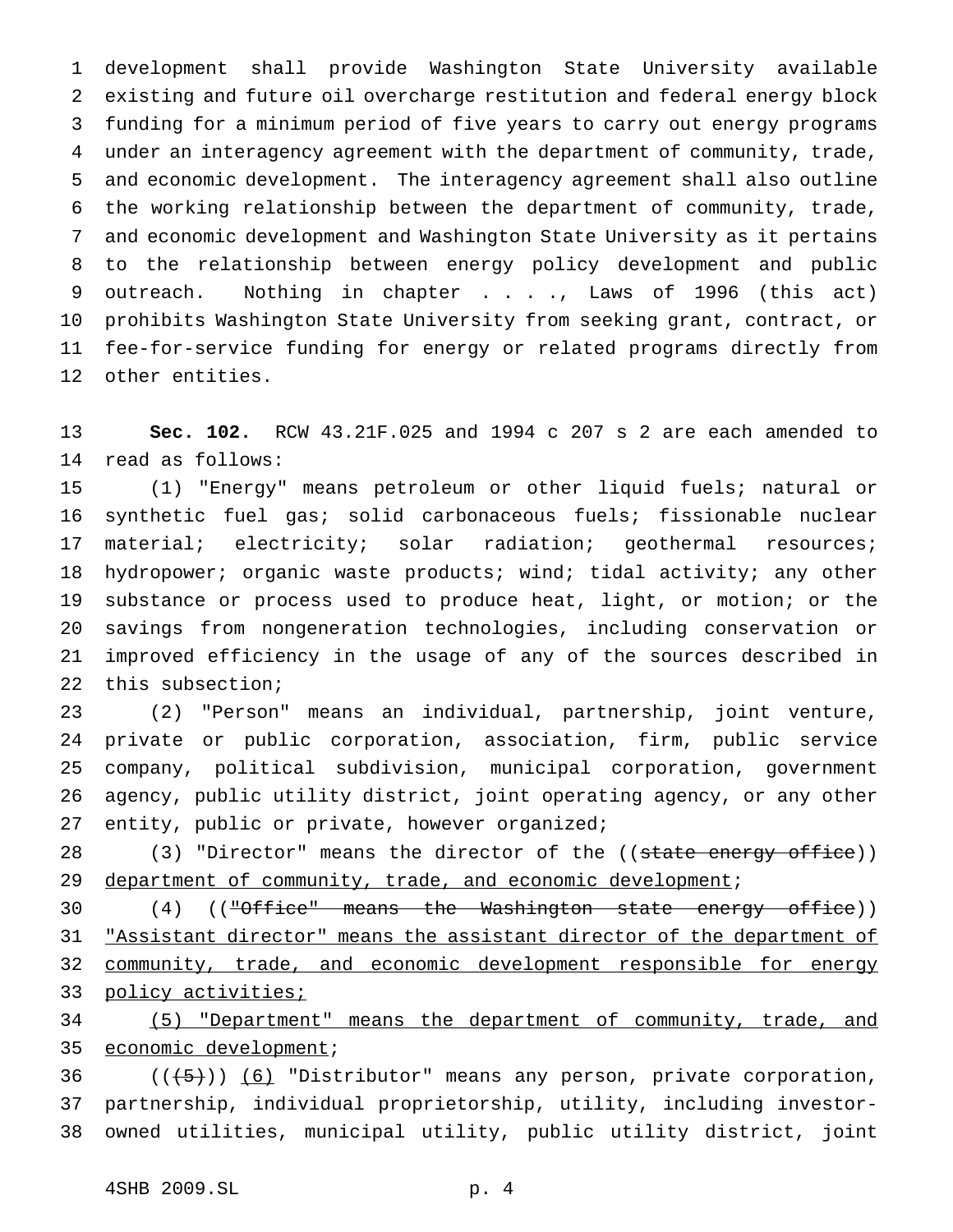operating agency, or cooperative, which engages in or is authorized to engage in the activity of generating, transmitting, or distributing energy in this state; and

 (( $\left(\frac{6}{1}\right)$ ) (7) "State energy strategy" means the document and energy policy direction developed under section 1, chapter 201, Laws of 1991 including any related appendices.

 **Sec. 103.** RCW 43.21F.045 and 1994 c 207 s 4 are each amended to read as follows:

9 ((The energy office shall have the following duties:

10 (1) The office shall)) (1) The department shall supervise and administer energy-related activities as specified in section 101 of this act and shall advise the governor and the legislature with respect 13 to energy matters affecting the state.

 (2) In addition to other powers and duties granted to the 15 department, the department shall have the following powers and duties:

 (a) Prepare and update contingency plans for implementation in the event of energy shortages or emergencies. The plans shall conform to chapter 43.21G RCW and shall include procedures for determining when these shortages or emergencies exist, the state officers and agencies to participate in the determination, and actions to be taken by various agencies and officers of state government in order to reduce hardship and maintain the general welfare during these emergencies. The 23 ((office)) department shall coordinate the activities undertaken pursuant to this subsection with other persons. The components of plans that require legislation for their implementation shall be presented to the legislature in the form of proposed legislation at the 27 earliest practicable date. The ((office)) department shall report to the governor and the legislature on probable, imminent, and existing energy shortages, and shall administer energy allocation and curtailment programs in accordance with chapter 43.21G RCW.

31 ( $(\frac{2}{3})$  The office shall)) (b) Establish and maintain a central repository in state government for collection of existing data on energy resources, including:

 (( $\overline{+a}$ )) <u>(i)</u> Supply, demand, costs, utilization technology, projections, and forecasts;

36  $((+b))$   $(i)$  Comparative costs of alternative energy sources, uses, and applications; and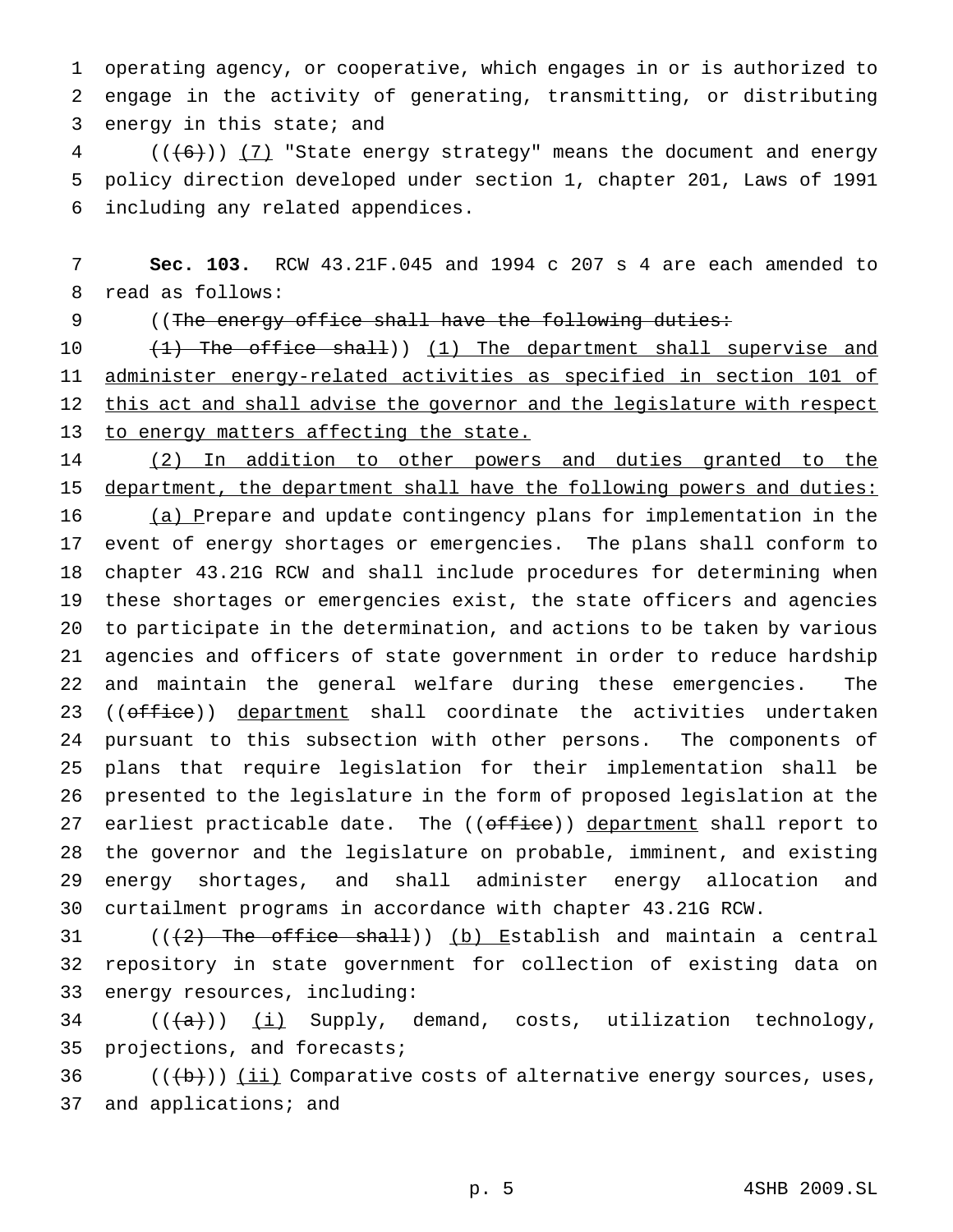1 (((e)) (iii) Inventory data on energy research projects in the state conducted under public and/or private auspices, and the results thereof.

4 (((3) The office shall)) (c) Coordinate federal energy programs appropriate for state-level implementation, carry out such energy programs as are assigned to it by the governor or the legislature, and monitor federally funded local energy programs as required by federal or state regulations.

 $((4)$  The office shall)) (d) Develop energy policy recommendations for consideration by the governor and the legislature.

11 (((5) The office shall)) (e) Provide assistance, space, and other support as may be necessary for the activities of the state's two representatives to the Pacific northwest electric power and conservation planning council. To the extent consistent with federal 15 law, the ((office)) director shall request that Washington's council members request the administrator of the Bonneville power administration to reimburse the state for the expenses associated with the support as provided in the Pacific Northwest Electric Power Planning and Conservation Act (P.L. 96-501).

 $((6)$  The office shall)) (f) Cooperate with state agencies, other governmental units, and private interests in the prioritization and implementation of the state energy strategy elements and on other energy matters.

 $((+7)$  The office shall represent the interests of the state in the 25 <del>siting, construction, and operation of nuclear waste storage and</del> 26 disposal facilities.

27 (8) The office shall)) (g) Serve as the official state agency responsible for coordinating implementation of the state energy strategy.

 $((+9))$   $(h)$  No later than December 1, 1982, and by December 1st of 31 each even-numbered year thereafter, ((the office shall)) prepare and transmit to the governor and the appropriate committees of the legislature a report on the implementation of the state energy strategy and other important energy issues, as appropriate.

35  $((+10)$  The office shall)) (i) Provide support for increasing cost- effective energy conservation, including assisting in the removal of impediments to timely implementation.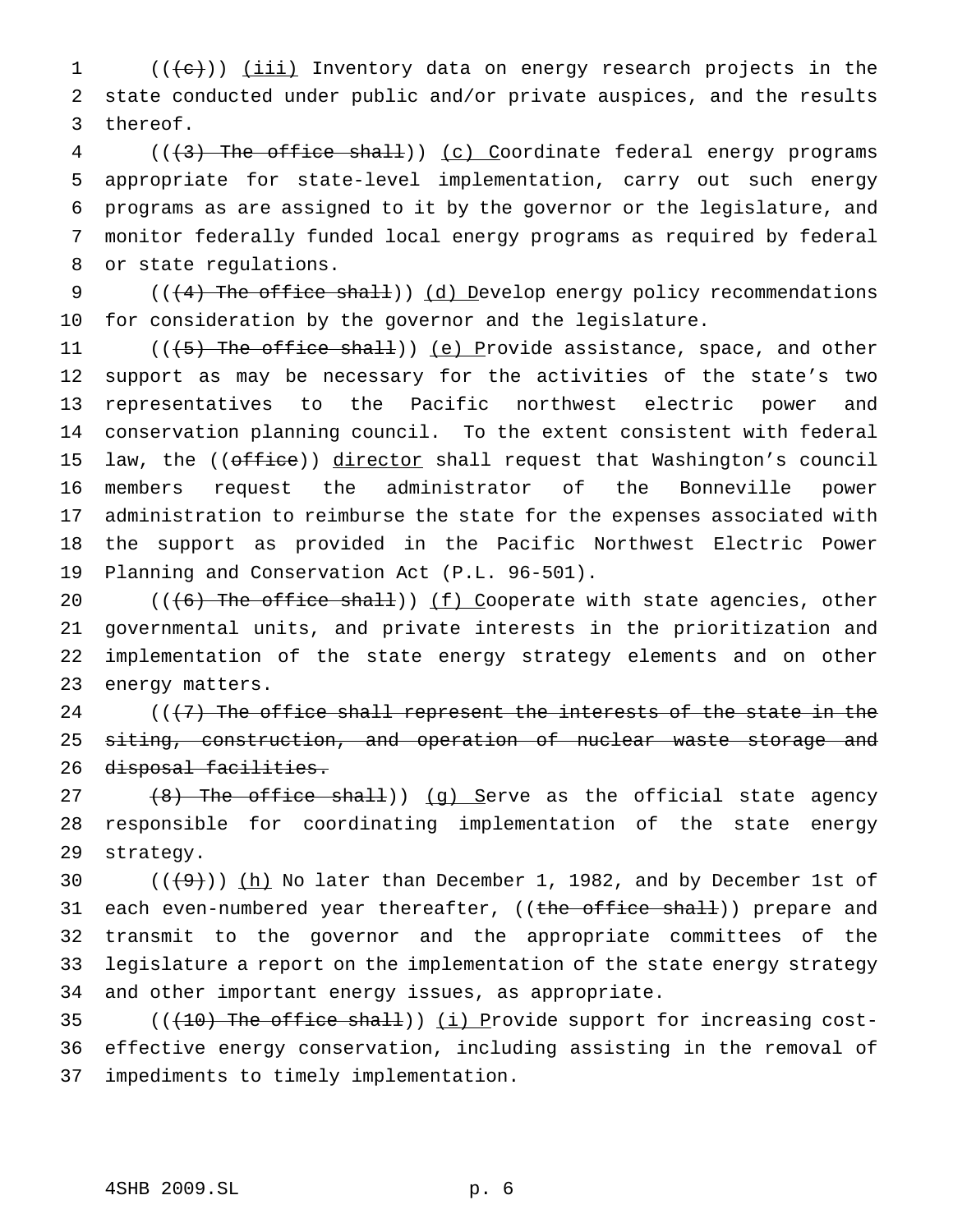1 (((11) The office shall)) (j) Provide support for the development of cost-effective energy resources including assisting in the removal of impediments to timely construction.

4 (( $(12)$ ) The office shall)) (k) Adopt rules, under chapter 34.05 RCW, necessary to carry out the powers and duties enumerated in this chapter.

7 ( $(\overline{+13})$  The office shall))  $(1)$  Provide administrative assistance, space, and other support as may be necessary for the activities of the energy facility site evaluation council, as provided for in RCW 80.50.030.

 (m) Appoint staff as may be needed to administer energy policy 12 functions and manage energy facility site evaluation council 13 activities. These employees are exempt from the provisions of chapter 41.06 RCW.

15 (3) To the extent the powers and duties set out under this section 16 relate to energy education, applied research, and technology transfer 17 programs they are transferred to Washington State University.

18 (4) To the extent the powers and duties set out under this section 19 relate to energy efficiency in public buildings they are transferred to 20 the department of general administration.

 **Sec. 104.** RCW 43.21F.055 and 1981 c 295 s 5 are each amended to read as follows:

23 The ((office)) department shall not intervene in any regulatory proceeding before the Washington utilities and transportation commission or proceedings of utilities not regulated by the commission. Nothing in this chapter abrogates or diminishes the functions, powers, or duties of the energy facility site evaluation council pursuant to chapter 80.50 RCW, the utilities and transportation commission pursuant to Title 80 RCW, or other state or local agencies established by law. 30 The ((office)) department shall avoid duplication of activity with other state agencies and officers and other persons.

 **Sec. 105.** RCW 43.21F.060 and 1981 c 295 s 6 are each amended to read as follows:

 In addition to the duties prescribed in RCW 43.21F.045, the 35 ((energy office)) department shall have the authority to:

 (1) Obtain all necessary and existing information from energy producers, suppliers, and consumers, doing business within the state of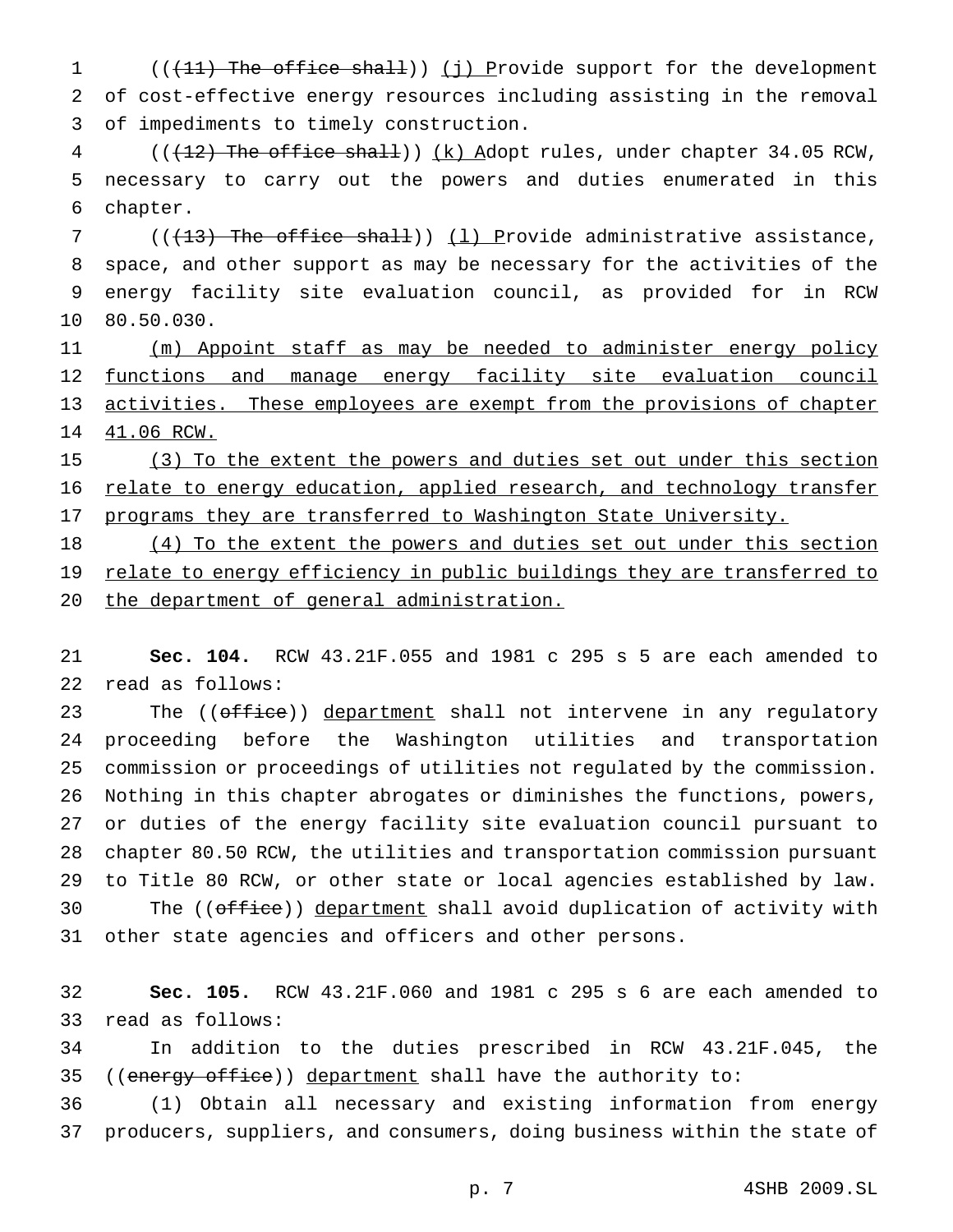Washington, from political subdivisions in this state, or any person as 2 may be necessary to carry out the provisions of  $((\text{this}))$  chapter  $\underline{43.21G}$ 3 RCW: PROVIDED, That if the information is available in reports made to 4 another state agency, the ((office)) department shall obtain it from that agency: PROVIDED FURTHER, That, to the maximum extent practicable, informational requests to energy companies regulated by the utilities and transportation commission shall be channeled through the commission and shall be accepted in the format normally used by the companies. Such information may include but not be limited to:

(a) Sales volume;

(b) Forecasts of energy requirements; and

(c) Energy costs.

 Notwithstanding any other provision of law to the contrary, information furnished under this subsection shall be confidential and maintained as such, if so requested by the person providing the information, if the information is proprietary.

 It shall be unlawful to disclose such information except as hereinafter provided. A violation shall be punishable, upon conviction, by a fine of not more than one thousand dollars for each offense. In addition, any person who wilfully or with criminal negligence, as defined in RCW 9A.08.010, discloses confidential information in violation of this subsection may be subject to removal from office or immediate dismissal from public employment notwithstanding any other provision of law to the contrary.

 Nothing in this subsection prohibits the use of confidential information to prepare statistics or other general data for publication when it is so presented as to prevent identification of particular persons or sources of confidential information.

 (2) Receive and expend funds obtained from the federal government or other sources by means of contracts, grants, awards, payments for services, and other devices in support of the duties enumerated in this chapter.

 **Sec. 106.** RCW 43.21F.090 and 1994 c 207 s 5 are each amended to read as follows:

35 The ((office)) department shall review the state energy strategy as developed under section 1, chapter 201, Laws of 1991, periodically with the guidance of an advisory committee. For each review, an advisory committee shall be established with a membership resembling as closely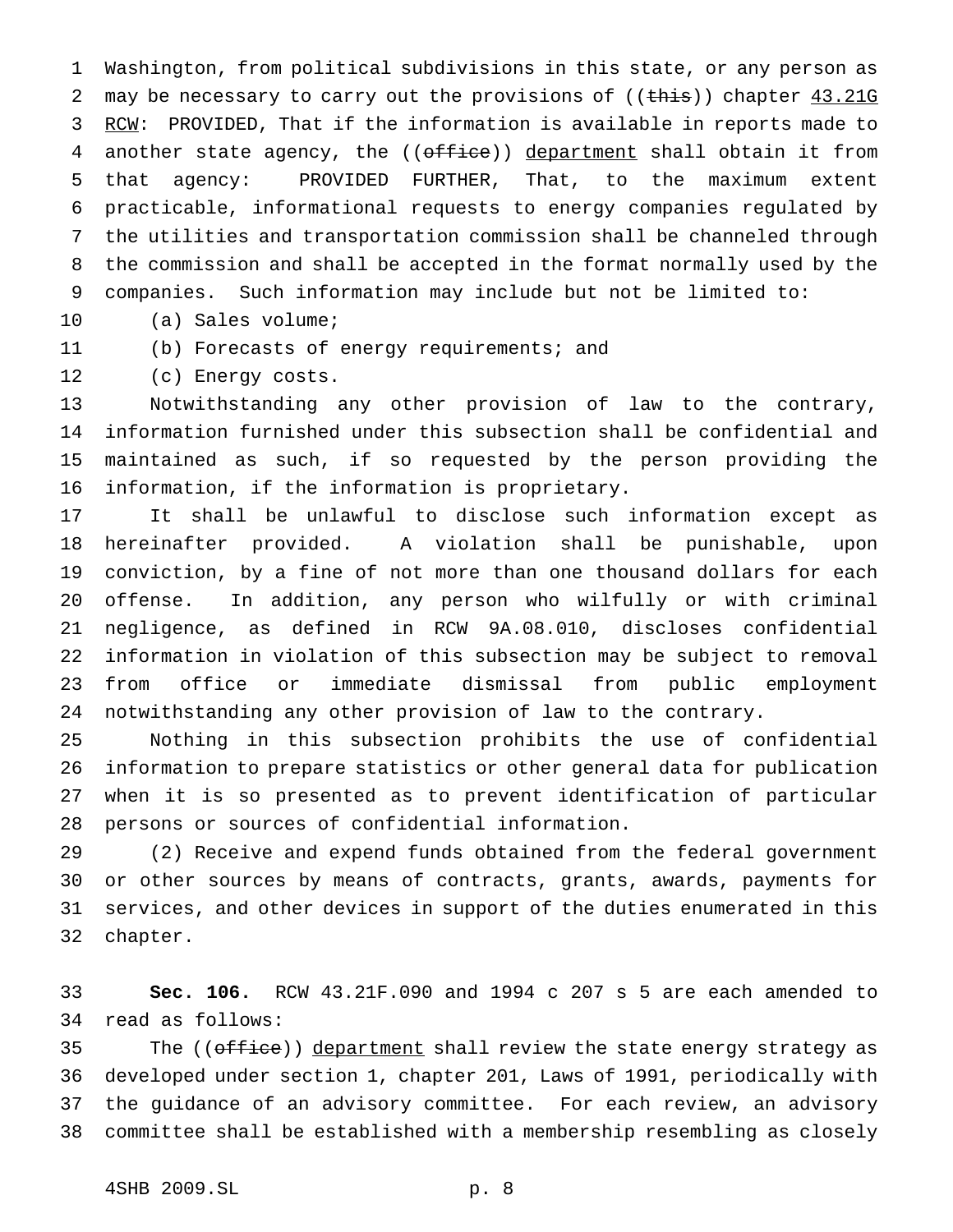as possible the original energy strategy advisory committee specified under section 1, chapter 201, Laws of 1991. Upon completion of a public hearing regarding the advisory committee's advice and recommendations for revisions to the energy strategy, a written report 5 shall be conveyed by the ((office)) department to the governor and the appropriate legislative committees. Any advisory committee established under this section shall be dissolved within three months after their written report is conveyed.

 **Sec. 107.** RCW 43.140.050 and 1981 c 158 s 5 are each amended to read as follows:

 The state treasurer shall be responsible for distribution of funds to the county of origin. Each county's share of rentals and royalties from a lease including lands in more than one county shall be computed on the basis of the ratio that the acreage within each county has to 15 the total acreage in the lease. ((The Washington state energy office or 16 its statutory successor)) Mashington State University shall obtain the necessary information to make the distribution of funds on such a basis.

 **Sec. 108.** RCW 80.50.030 and 1994 c 264 s 75 and 1994 c 154 s 315 are each reenacted and amended to read as follows:

 (1) There is created and established the energy facility site evaluation council.

 (2)(a) The chairman of the council shall be appointed by the governor with the advice and consent of the senate, shall have a vote on matters before the council, shall serve for a term coextensive with the term of the governor, and is removable for cause. The chairman may designate a member of the council to serve as acting chairman in the event of the chairman's absence. The chairman is a "state employee" for the purposes of chapter 42.52 RCW. As applicable, when attending meetings of the council, members may receive reimbursement for travel expenses in accordance with RCW 43.03.050 and 43.03.060, and are eligible for compensation under RCW ((43.03.240)) 43.03.250.

 (b) The chairman or a designee shall execute all official documents, contracts, and other materials on behalf of the council. 35 The Washington state ((energy office)) department of community, trade, 36 and economic development shall provide all administrative and staff 37 support for the council. The director of the ((energy office))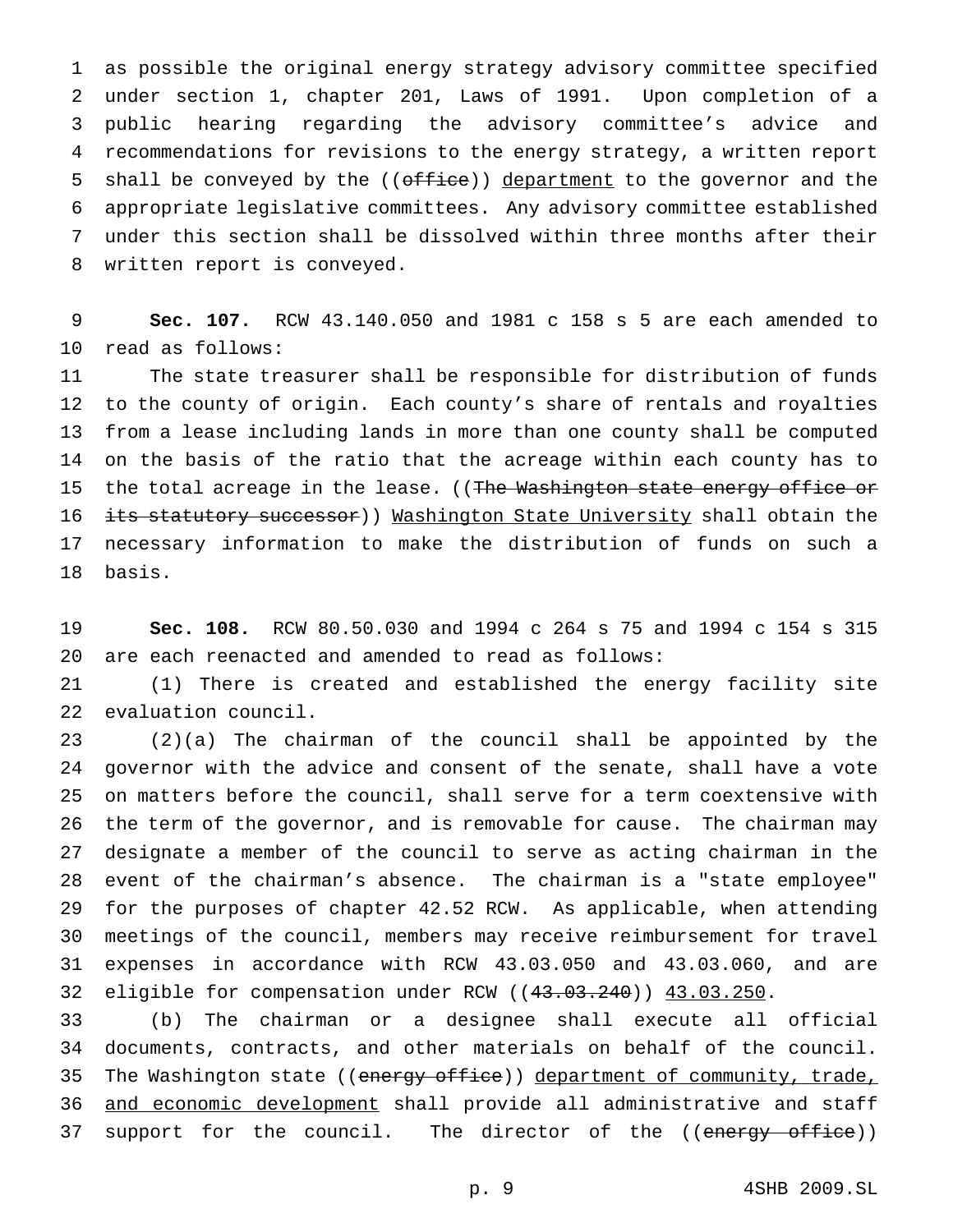1 department of community, trade, and economic development has supervisory authority over the staff of the council and shall employ such personnel as are necessary to implement this chapter. Not more than three such employees may be exempt from chapter 41.06 RCW. (3) The council shall consist of the directors, administrators, or their designees, of the following departments, agencies, commissions, and committees or their statutory successors: 8 (a) Department of ecology; (b) Department of fish and wildlife; 10 (c) ((Parks and recreation commission; 11 (d))) Department of health; 12 (((e) State energy office;  $(f)$ ) (d) Military department; 14 (e) Department of community, trade, and economic development;  $((\{g\}) \mid \underline{f})$  Utilities and transportation commission; 16 (((h) Office of financial management;  $(\frac{1}{1})$ ) (q) Department of natural resources;  $((+\frac{1}{2}))(\underline{h})$  Department of agriculture;  $((+k))$   $(i)$  Department of transportation. (4) The appropriate county legislative authority of every county wherein an application for a proposed site is filed shall appoint a member or designee as a voting member to the council. The member or designee so appointed shall sit with the council only at such times as the council considers the proposed site for the county which he or she represents, and such member or designee shall serve until there has 26 been a final acceptance or rejection of the proposed site; (5) The city legislative authority of every city within whose corporate limits an energy plant is proposed to be located shall appoint a member or designee as a voting member to the council. The member or designee so appointed shall sit with the council only at such times as the council considers the proposed site for the city which he or she represents, and such member or designee shall serve until there

has been a final acceptance or rejection of the proposed site.

 (6) For any port district wherein an application for a proposed port facility is filed subject to this chapter, the port district shall appoint a member or designee as a nonvoting member to the council. The member or designee so appointed shall sit with the council only at such times as the council considers the proposed site for the port district which he or she represents, and such member or designee shall serve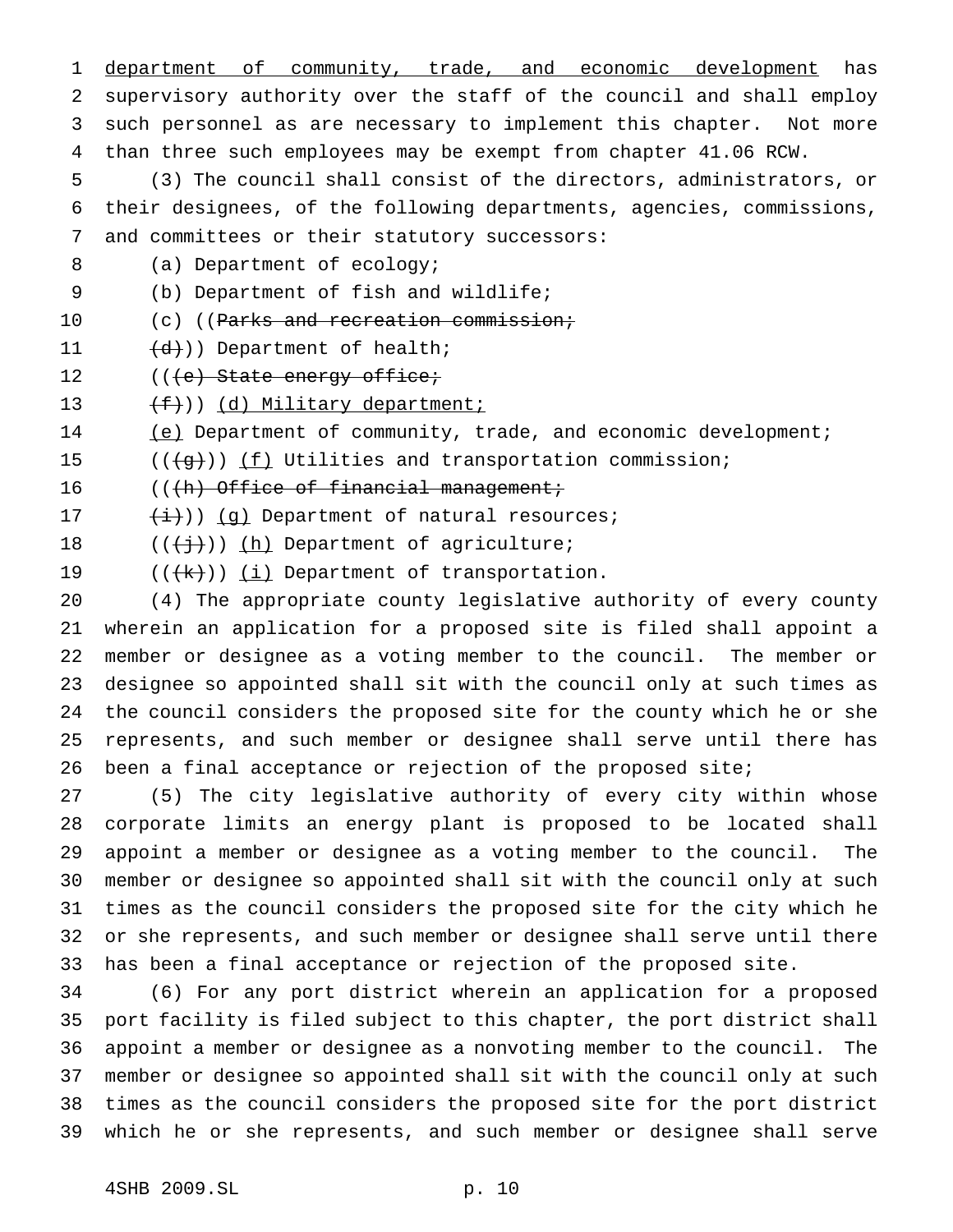until there has been a final acceptance or rejection of the proposed site. The provisions of this subsection shall not apply if the port district is the applicant, either singly or in partnership or association with any other person.

 **Sec. 109.** RCW 41.06.070 and 1995 c 163 s 1 are each amended to read as follows:

(1) The provisions of this chapter do not apply to:

 (a) The members of the legislature or to any employee of, or position in, the legislative branch of the state government including members, officers, and employees of the legislative council, legislative budget committee, statute law committee, and any interim committee of the legislature;

 (b) The justices of the supreme court, judges of the court of appeals, judges of the superior courts or of the inferior courts, or to any employee of, or position in the judicial branch of state government;

 (c) Officers, academic personnel, and employees of technical colleges;

(d) The officers of the Washington state patrol;

(e) Elective officers of the state;

(f) The chief executive officer of each agency;

 (g) In the departments of employment security and social and health services, the director and the director's confidential secretary; in all other departments, the executive head of which is an individual appointed by the governor, the director, his or her confidential secretary, and his or her statutory assistant directors;

 (h) In the case of a multimember board, commission, or committee, whether the members thereof are elected, appointed by the governor or other authority, serve ex officio, or are otherwise chosen:

(i) All members of such boards, commissions, or committees;

 (ii) If the members of the board, commission, or committee serve on a part-time basis and there is a statutory executive officer: The secretary of the board, commission, or committee; the chief executive officer of the board, commission, or committee; and the confidential secretary of the chief executive officer of the board, commission, or committee;

 (iii) If the members of the board, commission, or committee serve on a full-time basis: The chief executive officer or administrative

p. 11 4SHB 2009.SL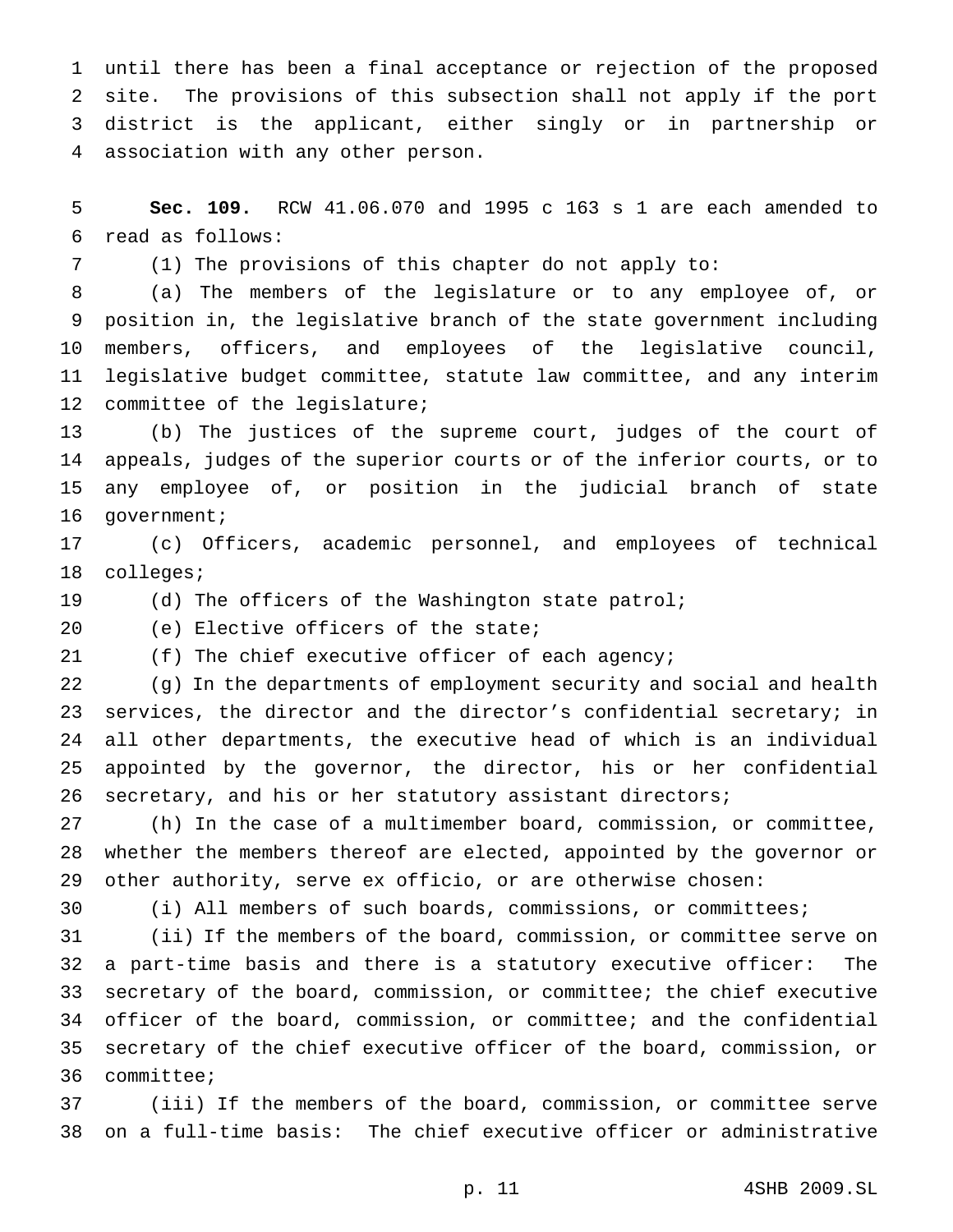officer as designated by the board, commission, or committee; and a confidential secretary to the chair of the board, commission, or committee; (iv) If all members of the board, commission, or committee serve ex officio: The chief executive officer; and the confidential secretary of such chief executive officer; (i) The confidential secretaries and administrative assistants in the immediate offices of the elective officers of the state; (j) Assistant attorneys general; (k) Commissioned and enlisted personnel in the military service of the state; (l) Inmate, student, part-time, or temporary employees, and part- time professional consultants, as defined by the Washington personnel resources board; (m) The public printer or to any employees of or positions in the state printing plant; (n) Officers and employees of the Washington state fruit commission; (o) Officers and employees of the Washington state apple advertising commission; (p) Officers and employees of the Washington state dairy products commission; (q) Officers and employees of the Washington tree fruit research commission; (r) Officers and employees of the Washington state beef commission; (s) Officers and employees of any commission formed under chapter 15.66 RCW; (t) Officers and employees of the state wheat commission formed under chapter 15.63 RCW; (u) Officers and employees of agricultural commissions formed under chapter 15.65 RCW; (v) Officers and employees of the nonprofit corporation formed under chapter 67.40 RCW; (w) Executive assistants for personnel administration and labor relations in all state agencies employing such executive assistants including but not limited to all departments, offices, commissions, committees, boards, or other bodies subject to the provisions of this chapter and this subsection shall prevail over any provision of law inconsistent herewith unless specific exception is made in such law;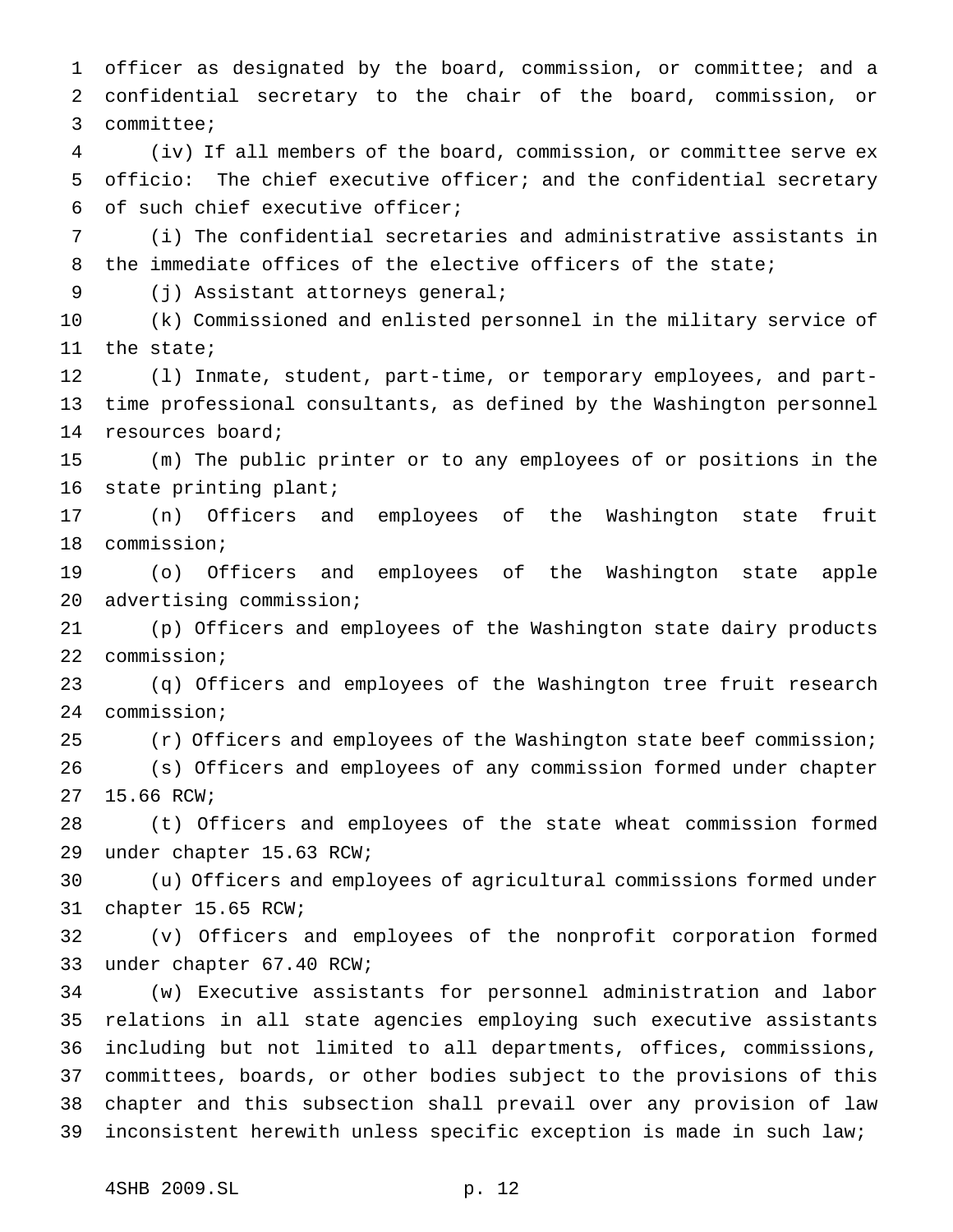(x) In each agency with fifty or more employees: Deputy agency heads, assistant directors or division directors, and not more than three principal policy assistants who report directly to the agency head or deputy agency heads;

(y) All employees of the marine employees' commission;

 (z) Up to a total of five senior staff positions of the western library network under chapter 27.26 RCW responsible for formulating policy or for directing program management of a major administrative 9 unit. This subsection (1)(z) shall expire on June 30, 1997;

10 (aa) Staff employed by the department of community, trade, and 11 economic development to administer energy policy functions and manage 12 energy site evaluation council activities under RCW 43.21F.045(2)(m); 13 (bb) Staff employed by Washington State University to administer 14 energy education, applied research, and technology transfer programs under RCW 43.21F.045 as provided in section 201(5) of this act.

 (2) The following classifications, positions, and employees of institutions of higher education and related boards are hereby exempted from coverage of this chapter:

 (a) Members of the governing board of each institution of higher education and related boards, all presidents, vice-presidents and their 21 confidential secretaries, administrative and personal assistants; deans, directors, and chairs; academic personnel; and executive heads of major administrative or academic divisions employed by institutions of higher education; principal assistants to executive heads of major administrative or academic divisions; other managerial or professional employees in an institution or related board having substantial responsibility for directing or controlling program operations and accountable for allocation of resources and program results, or for the formulation of institutional policy, or for carrying out personnel administration or labor relations functions, legislative relations, public information, development, senior computer systems and network programming, or internal audits and investigations; and any employee of a community college district whose place of work is one which is physically located outside the state of Washington and who is employed pursuant to RCW 28B.50.092 and assigned to an educational program operating outside of the state of Washington;

 (b) Student, part-time, or temporary employees, and part-time professional consultants, as defined by the Washington personnel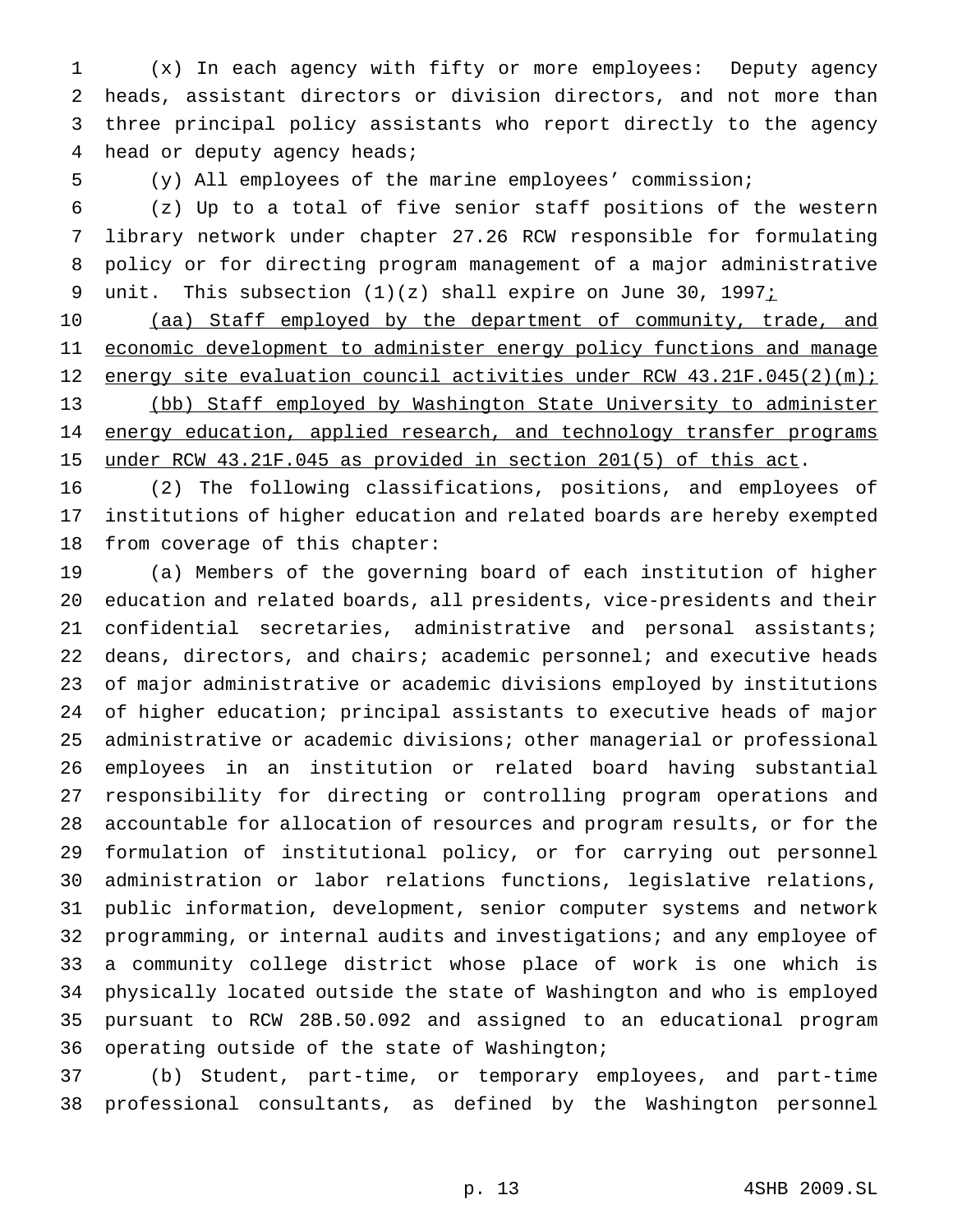resources board, employed by institutions of higher education and related boards;

 (c) The governing board of each institution, and related boards, may also exempt from this chapter classifications involving research activities, counseling of students, extension or continuing education activities, graphic arts or publications activities requiring prescribed academic preparation or special training as determined by the board: PROVIDED, That no nonacademic employee engaged in office, clerical, maintenance, or food and trade services may be exempted by the board under this provision;

 (d) Printing craft employees in the department of printing at the University of Washington.

 (3) In addition to the exemptions specifically provided by this chapter, the Washington personnel resources board may provide for further exemptions pursuant to the following procedures. The governor or other appropriate elected official may submit requests for exemption to the Washington personnel resources board stating the reasons for requesting such exemptions. The Washington personnel resources board shall hold a public hearing, after proper notice, on requests submitted pursuant to this subsection. If the board determines that the position for which exemption is requested is one involving substantial responsibility for the formulation of basic agency or executive policy or one involving directing and controlling program operations of an agency or a major administrative division thereof, the Washington personnel resources board shall grant the request and such determination shall be final as to any decision made before July 1, 1993. The total number of additional exemptions permitted under this subsection shall not exceed one percent of the number of employees in the classified service not including employees of institutions of higher education and related boards for those agencies not directly under the authority of any elected public official other than the governor, and shall not exceed a total of twenty-five for all agencies under the authority of elected public officials other than the governor. The Washington personnel resources board shall report to each regular session of the legislature during an odd-numbered year all exemptions granted under subsections (1) (w) and (x) and (2) of this section, together with the reasons for such exemptions.

 The salary and fringe benefits of all positions presently or hereafter exempted except for the chief executive officer of each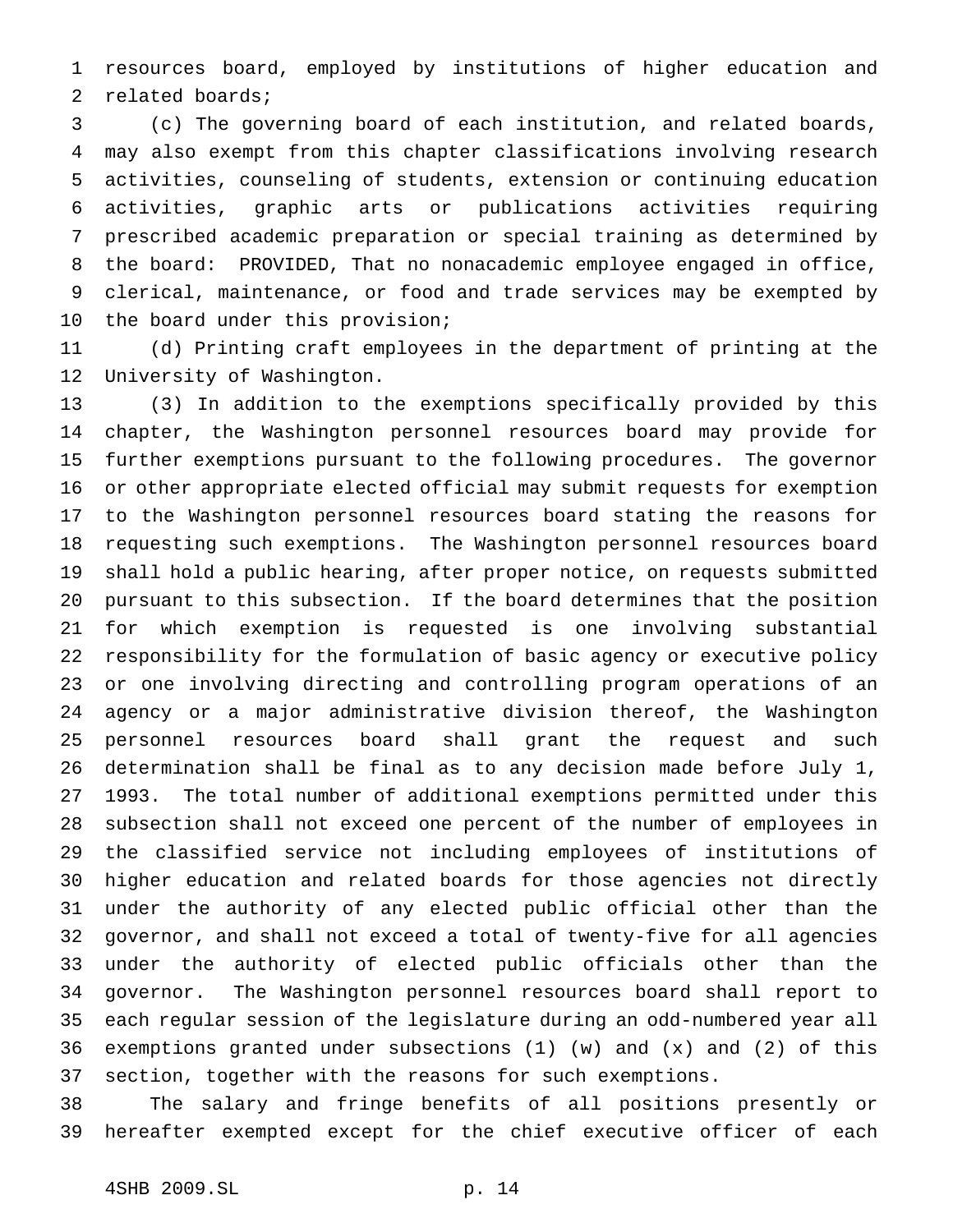agency, full-time members of boards and commissions, administrative assistants and confidential secretaries in the immediate office of an elected state official, and the personnel listed in subsections (1) (j) through (v) and (2) of this section, shall be determined by the Washington personnel resources board.

 Any person holding a classified position subject to the provisions of this chapter shall, when and if such position is subsequently exempted from the application of this chapter, be afforded the following rights: If such person previously held permanent status in another classified position, such person shall have a right of reversion to the highest class of position previously held, or to a position of similar nature and salary.

 Any classified employee having civil service status in a classified position who accepts an appointment in an exempt position shall have the right of reversion to the highest class of position previously held, or to a position of similar nature and salary.

 A person occupying an exempt position who is terminated from the position for gross misconduct or malfeasance does not have the right of reversion to a classified position as provided for in this section.

### **PART II**

## **FUNCTIONS OF WASHINGTON STATE UNIVERSITY**

 NEW SECTION. **Sec. 201.** A new section is added to chapter 28B.30 RCW to read as follows:

 (1) All powers, duties, and functions of the state energy office under RCW 43.21F.045 relating to implementing energy education, applied research, and technology transfer programs shall be transferred to Washington State University.

 (2) The specific programs transferred to Washington State University shall include but not be limited to the following: Renewable energy, energy software, industrial energy efficiency, education and information, energy ideas clearinghouse, and telecommunications.

 (3)(a) All reports, documents, surveys, books, records, files, papers, or written material in the possession of the state energy office pertaining to the powers, functions, and duties transferred shall be delivered to the custody of Washington State University. All cabinets, furniture, office equipment, software, data base, motor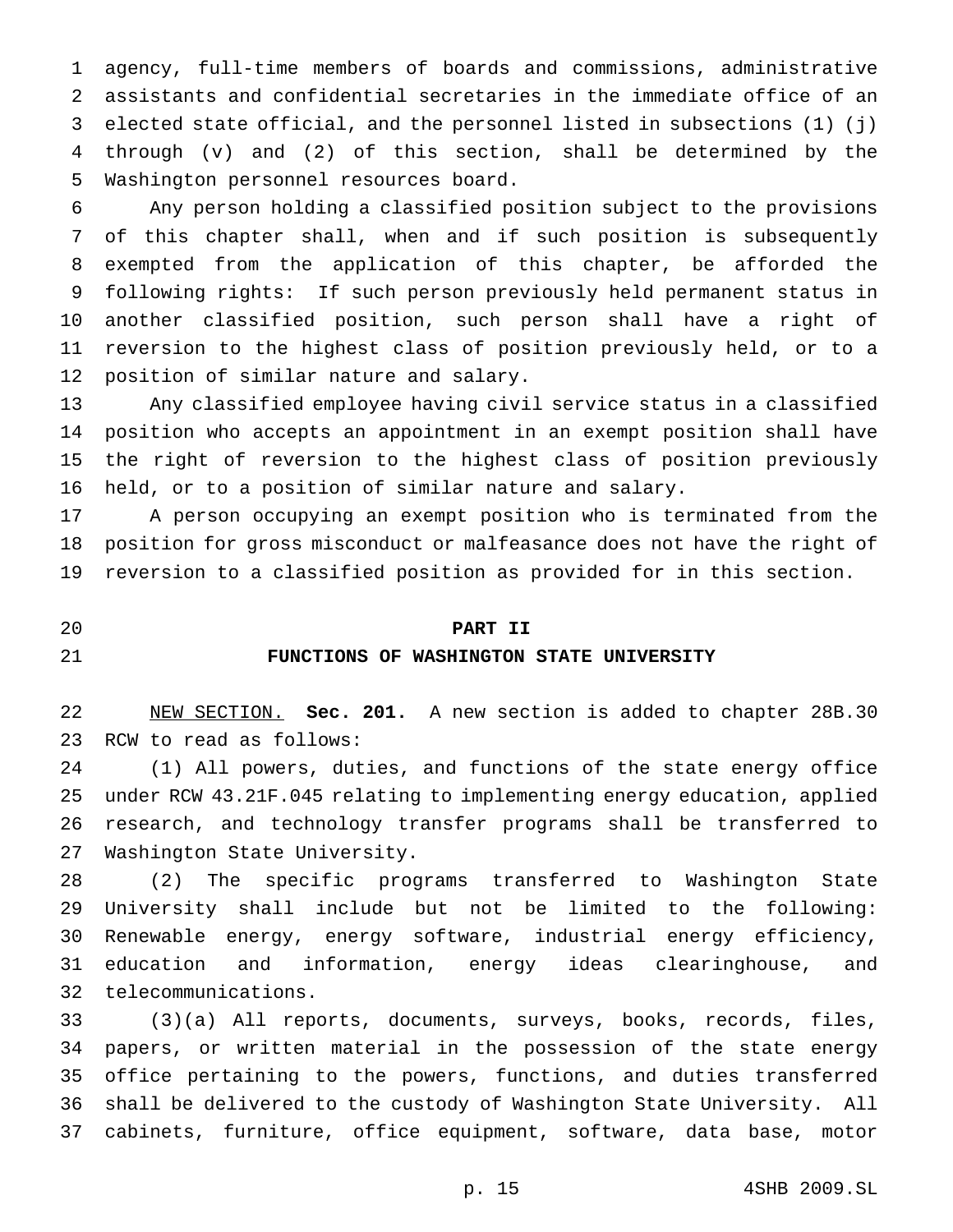vehicles, and other tangible property employed by the state energy office in carrying out the powers, functions, and duties transferred shall be made available to Washington State University.

 (b) Any appropriations made to, any other funds provided to, or any grants made to or contracts with the state energy office for carrying out the powers, functions, and duties transferred shall, on the effective date of this section, be transferred and credited to Washington State University.

 (c) Whenever any question arises as to the transfer of any funds, books, documents, records, papers, files, software, data base, equipment, or other tangible property used or held in the exercise of 12 the powers and the performance of the duties and functions transferred, an arbitrator mutually agreed upon by the parties in dispute shall make a determination as to the proper allocation and certify the same to the state agencies concerned.

 (d) All rules and all pending business before the state energy office pertaining to the powers, functions, and duties transferred shall be continued and acted upon by Washington State University. All existing contracts, grants, and obligations, excluding personnel contracts and obligations, shall remain in full force and shall be assigned to and performed by Washington State University.

 (e) The transfer of the powers, duties, and functions of the state energy office does not affect the validity of any act performed before the effective date of this section.

 (f) If apportionments of budgeted funds are required because of the transfers directed by this section, the director of the office of financial management shall certify the apportionments to the agencies affected, the state auditor, and the state treasurer. Each of these shall make the appropriate transfer and adjustments in funds and appropriation.

 (4) Washington State University shall enter into an interagency agreement with the department of community, trade, and economic development regarding the relationship between policy development and public outreach. The department of community, trade, and economic development shall provide Washington State University available existing and future oil overcharge restitution and federal energy block funding for a minimum period of five years to carry out energy programs. Nothing in chapter . . ., Laws of 1996 (this act) prohibits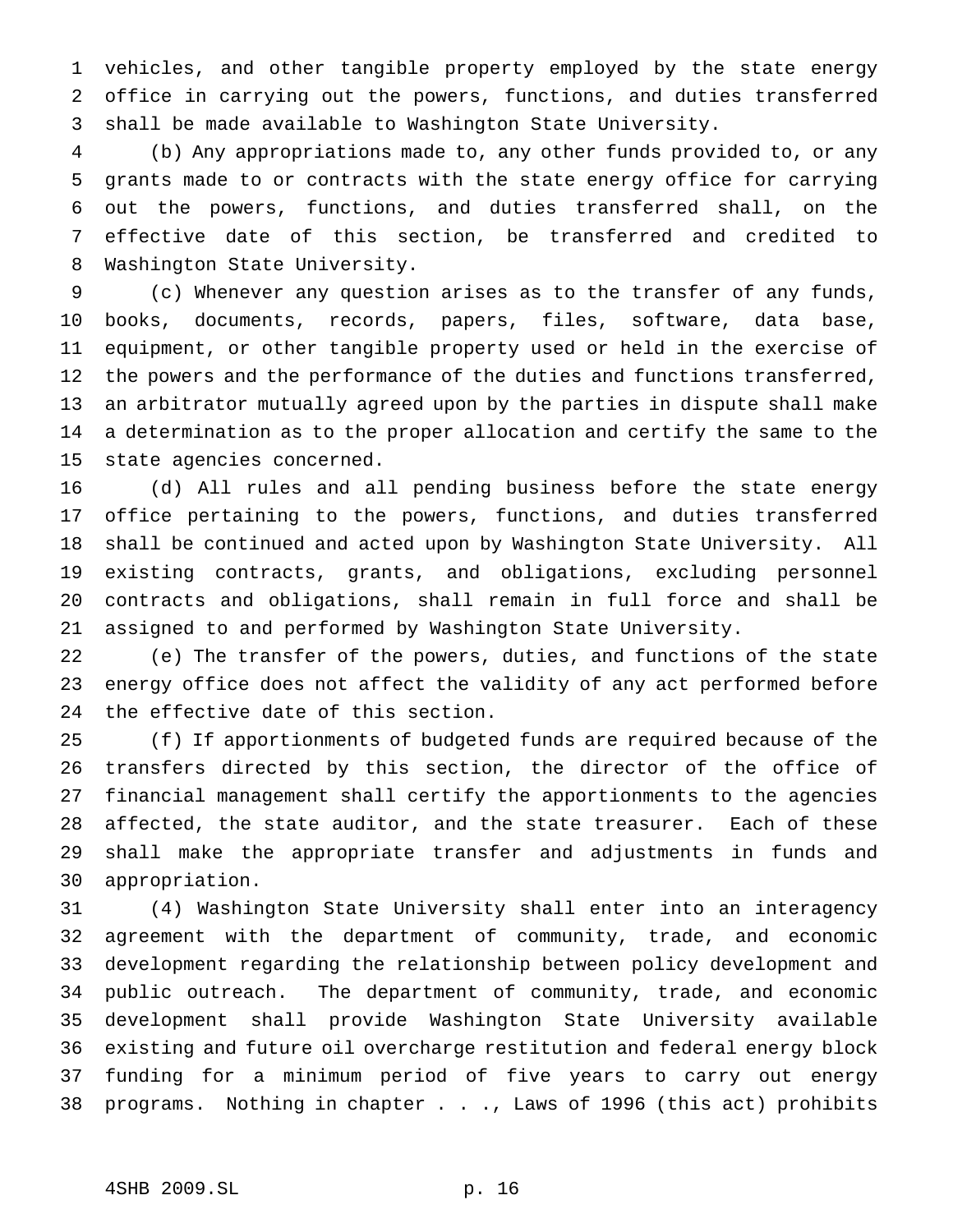Washington State University from seeking grant funding for energy-related programs directly from other entities.

 (5) Washington State University shall select and appoint existing state energy office employees to positions to perform the duties and functions transferred. Employees appointed by Washington State University are exempt from the provisions of chapter 41.06 RCW unless otherwise designated by the institution. Any future vacant or new positions will be filled using Washington State University's standard hiring procedures.

 NEW SECTION. **Sec. 202.** A new section is added to chapter 28B.30 RCW to read as follows:

 In addition to the powers and duties transferred, Washington State University shall have the authority to establish administrative units as may be necessary to coordinate either energy education or energy program delivery programs, or both, and to revise, restructure, redirect, or eliminate programs transferred to Washington State University based on available funding or to better serve the people and businesses of Washington state.

### **PART III**

### **FUNCTIONS OF THE DEPARTMENT OF TRANSPORTATION**

 NEW SECTION. **Sec. 301.** A new section is added to chapter 47.01 RCW to read as follows:

 (1) All powers, duties, and functions of the state energy office pertaining to the commute trip reduction program are transferred to the department of transportation. All references to the director or the state energy office in the Revised Code of Washington shall be construed to mean the secretary or the department of transportation when referring to the functions transferred in this section.

 (2)(a) All reports, documents, surveys, books, records, files, papers, or written material in the possession of the state energy office pertaining to the powers, functions, and duties transferred shall be delivered to the custody of the department of transportation. All cabinets, furniture, office equipment, software, data base, motor vehicles, and other tangible property employed by the state energy office in carrying out the powers, functions, and duties transferred shall be made available to the department of transportation. All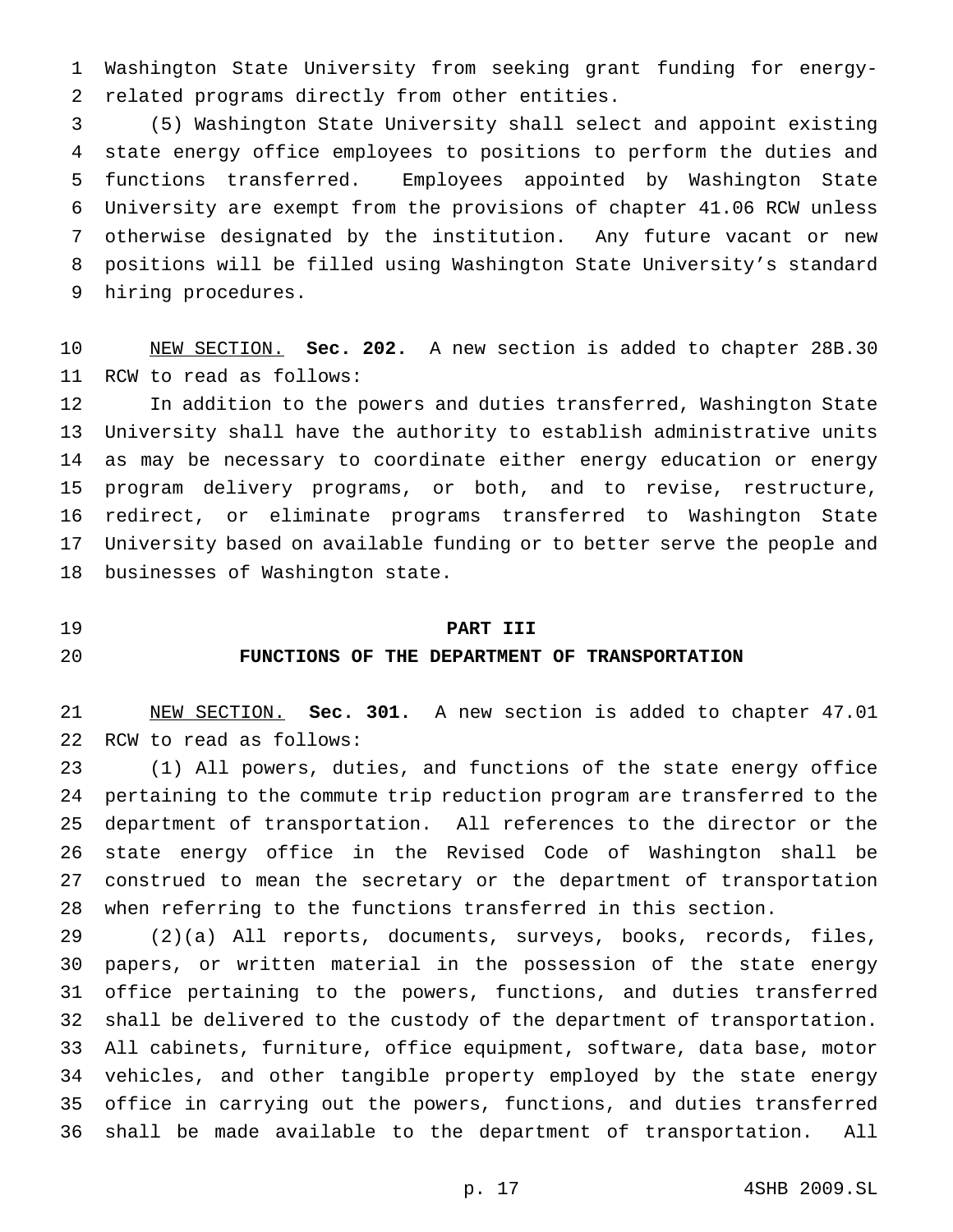funds, credits, or other assets held in connection with the powers, functions, and duties transferred shall be assigned to the department of transportation.

 (b) Any appropriations made to the state energy office for carrying out the powers, functions, and duties transferred shall, on the effective date of this section, be transferred and credited to the department of transportation.

 (c) Whenever any question arises as to the transfer of any personnel, funds, books, documents, records, papers, files, equipment, or other tangible property used or held in the exercise of the powers and the performance of the duties and functions transferred, the director of financial management shall make a determination as to the proper allocation and certify the same to the state agencies concerned. (3) All employees of the state energy office engaged in performing the powers, functions, and duties transferred are transferred to the jurisdiction of the department of transportation. All employees classified under chapter 41.06 RCW, the state civil service law, are assigned to the department of transportation to perform their usual duties upon the same terms as formerly, without any loss of rights, subject to any action that may be appropriate thereafter in accordance with the laws and rules governing state civil service.

 (4) All rules and all pending business before the state energy office pertaining to the powers, functions, and duties transferred shall be continued and acted upon by the department of transportation. All existing contracts and obligations, excluding personnel contracts and obligations, shall remain in full force and shall be performed by the department of transportation.

 (5) The transfer of the powers, duties, functions, and personnel of the state energy office shall not affect the validity of any act performed before the effective date of this section.

 (6) If apportionments of budgeted funds are required because of the transfers directed by this section, the director of financial management shall certify the apportionments to the agencies affected, the state auditor, and the state treasurer. Each of these shall make the appropriate transfer and adjustments in funds and appropriation accounts and equipment records in accordance with the certification. (7) The department of transportation shall report to the

legislature by December 1, 1996, on the effects of this section.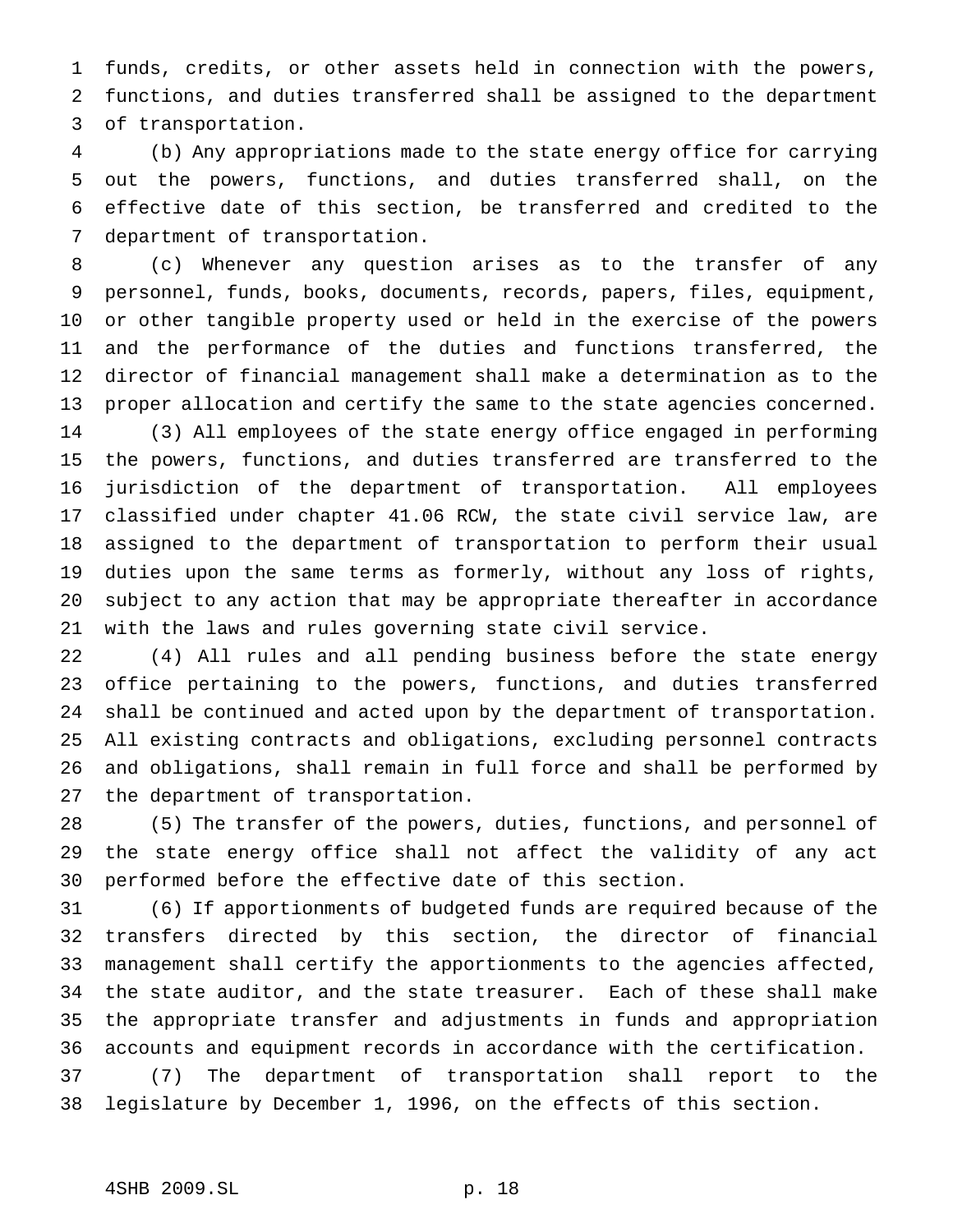**PART IV**

## **FUNCTIONS OF THE DEPARTMENT OF GENERAL ADMINISTRATION**

 NEW SECTION. **Sec. 401.** A new section is added to chapter 43.19 RCW to read as follows:

 (1) All powers, duties, and functions of the state energy office pertaining to energy efficiency in public buildings are transferred to the department of general administration. All references to the director or the state energy office in the Revised Code of Washington shall be construed to mean the director or the department of general administration when referring to the functions transferred in this section.

 (2)(a) All reports, documents, surveys, books, records, files, papers, or written material in the possession of the state energy office pertaining to the powers, functions, and duties transferred shall be delivered to the custody of the department of general administration. All cabinets, furniture, office equipment, software, data base, motor vehicles, and other tangible property employed by the state energy office in carrying out the powers, functions, and duties transferred shall be made available to the department of general administration. All funds, credits, or other assets held in connection with the powers, functions, and duties transferred shall be assigned to the department of general administration.

 (b) Any appropriations made to the state energy office for carrying out the powers, functions, and duties transferred shall, on the effective date of this section, be transferred and credited to the department of general administration.

 (c) Whenever any question arises as to the transfer of any personnel, funds, books, documents, records, papers, files, equipment, or other tangible property used or held in the exercise of the powers and the performance of the duties and functions transferred, the director of financial management shall make a determination as to the proper allocation and certify the same to the state agencies concerned.

 (3) Within funds available, employees of the state energy office whose primary responsibility is performing the powers, functions, and duties pertaining to energy efficiency in public buildings are transferred to the jurisdiction of the department of general administration. All employees classified under chapter 41.06 RCW, the state civil service law, are assigned to the department of general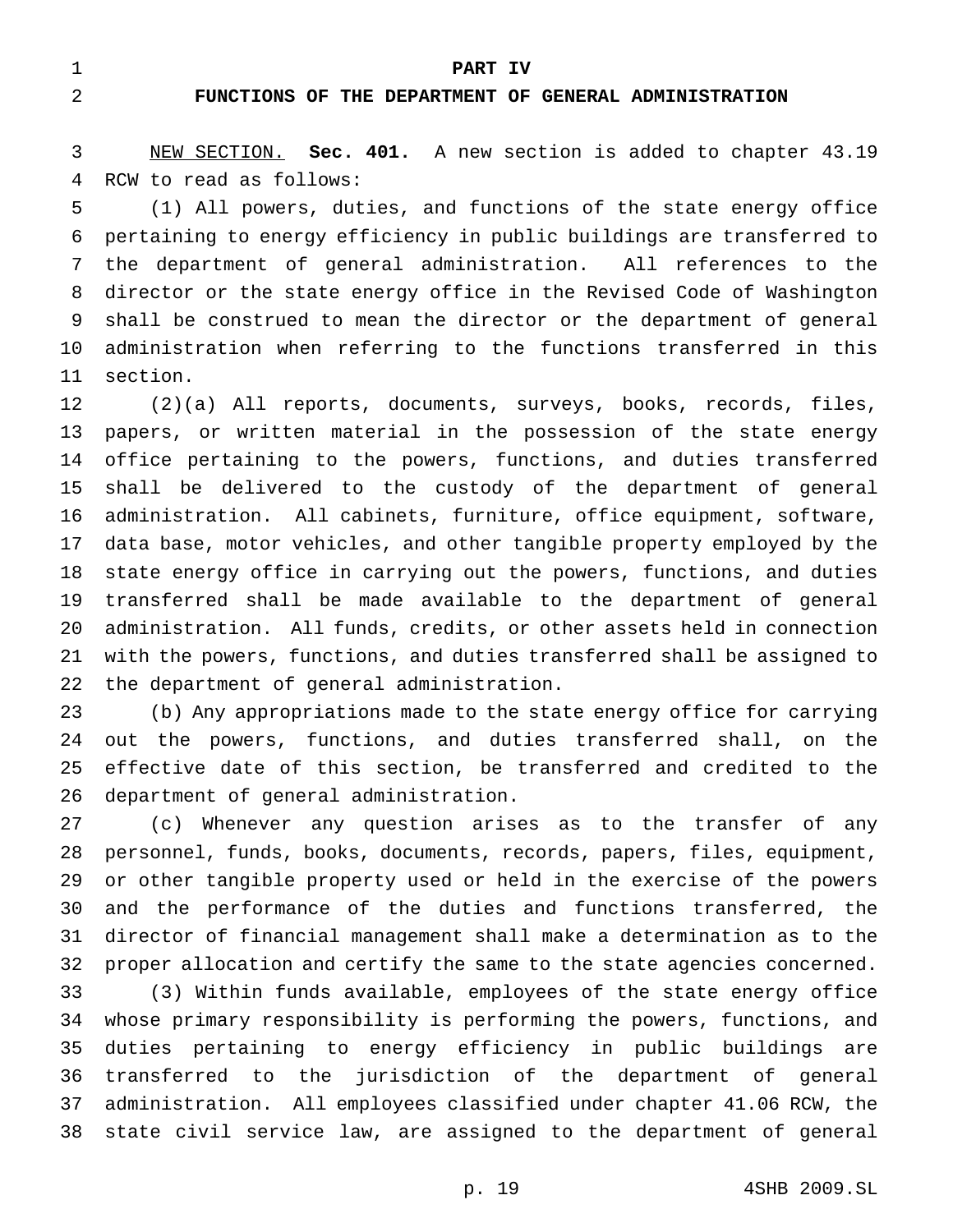administration to perform their usual duties upon the same terms as formerly, without any loss of rights, subject to any action that may be appropriate thereafter in accordance with the laws and rules governing state civil service.

 (4) All rules and all pending business before the state energy office pertaining to the powers, functions, and duties transferred shall be continued and acted upon by the department of general administration. All existing contracts and obligations, excluding personnel contracts and obligations, shall remain in full force and shall be performed by the department of general administration.

 (5) The transfer of the powers, duties, functions, and personnel of the state energy office shall not affect the validity of any act performed before the effective date of this section.

 (6) If apportionments of budgeted funds are required because of the transfers directed by this section, the director of financial management shall certify the apportionments to the agencies affected, the state auditor, and the state treasurer. Each of these shall make the appropriate transfer and adjustments in funds and appropriation accounts and equipment records in accordance with the certification.

 **Sec. 402.** RCW 39.35.030 and 1994 c 242 s 1 are each amended to read as follows:

 For the purposes of this chapter the following words and phrases shall have the following meanings unless the context clearly requires otherwise:

 (1) "Public agency" means every state office, officer, board, commission, committee, bureau, department, and all political subdivisions of the state.

28 (2) (("Office" means the Washington state energy office.)) 29 "Department" means the state department of general administration.

 (3) "Major facility" means any publicly owned or leased building having twenty-five thousand square feet or more of usable floor space. (4) "Initial cost" means the moneys required for the capital

construction or renovation of a major facility.

 (5) "Renovation" means additions, alterations, or repairs within any twelve-month period which exceed fifty percent of the value of a major facility and which will affect any energy system.

 (6) "Economic life" means the projected or anticipated useful life of a major facility as expressed by a term of years.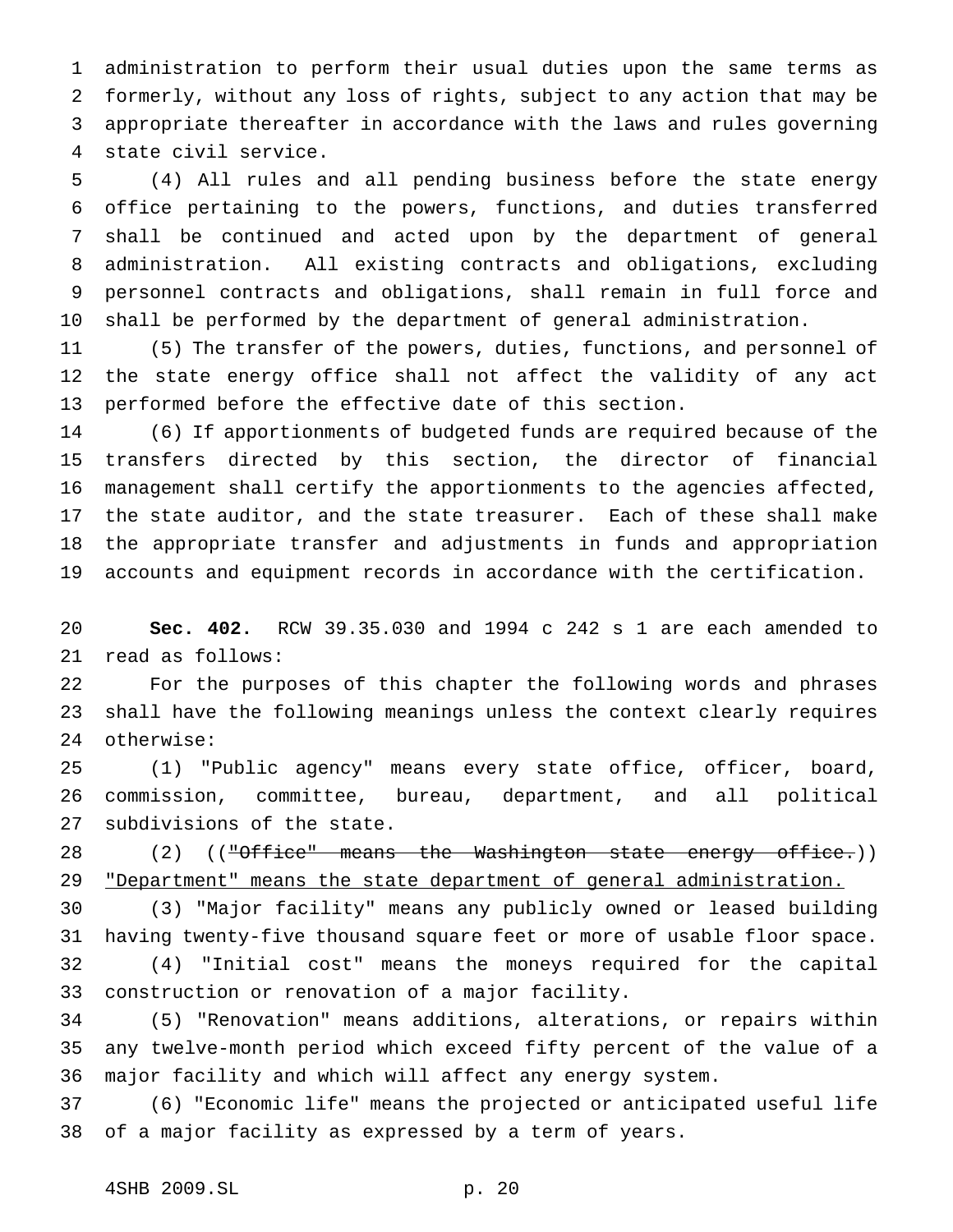(7) "Life-cycle cost" means the initial cost and cost of operation of a major facility over its economic life. This shall be calculated as the initial cost plus the operation, maintenance, and energy costs over its economic life, reflecting anticipated increases in these costs discounted to present value at the current rate for borrowing public funds, as determined by the office of financial management. The energy 7 cost projections used shall be those provided by the ((state energy 8 office)) department. The ((office)) department shall update these projections at least every two years.

 (8) "Life-cycle cost analysis" includes, but is not limited to, the following elements:

 (a) The coordination and positioning of a major facility on its physical site;

 (b) The amount and type of fenestration employed in a major facility;

 (c) The amount of insulation incorporated into the design of a major facility;

 (d) The variable occupancy and operating conditions of a major facility; and

(e) An energy-consumption analysis of a major facility.

 (9) "Energy systems" means all utilities, including, but not limited to, heating, air-conditioning, ventilating, lighting, and the supplying of domestic hot water.

 (10) "Energy-consumption analysis" means the evaluation of all energy systems and components by demand and type of energy including the internal energy load imposed on a major facility by its occupants, equipment, and components, and the external energy load imposed on a major facility by the climatic conditions of its location. An energy- consumption analysis of the operation of energy systems of a major facility shall include, but not be limited to, the following elements: (a) The comparison of three or more system alternatives, at least 32 one of which shall include renewable energy systems;

 (b) The simulation of each system over the entire range of operation of such facility for a year's operating period; and

 (c) The evaluation of the energy consumption of component equipment in each system considering the operation of such components at other than full or rated outputs.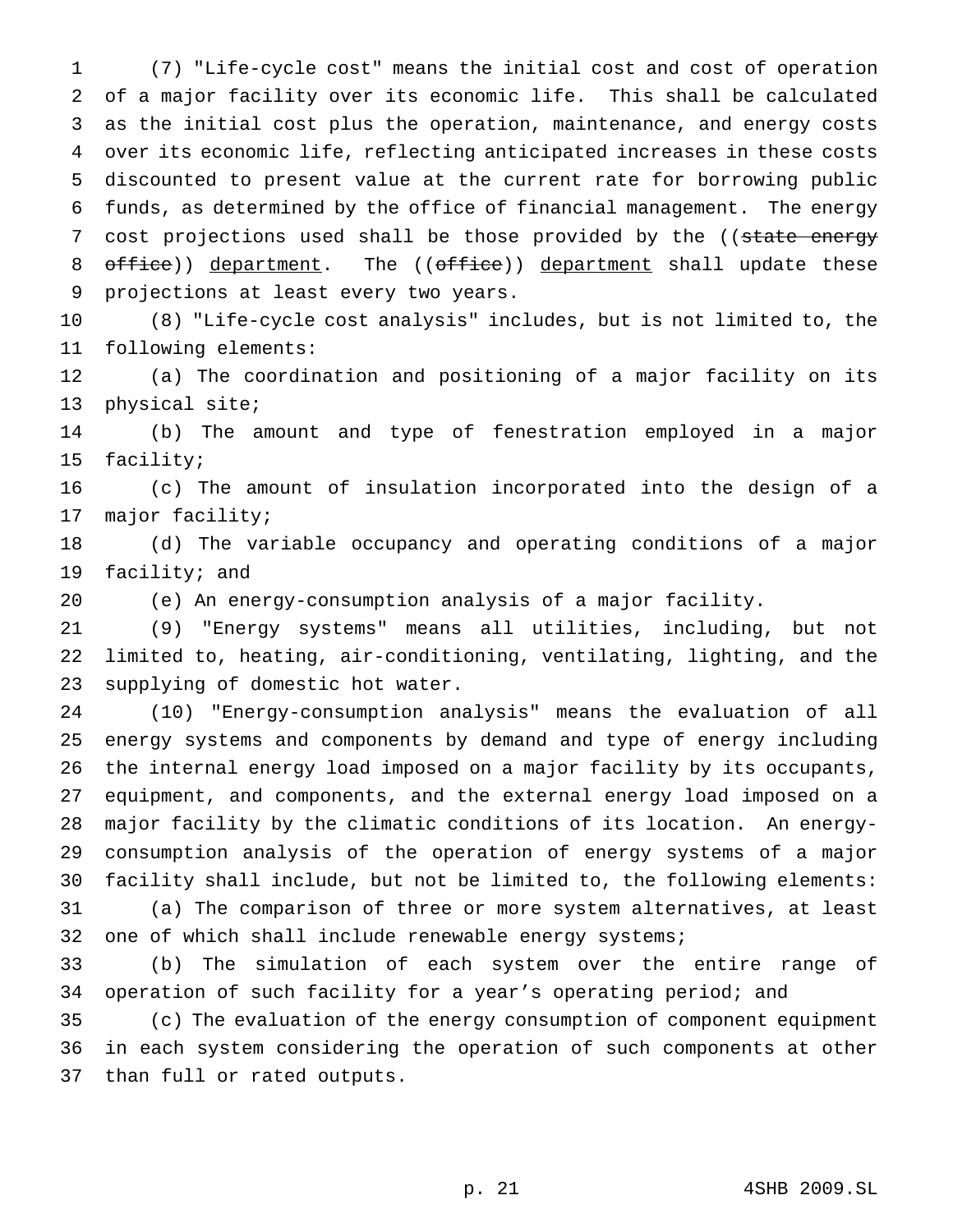The energy-consumption analysis shall be prepared by a professional engineer or licensed architect who may use computers or such other methods as are capable of producing predictable results.

 (11) "Renewable energy systems" means methods of facility design and construction and types of equipment for the utilization of renewable energy sources including, but not limited to, hydroelectric 7 power, active or passive solar space heating or cooling, domestic solar water heating, windmills, waste heat, biomass and/or refuse-derived fuels, photovoltaic devices, and geothermal energy.

 (12) "Cogeneration" means the sequential generation of two or more forms of energy from a common fuel or energy source. Where these forms are electricity and thermal energy, then the operating and efficiency standards established by 18 C.F.R. Sec. 292.205 and the definitions established by 18 C.F.R. 292.202 (c) through (m) as of July 28, 1991, shall apply.

 (13) "Selected buildings" means educational, office, residential care, and correctional facilities that are designed to comply with the 18 design standards analyzed and recommended by the ((office)) department. (14) "Design standards" means the heating, air-conditioning, ventilating, and renewable resource systems identified, analyzed, and 21 recommended by the  $($   $(\text{offset}$  $))$  department as providing an efficient energy system or systems based on the economic life of the selected buildings.

 **Sec. 403.** RCW 39.35.050 and 1994 c 242 s 3 are each amended to read as follows:

26 The ((office)) department, in consultation with affected public agencies, shall develop and issue guidelines for administering this chapter. The purpose of the guidelines is to define a procedure and method for performance of life-cycle cost analysis to promote the selection of low-life-cycle cost alternatives. At a minimum, the guidelines must contain provisions that:

 (1) Address energy considerations during the planning phase of the project;

 (2) Identify energy components and system alternatives including renewable energy systems and cogeneration applications prior to commencing the energy consumption analysis;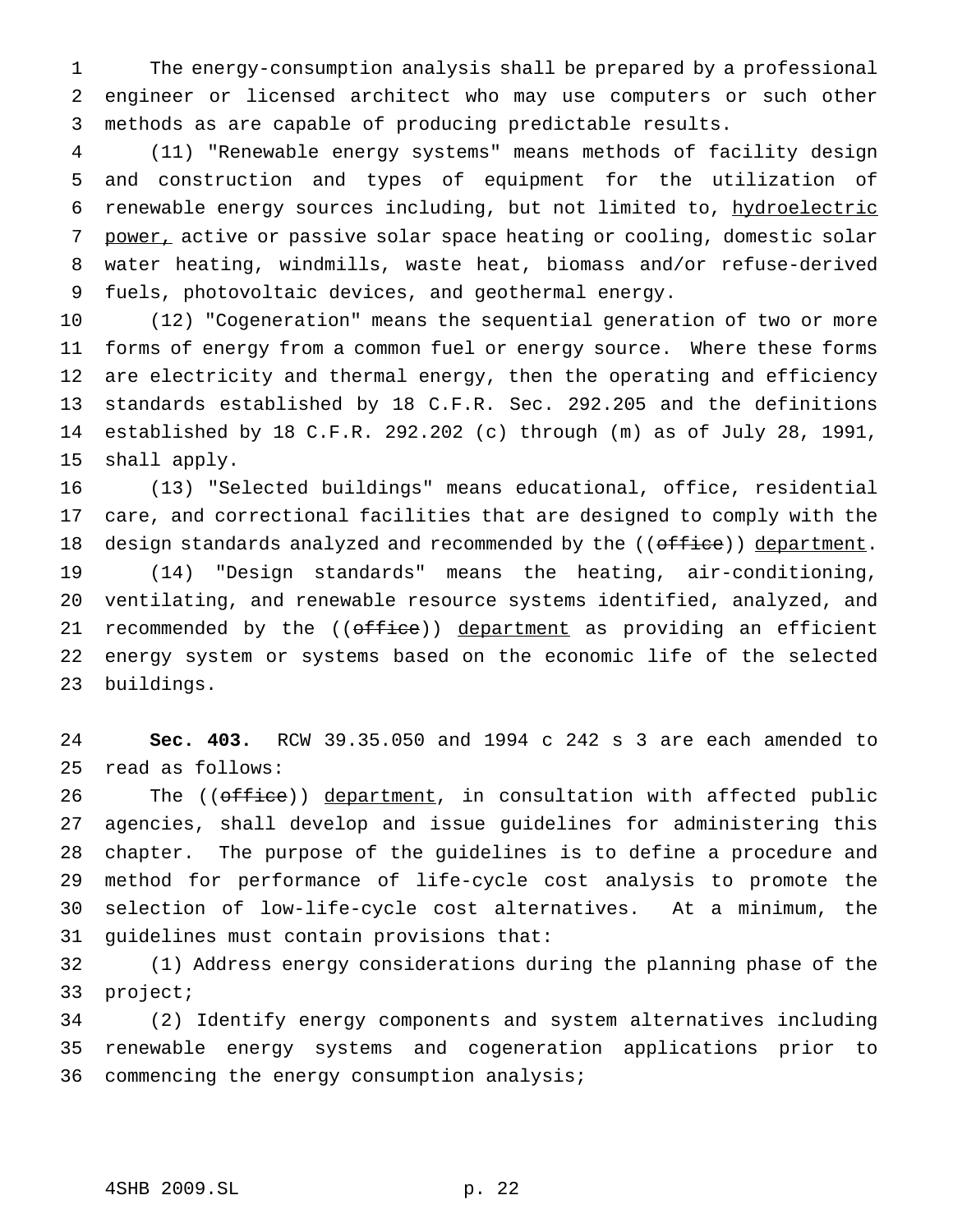(3) Identify simplified methods to assure the lowest life-cycle cost alternatives for selected buildings with between twenty-five thousand and one hundred thousand square feet of usable floor area; (4) Establish times during the design process for preparation, review, and approval or disapproval of the life-cycle cost analysis; (5) Specify the assumptions to be used for escalation and inflation rates, equipment service lives, economic building lives, and 8 maintenance costs;

 (6) Determine life-cycle cost analysis format and submittal requirements to meet the provisions of chapter 201, Laws of 1991; (7) Provide for review and approval of life-cycle cost analysis.

 **Sec. 404.** RCW 39.35.060 and 1991 c 201 s 16 are each amended to read as follows:

14 The ((energy office)) department may impose fees upon affected public agencies for the review of life-cycle cost analyses. The fees shall be deposited in the energy efficiency services account established in RCW 39.35C.110. The purpose of the fees is to recover 18 the costs by the ((office)) department for review of the analyses. The 19 ((office)) department shall set fees at a level necessary to recover all of its costs related to increasing the energy efficiency of state- supported new construction. The fees shall not exceed one-tenth of one percent of the total cost of any project or exceed two thousand dollars 23 for any project unless mutually agreed to. The ((office)) department shall provide detailed calculation ensuring that the energy savings resulting from its review of life-cycle cost analysis justify the costs of performing that review.

 **Sec. 405.** RCW 39.35C.010 and 1991 c 201 s 2 are each amended to read as follows:

 Unless the context clearly requires otherwise, the definitions in this section apply throughout this chapter.

 (1) "Cogeneration" means the sequential generation of two or more forms of energy from a common fuel or energy source. If these forms are electricity and thermal energy, then the operating and efficiency standards established by 18 C.F.R. Sec. 292.205 and the definitions established by 18 C.F.R. Sec. 292.202 (c) through (m) apply.

 (2) "Conservation" means reduced energy consumption or energy cost, or increased efficiency in the use of energy, and activities, measures,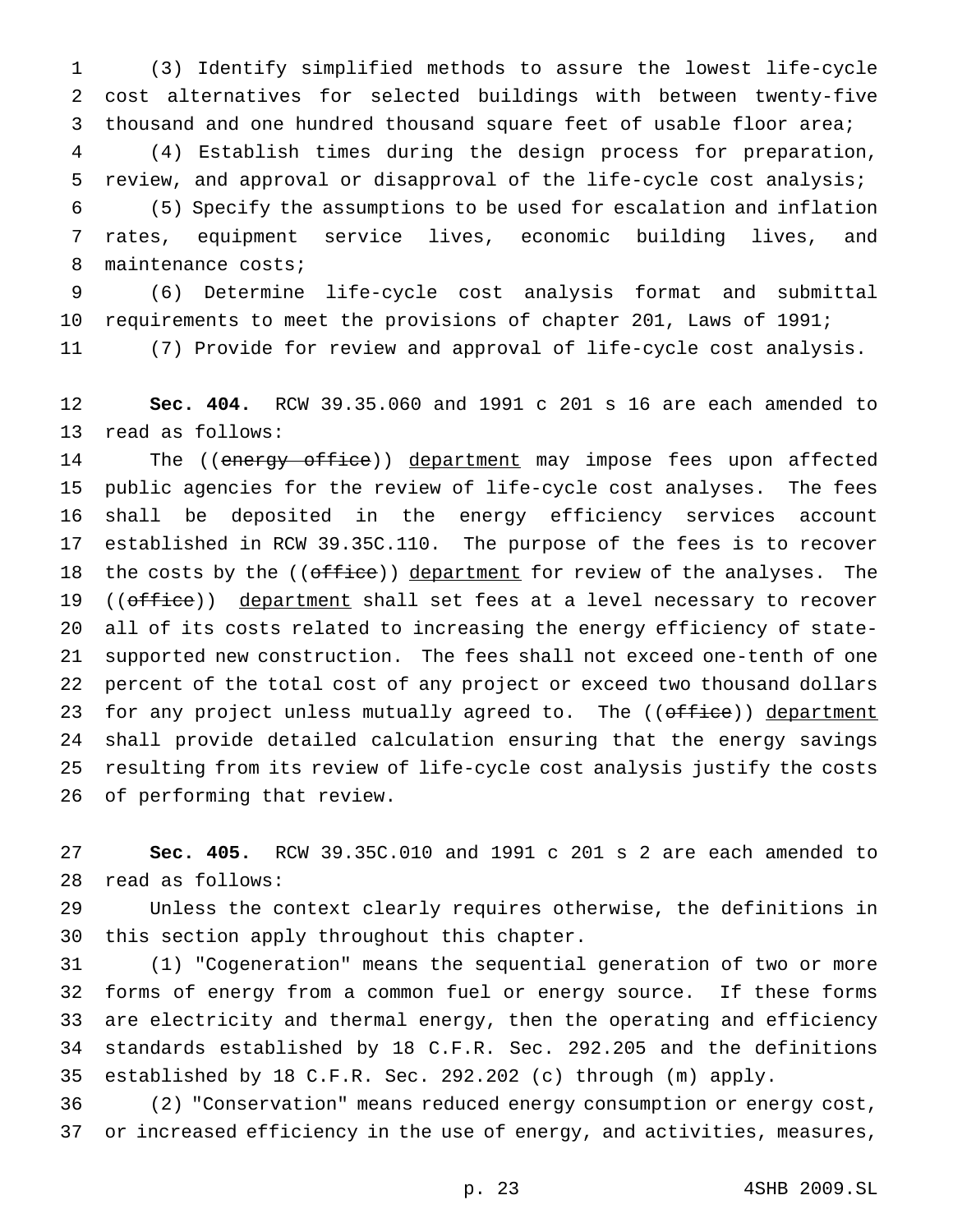or equipment designed to achieve such results, but does not include thermal or electric energy production from cogeneration.

 (3) "Cost-effective" means that the present value to a state agency or school district of the energy reasonably expected to be saved or produced by a facility, activity, measure, or piece of equipment over its useful life, including any compensation received from a utility or the Bonneville power administration, is greater than the net present value of the costs of implementing, maintaining, and operating such facility, activity, measure, or piece of equipment over its useful life, when discounted at the cost of public borrowing.

(4) "Energy" means energy as defined in RCW 43.21F.025(1).

 (5) "Energy efficiency project" means a conservation or cogeneration project.

 (6) "Energy efficiency services" means assistance furnished by the 15 ((energy office)) department to state agencies and school districts in identifying, evaluating, and implementing energy efficiency projects. 17 (7) ((<del>"Energy office" means the Washington state energy office.</del>))

18 "Department" means the state department of general administration.

 (8) "Performance-based contracting" means contracts for which payment is conditional on achieving contractually specified energy savings.

22 (9) "Public agency" means every state office, officer, board, commission, committee, bureau, department, and all political subdivisions of the state.

25 (10) "Public facility" means a building or structure, or a group of buildings or structures at a single site, owned by a state agency or school district.

28 ((<del>(10)</del>)) <u>(11)</u> "State agency" means every state office or department, whether elective or appointive, state institutions of higher education, and all boards, commissions, or divisions of state government, however designated.

32  $((+11))$   $(12)$  "State facility" means a building or structure, or a group of buildings or structures at a single site, owned by a state agency.

35  $((+12))$   $(13)$  "Utility" means privately or publicly owned electric and gas utilities, electric cooperatives and mutuals, whether located within or without Washington state.

38  $((+13))$   $(14)$  "Local utility" means the utility or utilities in whose service territory a public facility is located.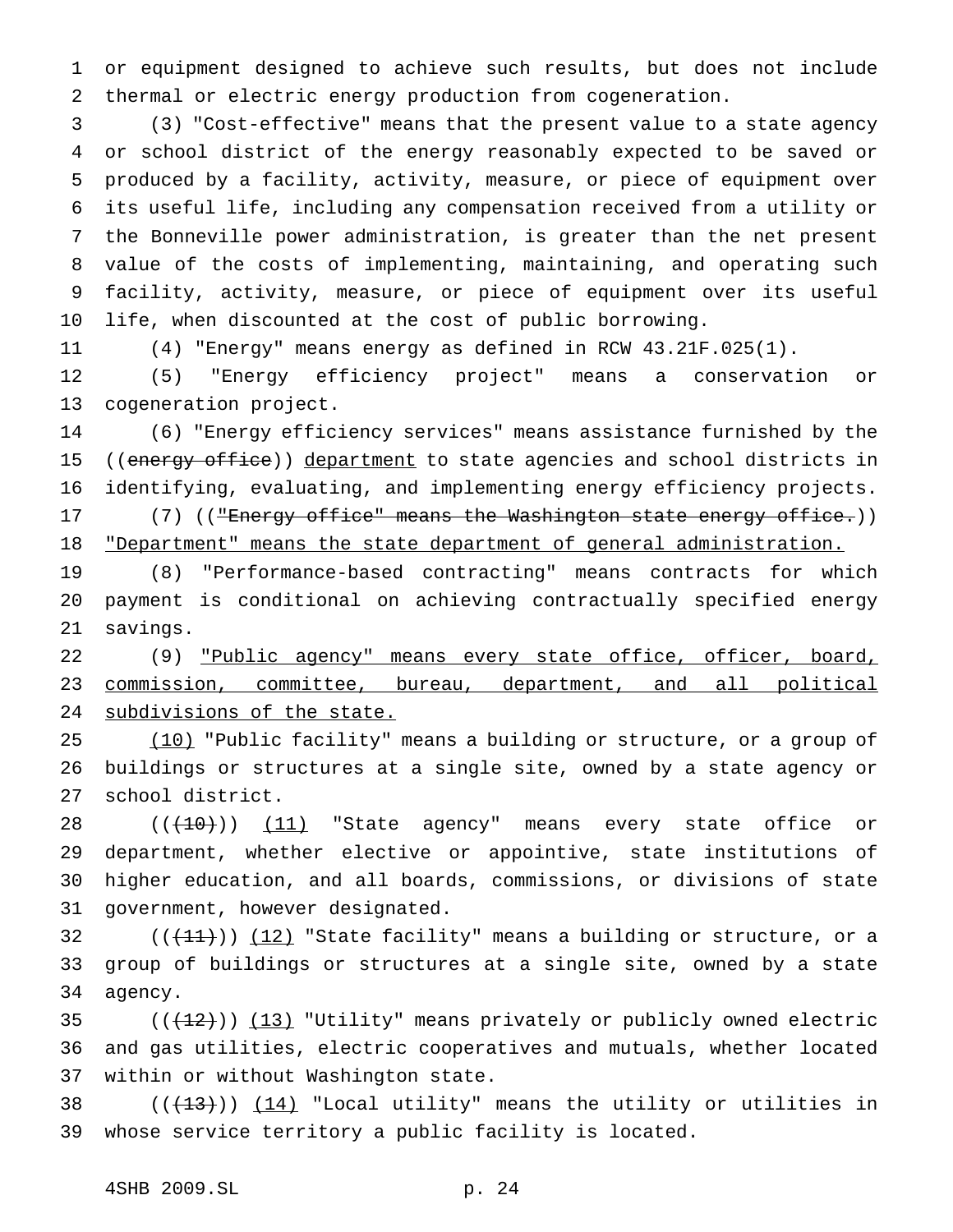**Sec. 406.** RCW 39.35C.020 and 1991 c 201 s 3 are each amended to read as follows:

 (1) Each state agency and school district shall implement cost- effective conservation improvements and maintain efficient operation of its facilities in order to minimize energy consumption and related environmental impacts and reduce operating costs.

7 (2) The ((energy office)) department shall assist state agencies and school districts in identifying, evaluating, and implementing cost- effective conservation projects at their facilities. The assistance shall include the following:

 (a) Notifying state agencies and school districts of their 12 responsibilities under this chapter;

 (b) Apprising state agencies and school districts of opportunities 14 to develop and finance such projects;

 (c) Providing technical and analytical support, including procurement of performance-based contracting services;

(d) Reviewing verification procedures for energy savings; and

 (e) Assisting in the structuring and arranging of financing for cost-effective conservation projects.

 (3) Conservation projects implemented under this chapter shall have appropriate levels of monitoring to verify the performance and measure 22 the energy savings over the life of the project. The ((energy office)) 23 department shall solicit involvement in program planning and implementation from utilities and other energy conservation suppliers, especially those that have demonstrated experience in performance-based energy programs.

27 (4) The ((energy office)) department shall comply with the requirements of chapter 39.80 RCW when contracting for architectural or engineering services.

30 (5) The ((energy office)) department shall recover any costs and expenses it incurs in providing assistance pursuant to this section, including reimbursement from third parties participating in 33 conservation projects. The ((energy office)) department shall enter 34 into a written agreement with the ((state agency or school district)) 35 public agency for the recovery of costs.

 **Sec. 407.** RCW 39.35C.030 and 1991 c 201 s 4 are each amended to read as follows: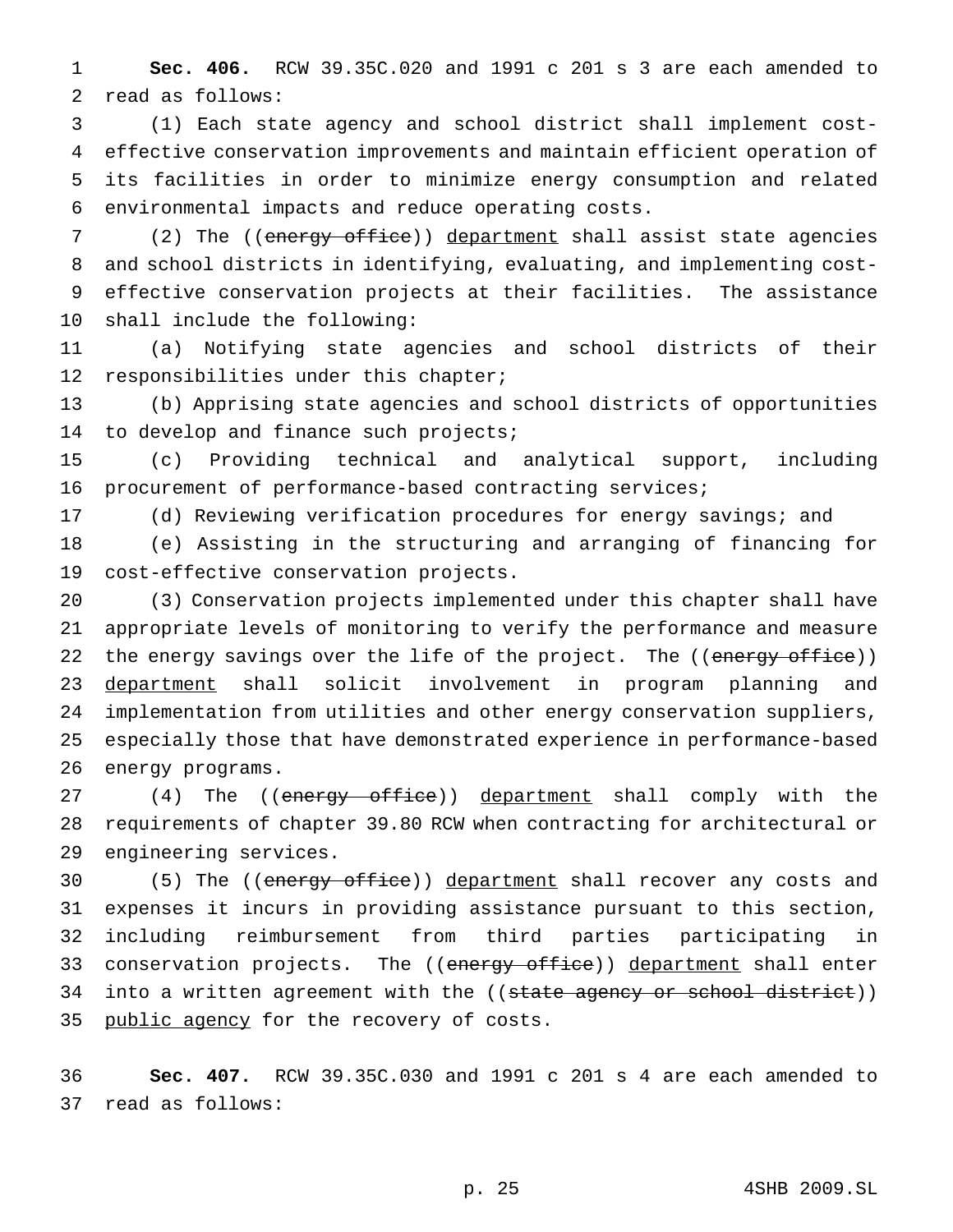1 (1) The ((energy office)) department shall consult with the local utilities to develop priorities for energy conservation projects pursuant to this chapter, cooperate where possible with existing utility programs, and consult with the local utilities prior to implementing projects in their service territory.

 (2) A local utility shall be offered the initial opportunity to participate in the development of conservation projects in the following manner:

 (a) Before initiating projects in a local utility service 10 territory, the ((energy office)) department shall notify the local utility in writing, on an annual basis, of public facilities in the 12 local utility's service territory at which the ((energy office)) department anticipates cost-effective conservation projects will be developed.

 (b) Within sixty days of receipt of this notification, the local utility may express interest in these projects by submitting to the 17 ((energy office)) department a written description of the role the local utility is willing to perform in developing and acquiring the conservation at these facilities. This role may include any local utility conservation programs which would be available to the public facility, any competitive bidding or solicitation process which the local utility will be undertaking in accordance with the rules of the utilities and transportation commission or the public utility district, municipal utility, cooperative, or mutual governing body for which the public facility would be eligible, or any other role the local utility may be willing to perform.

 (c) Upon receipt of the written description from the local utility, 28 the ((energy office)) department shall, through discussions with the local utility, and with involvement from state agencies and school districts responsible for the public facilities, develop a plan for coordinated delivery of conservation services and financing or make a determination of whether to participate in the local utility's competitive bidding or solicitation process. The plan shall identify the local utility in roles that the local utility is willing to perform and that are consistent with the provisions of RCW 39.35C.040(2) (d) and (e).

 **Sec. 408.** RCW 39.35C.040 and 1991 c 201 s 5 are each amended to read as follows: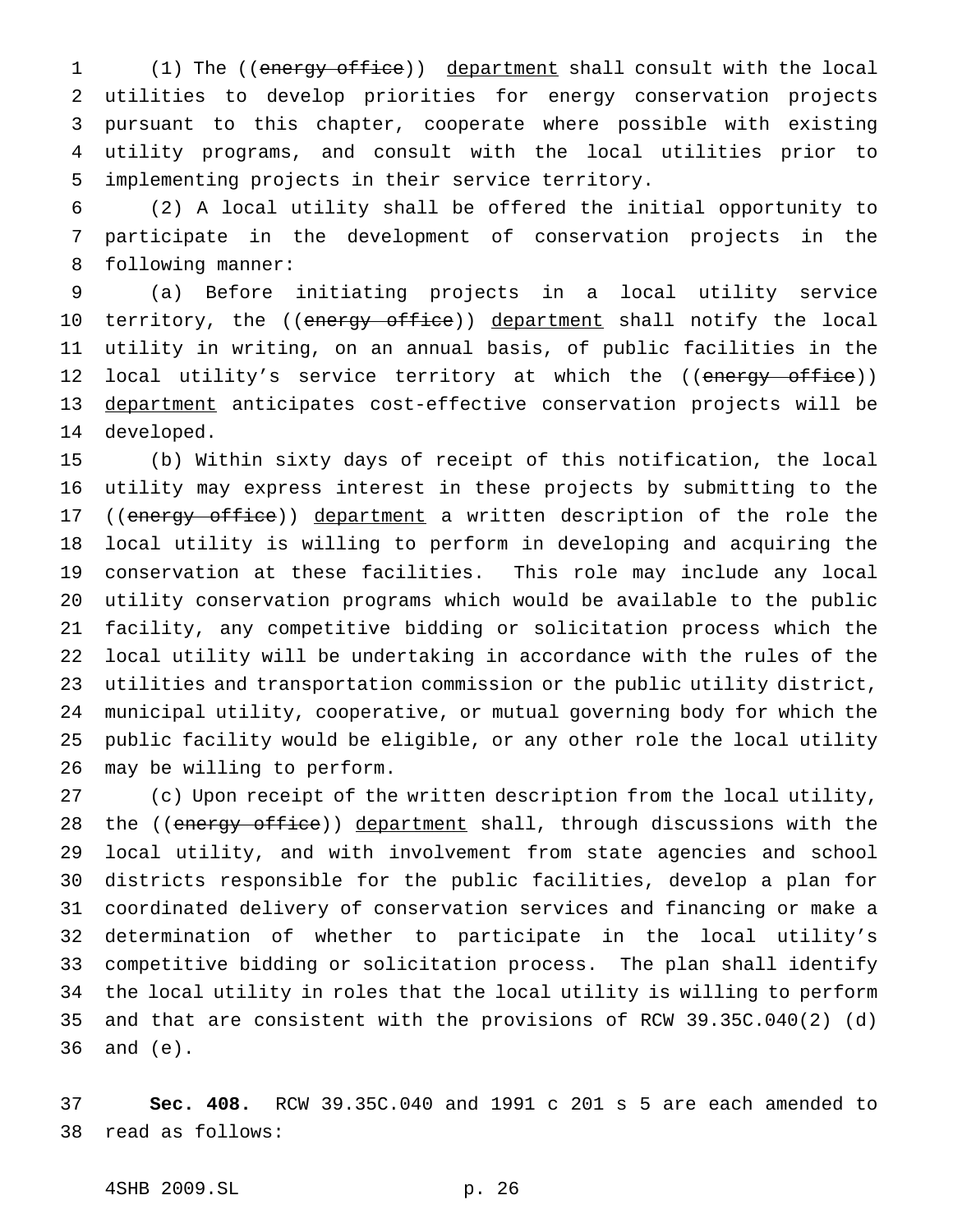(1) It is the intent of this chapter that the state, state agencies, and school districts are compensated fairly for the energy savings provided to utilities and be allowed to participate on an equal basis in any utility conservation program, bidding, or solicitation process. State agencies and school districts shall not receive preferential treatment. For the purposes of this section, any type of compensation from a utility or the Bonneville power administration intended to achieve reductions or efficiencies in energy use which are cost-effective to the utility or the Bonneville power administration shall be regarded as a sale of energy savings. Such compensation may include credits to the energy bill, low or no interest loans, rebates, 12 or payment per unit of energy saved. The ((energy office)) department shall, in coordination with utilities, the Bonneville power administration, state agencies, and school districts, facilitate the sale of energy savings at public facilities including participation in any competitive bidding or solicitation which has been agreed to by the state agency or school district. Energy savings may only be sold to local utilities or, under conditions specified in this section, to the 19 Bonneville power administration. The ((energy office)) department shall not attempt to sell energy savings occurring in one utility service territory to a different utility. Nothing in this chapter mandates that utilities purchase the energy savings.

 (2) To ensure an equitable allocation of benefits to the state, state agencies, and school districts, the following conditions shall apply to transactions between utilities or the Bonneville power administration and state agencies or school districts for sales of energy savings:

28 (a) A transaction shall be approved by both ((the energy office 29 and)) the state agency or school district and the department.

30 (b) The ((energy office and the)) state agency or school district 31 and the department shall work together throughout the planning and 32 negotiation process for such transactions unless the ((energy office)) 33 <u>department</u> determines that its participation will not further the purposes of this section.

 (c) Before making a decision under (d) of this subsection, the 36 ((energy office)) department shall review the proposed transaction for its technical and economic feasibility, the adequacy and reasonableness of procedures proposed for verification of project or program performance, the degree of certainty of benefits to the state, state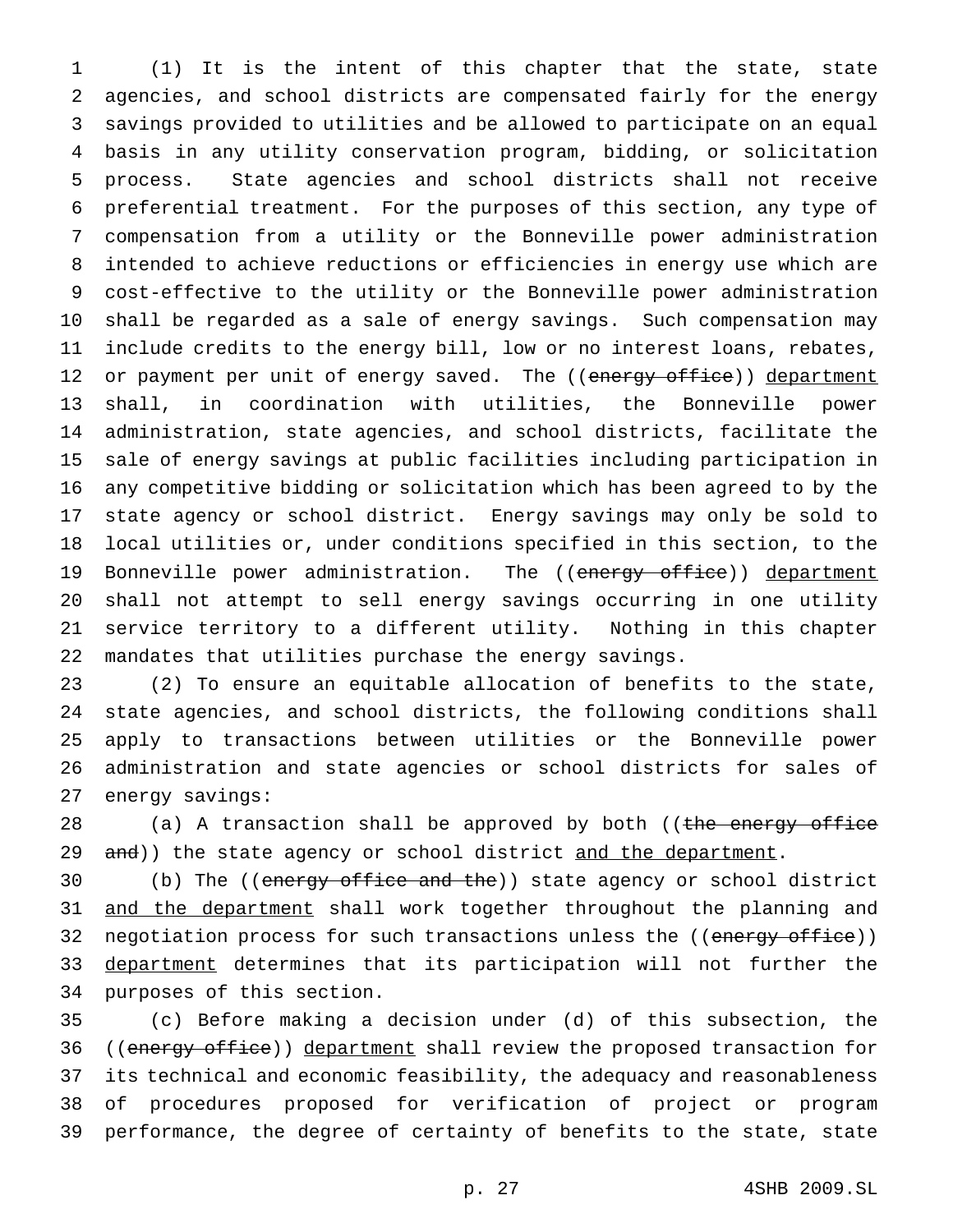agency, or school district, the degree of risk assumed by the state or school district, the benefits offered to the state, state agency, or 3 school district and such other factors as the ((energy office)) 4 department determines to be prudent.

5 (d) The ((energy office)) department shall approve a transaction unless it finds, pursuant to the review in (c) of this subsection, that the transaction would not result in an equitable allocation of costs and benefits to the state, state agency, or school district, in which case the transaction shall be disapproved.

 (e) In addition to the requirements of (c) and (d) of this subsection, in areas in which the Bonneville power administration has a program for the purchase of energy savings at public facilities, the 13 ((energy office)) department shall approve the transaction unless the local utility cannot offer a benefit substantially equivalent to that offered by the Bonneville power administration, in which case the transaction shall be disapproved. In determining whether the local 17 utility can offer a substantially equivalent benefit, the ((energy 18 office)) department shall consider the net present value of the payment for energy savings; any goods, services, or financial assistance provided by the local utility; and any risks borne by the local utility. Any direct negative financial impact on a nongrowing, local utility shall be considered.

 (3) Any party to a potential transaction may, within thirty days of any decision to disapprove a transaction made pursuant to subsection (2) (c), (d), or (e) of this section, request an independent reviewer who is mutually agreeable to all parties to the transaction to review the decision. The parties shall within thirty days of selection submit to the independent reviewer documentation supporting their positions. The independent reviewer shall render advice regarding the validity of the disapproval within an additional thirty days.

 **Sec. 409.** RCW 39.35C.050 and 1991 c 201 s 6 are each amended to read as follows:

In addition to any other authorities conferred by law:

34 (1) The ((energy office)) department, with the consent of the state agency or school district responsible for a facility, a state or regional university acting independently, and any other state agency acting through the department of general administration or as otherwise authorized by law, may: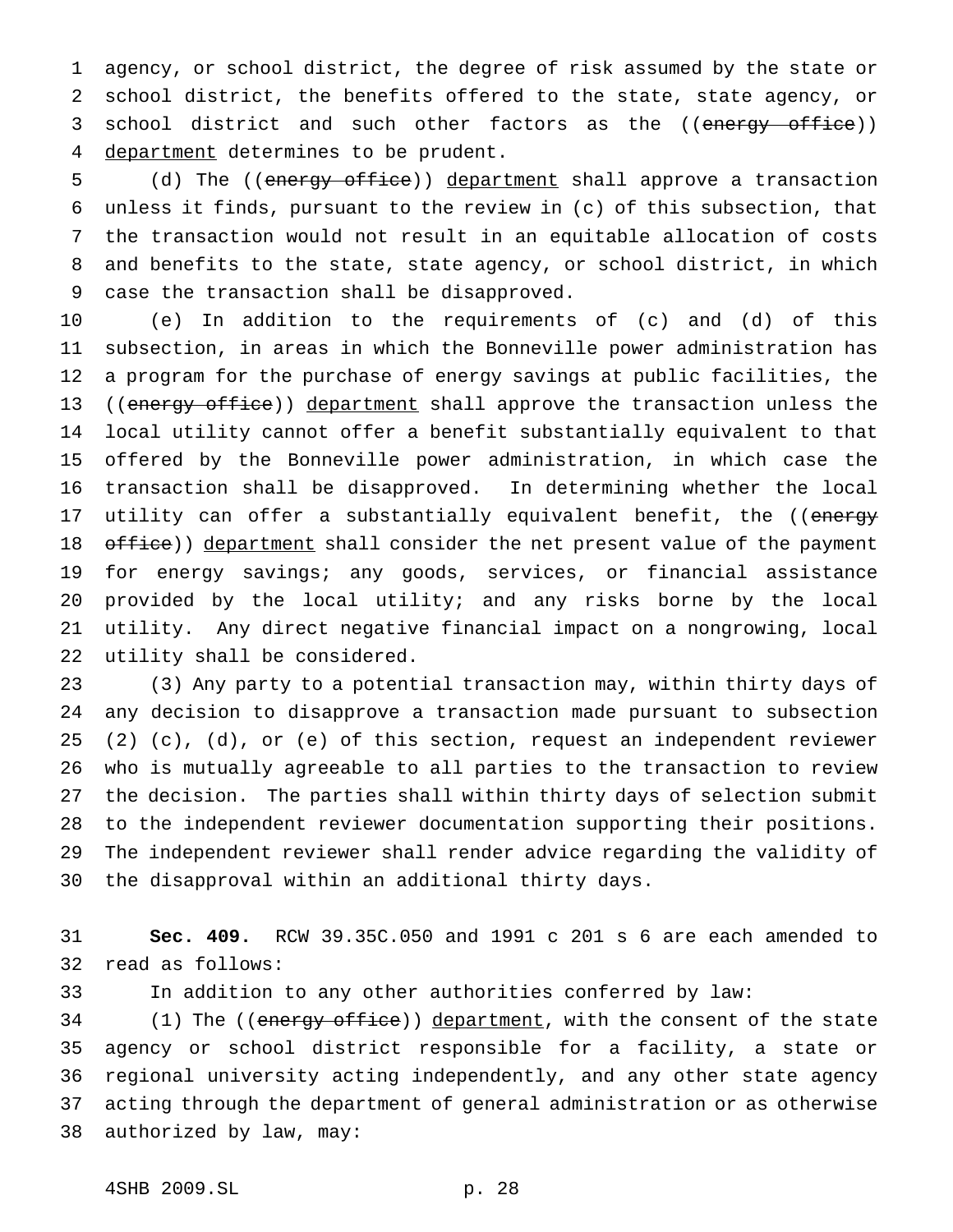(a) Develop and finance conservation at public facilities in accordance with express provisions of this chapter;

 (b) Contract for energy services, including performance-based contracts;

 (c) Contract to sell energy savings from a conservation project at public facilities to local utilities or the Bonneville power administration.

 (2) A state or regional university acting independently, and any other state agency acting through the department of general administration or as otherwise authorized by law, may undertake procurements for third-party development of conservation at its facilities.

(3) A school district may:

 (a) Develop and finance conservation at school district facilities; (b) Contract for energy services, including performance-based contracts at school district facilities; and

 (c) Contract to sell energy savings from energy conservation projects at school district facilities to local utilities or the Bonneville power administration directly or to local utilities or the Bonneville power administration through third parties.

 (4) In exercising the authority granted by subsections (1), (2), and (3) of this section, a school district or state agency must comply with the provisions of RCW 39.35C.040.

 **Sec. 410.** RCW 39.35C.060 and 1991 c 201 s 7 are each amended to read as follows:

 $(1)$  ((The energy office, in accordance with RCW 43.21F.060(2) may use appropriated moneys to make loans to school districts to provide 28 all or part of the financing for conservation projects. The energy 29 office shall determine the eligibility of such projects for conservation loans and the terms of such loans. If loans are from moneys appropriated from bond proceeds, the repayments of the loans shall be sufficient to pay, when due, the principal and interest on the bonds and shall be paid to the energy efficiency construction account established in RCW 39.35C.100. To the extent that a school district 35 applies the proceeds of such loans to a modernization or new construction project, such proceeds shall be considered a portion of 37 the school district's share of the costs of such project.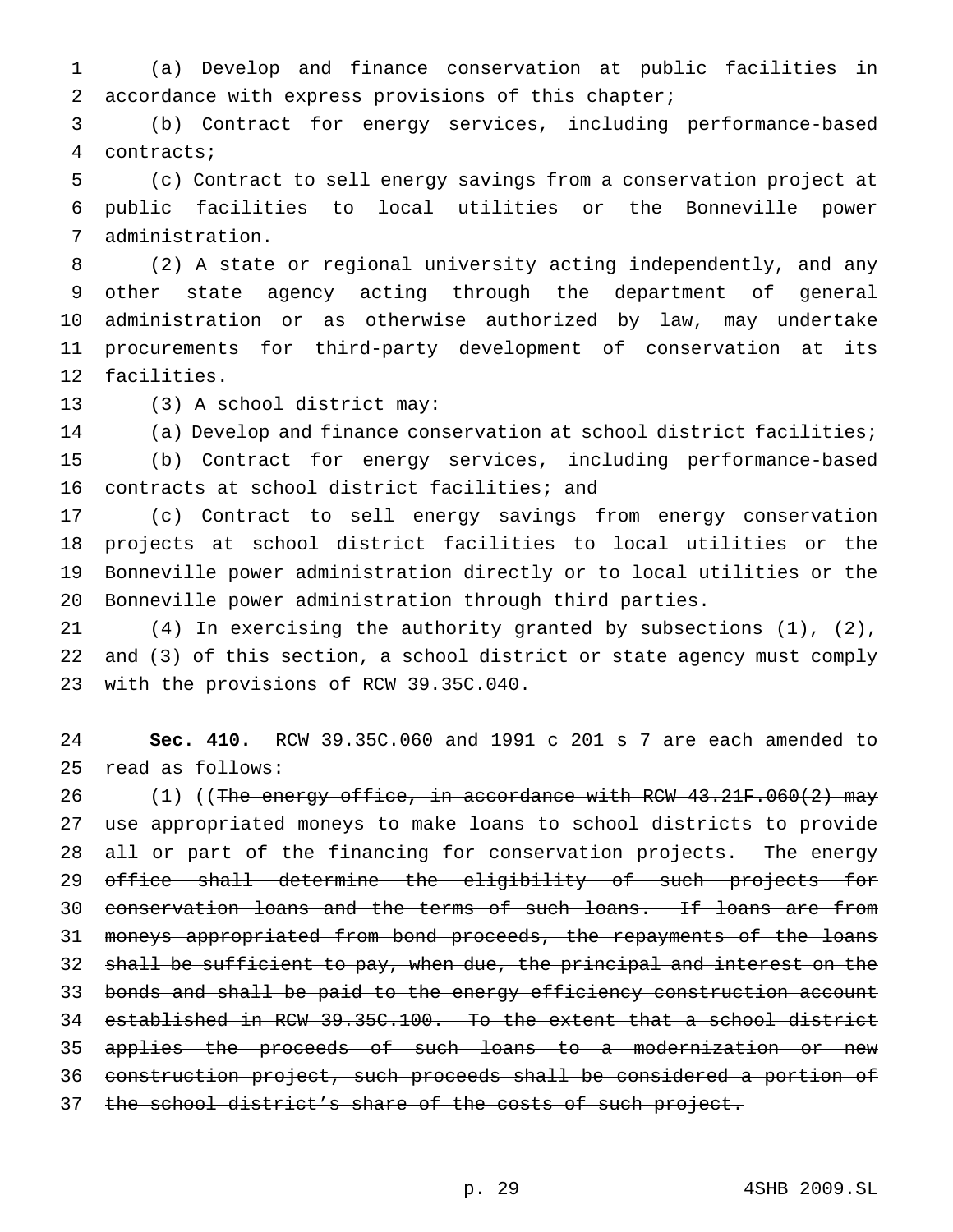$(2)$ )) State agencies may use financing contracts under chapter 39.94 RCW to provide all or part of the funding for conservation 3 projects. The ((energy office)) department shall determine the eligibility of such projects for financing contracts. The repayments of the financing contracts shall be sufficient to pay, when due, the principal and interest on the contracts.

 **Sec. 411.** RCW 39.35C.070 and 1991 c 201 s 8 are each amended to read as follows:

 (1) Consistent with the region's need to develop cost-effective, high efficiency electric energy resources, the state shall investigate and, if appropriate, pursue development of cost-effective opportunities for cogeneration in existing or new state facilities.

 (2) To assist state agencies in identifying, evaluating, and developing potential cogeneration projects at their facilities, the 15 ((energy office)) department shall notify state agencies of their responsibilities under this chapter; apprise them of opportunities to develop and finance such projects; and provide technical and analytical 18 support. The ((energy office)) department shall recover costs for such assistance through written agreements, including reimbursement from third parties participating in such projects, for any costs and expenses incurred in providing such assistance.

22 (3)(a) The ((energy office)) department shall identify priorities for cogeneration projects at state facilities, and, where such projects 24 are initially deemed desirable by the ((energy office)) department and 25 the appropriate state agency, the ((energy office)) department shall notify the local utility serving the state facility of its intent to 27 conduct a feasibility study at such facility. The ((energy office)) 28 department shall consult with the local utility and provide the local utility an opportunity to participate in the development of the feasibility study for the state facility it serves.

 (b) If the local utility has an interest in participating in the 32 feasibility study, it shall notify the ((energy office)) department and the state agency whose facility or facilities it serves within sixty days of receipt of notification pursuant to (a) of this subsection as 35 to the nature and scope of its desired participation. The ((energy 36 office)) department, state agency, and local utility shall negotiate the responsibilities, if any, of each in conducting the feasibility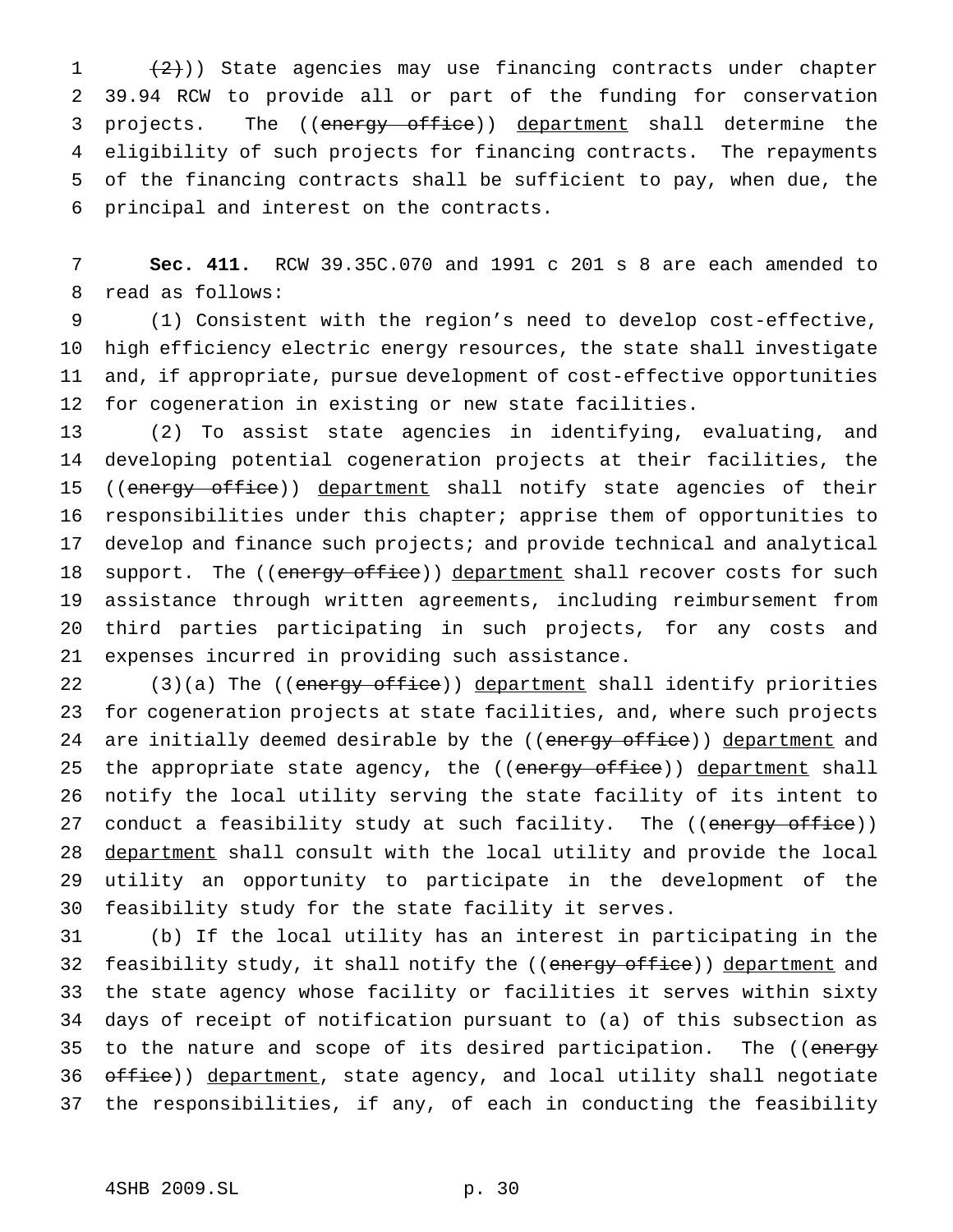study, and these responsibilities shall be specified in a written agreement.

 (c) If a local utility identifies a potential cogeneration project at a state facility for which it intends to conduct a feasibility 5 study, it shall notify the ((energy office)) department and the 6 appropriate state agency. The ((energy office)) department, state agency, and local utility shall negotiate the responsibilities, if any, of each in conducting the feasibility study, and these responsibilities shall be specified in a written agreement. Nothing in this section shall preclude a local utility from conducting an independent assessment of a potential cogeneration project at a state facility.

 (d) Agreements written pursuant to (a) and (b) of this subsection shall include a provision for the recovery of costs incurred by a local utility in performing a feasibility study in the event such utility does not participate in the development of the cogeneration project. If the local utility does participate in the cogeneration project through energy purchase, project development or ownership, recovery of the utility's costs may be deferred or provided for through negotiation on agreements for energy purchase, project development or ownership.

 (e) If the local utility declines participation in the feasibility 21 study, the ((energy office)) department and the state agency may receive and solicit proposals to conduct the feasibility study from other parties. Participation of these other parties shall also be secured and defined by a written agreement which may include the provision for reimbursement of costs incurred in the formulation of the feasibility study.

 (4) The feasibility study shall include consideration of regional and local utility needs for power, the consistency of the proposed cogeneration project with the state energy strategy, the cost and certainty of fuel supplies, the value of electricity produced, the capability of the state agency to own and/or operate such facilities, the capability of utilities or third parties to own and/or operate such facilities, requirements for and costs of standby sources of power, costs associated with interconnection with the local electric utility's transmission system, the capability of the local electric utility to wheel electricity generated by the facility, costs associated with obtaining wheeling services, potential financial risks and losses to the state and/or state agency, measures to mitigate the financial risk to the state and/or state agency, and benefits to the state and to the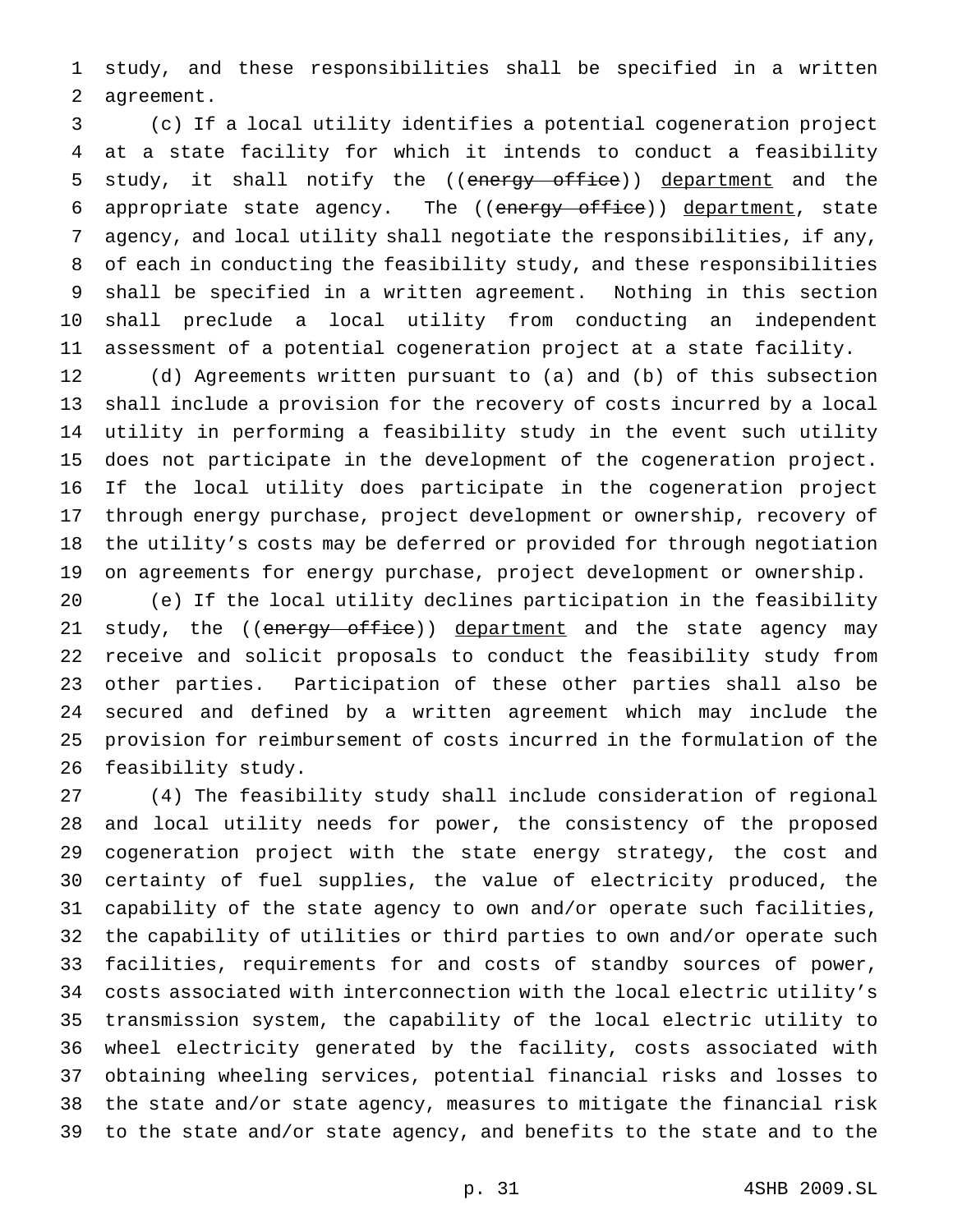state agency from a range of design configurations, ownership, and operation options.

 (5) Based upon the findings of the feasibility study, the ((energy 4 office)) department and the state agency shall determine whether a cogeneration project will be cost-effective and whether development of a cogeneration project should be pursued. This determination shall be made in consultation with the local utility or, if the local utility had not participated in the development of the feasibility study, with any third party that may have participated in the development of the feasibility study.

 (a) Recognizing the local utility's expertise, knowledge, and 12 ownership and operation of the local utility systems, the ((energy 13 office)) department and the state agency shall have the authority to negotiate directly with the local utility for the purpose of entering into a sole source contract to develop, own, and/or operate the cogeneration facility. The contract may also include provisions for the purchase of electricity or thermal energy from the cogeneration facility, the acquisition of a fuel source, and any financial considerations which may accrue to the state from ownership and/or operation of the cogeneration facility by the local utility.

21 (b) The ((energy office)) department may enter into contracts through competitive negotiation under this subsection for the development, ownership, and/or operation of a cogeneration facility. 24 In determining an acceptable bid, the ((energy office)) department and the state agency may consider such factors as technical knowledge, experience, management, staff, or schedule, as may be necessary to achieve economical construction or operation of the project. The selection of a developer or operator of a cogeneration facility shall be made in accordance with procedures for competitive bidding under chapter 43.19 RCW.

31 (c) The ((energy office)) department shall comply with the requirements of chapter 39.80 RCW when contracting for architectural or engineering services.

 (6)(a) The state may own and/or operate a cogeneration project at a state facility. However, unless the cogeneration project is determined to be cost-effective, based on the findings of the 37 feasibility study, the ((energy office)) department and state agency shall not pursue development of the project as a state-owned facility. 39 If the project is found to be cost-effective, and the ((energy office))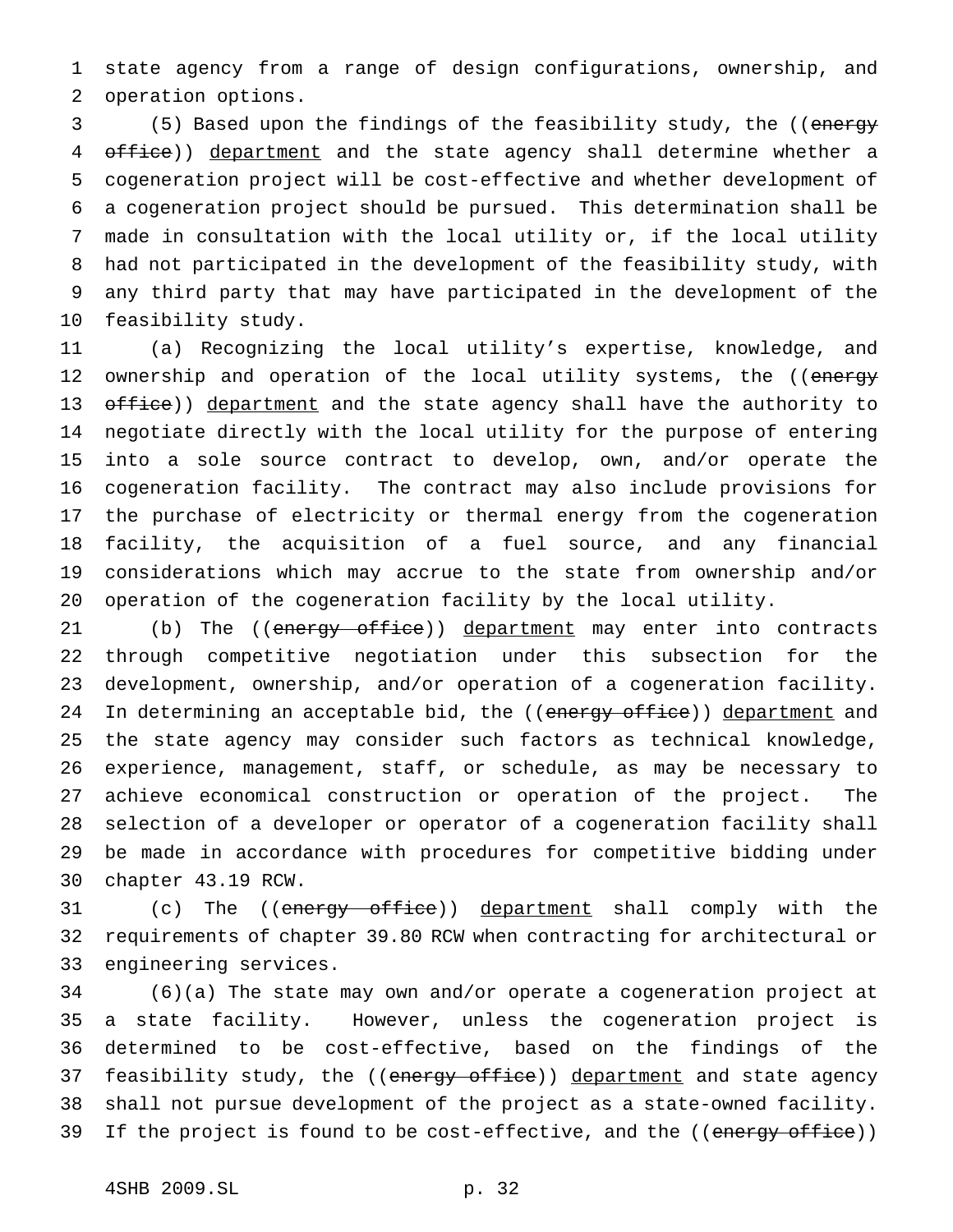1 department and the state agency agree development of the cogeneration project should be pursued as a state-owned and/or operated facility, 3 the ((energy office)) department shall assist the state agency in the preparation of a finance and development plan for the cogeneration project. Any such plan shall fully account for and specify all costs to the state for developing and/or operating the cogeneration facility.

 (b) It is the general intent of this chapter that cogeneration projects developed and owned by the state will be sized to the projected thermal energy load of the state facility over the useful life of the project. The principal purpose and use of such projects is to supply thermal energy to a state facility and not primarily to develop generating capacity for the sale of electricity. For state- owned projects with electricity production in excess of projected 14 thermal requirements, the ((energy office)) department shall seek and obtain legislative appropriation and approval for development. Nothing in chapter 201, Laws of 1991 shall be construed to authorize any state agency to sell electricity or thermal energy on a retail basis.

 (7) When a cogeneration facility will be developed, owned, and/or operated by a state agency or third party other than the local serving 20 utility, the ((energy office)) department and the state agency shall negotiate a written agreement with the local utility. Elements of such an agreement shall include provisions to ensure system safety, provisions to ensure reliability of any interconnected operations equipment necessary for parallel operation and switching equipment capable of isolating the generation facility, the provision of and reimbursement for standby services, if required, and the provision of and reimbursement for wheeling electricity, if the provision of such has been agreed to by the local utility.

 (8) The state may develop and own a thermal energy distribution system associated with a cogeneration project for the principal purpose of distributing thermal energy at the state facility. If thermal energy is to be sold outside the state facility, the state may only sell the thermal energy to a utility.

 **Sec. 412.** RCW 39.35C.080 and 1991 c 201 s 9 are each amended to read as follows:

 It is the intention of chapter 201, Laws of 1991 that the state and its agencies are compensated fairly for the energy provided to utilities from cogeneration at state facilities. Such compensation may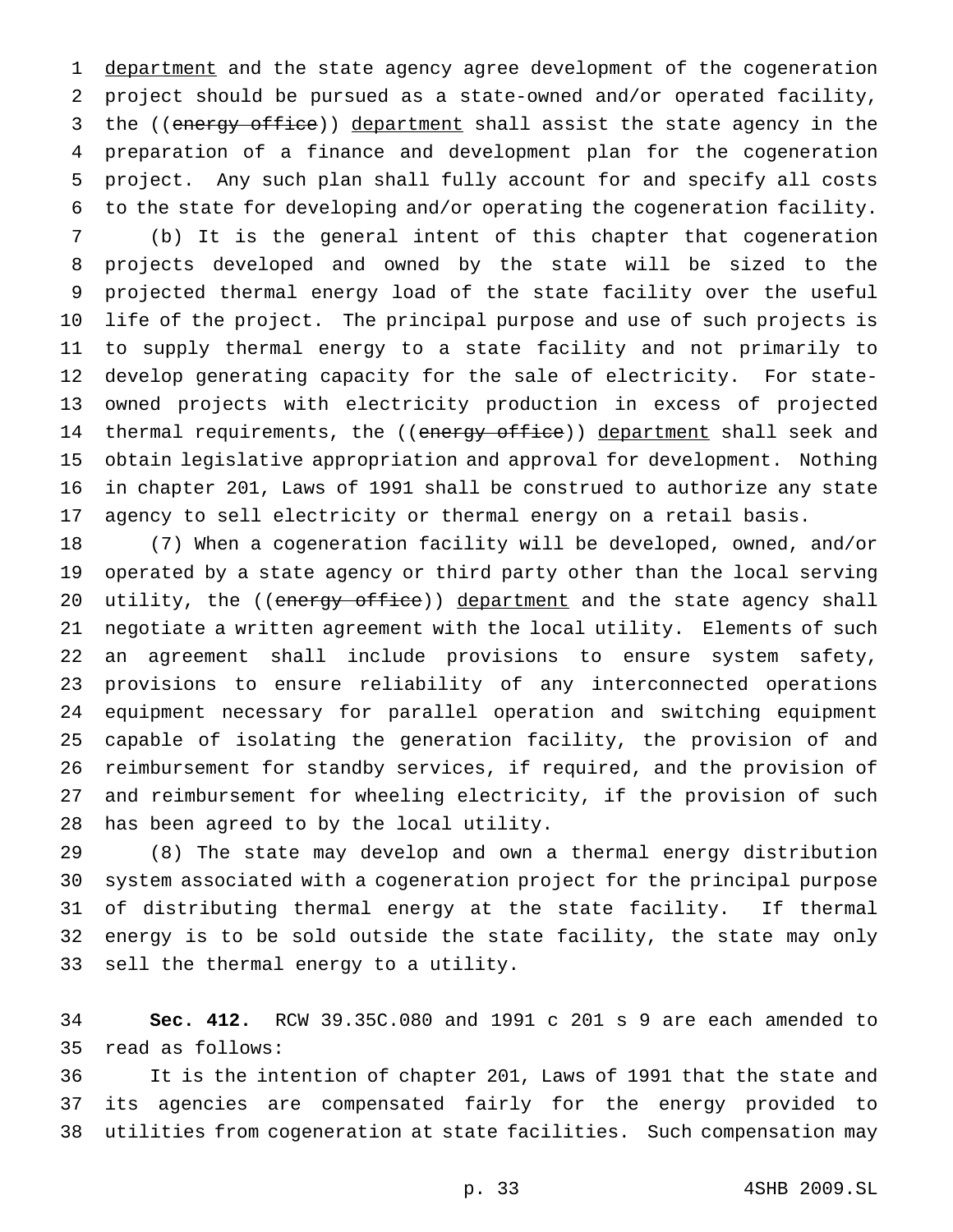include revenues from sales of electricity or thermal energy to utilities, lease of state properties, and value of thermal energy provided to the facility. It is also the intent of chapter 201, Laws of 1991 that the state and its agencies be accorded the opportunity to compete on a fair and reasonable basis to fulfill a utility's new resource acquisition needs when selling the energy produced from cogeneration projects at state facilities through energy purchase agreements.

9 (1)(a) The ((energy office)) department and state agencies may participate in any utility request for resource proposal process, as either established under the rules and regulations of the utilities and transportation commission, or by the governing board of a public utility district, municipal utility, cooperative, or mutual.

 (b) If a local utility does not have a request for resource proposal pending, the energy office or a state agency may negotiate an equitable and mutually beneficial energy purchase agreement with that utility.

 (2) To ensure an equitable allocation of benefits to the state and its agencies, the following conditions shall apply to energy purchase agreements negotiated between utilities and state agencies:

 (a) An energy purchase agreement shall be approved by both the 22 ((energy office)) department and the affected state agency.

23 (b) The ((energy office)) department and the state agency shall work together throughout the planning and negotiation process for 25 energy purchase agreements, unless the ((energy office)) department determines that its participation will not further the purposes of this section.

28 (c) Before approving an energy purchase agreement, the ((energy 29 office)) department shall review the proposed agreement for its technical and economic feasibility, the degree of certainty of benefits, the degree of financial risk assumed by the state and/or the state agency, the benefits offered to the state and/or state agency, 33 and other such factors as the ((energy office)) department deems 34 prudent. The ((energy office)) department shall approve an energy purchase agreement unless it finds that such an agreement would not result in an equitable allocation of costs and benefits, in which case the transaction shall be disapproved.

 (3)(a) The state or state agency shall comply with and shall be bound by applicable avoided cost schedules, electric power wheeling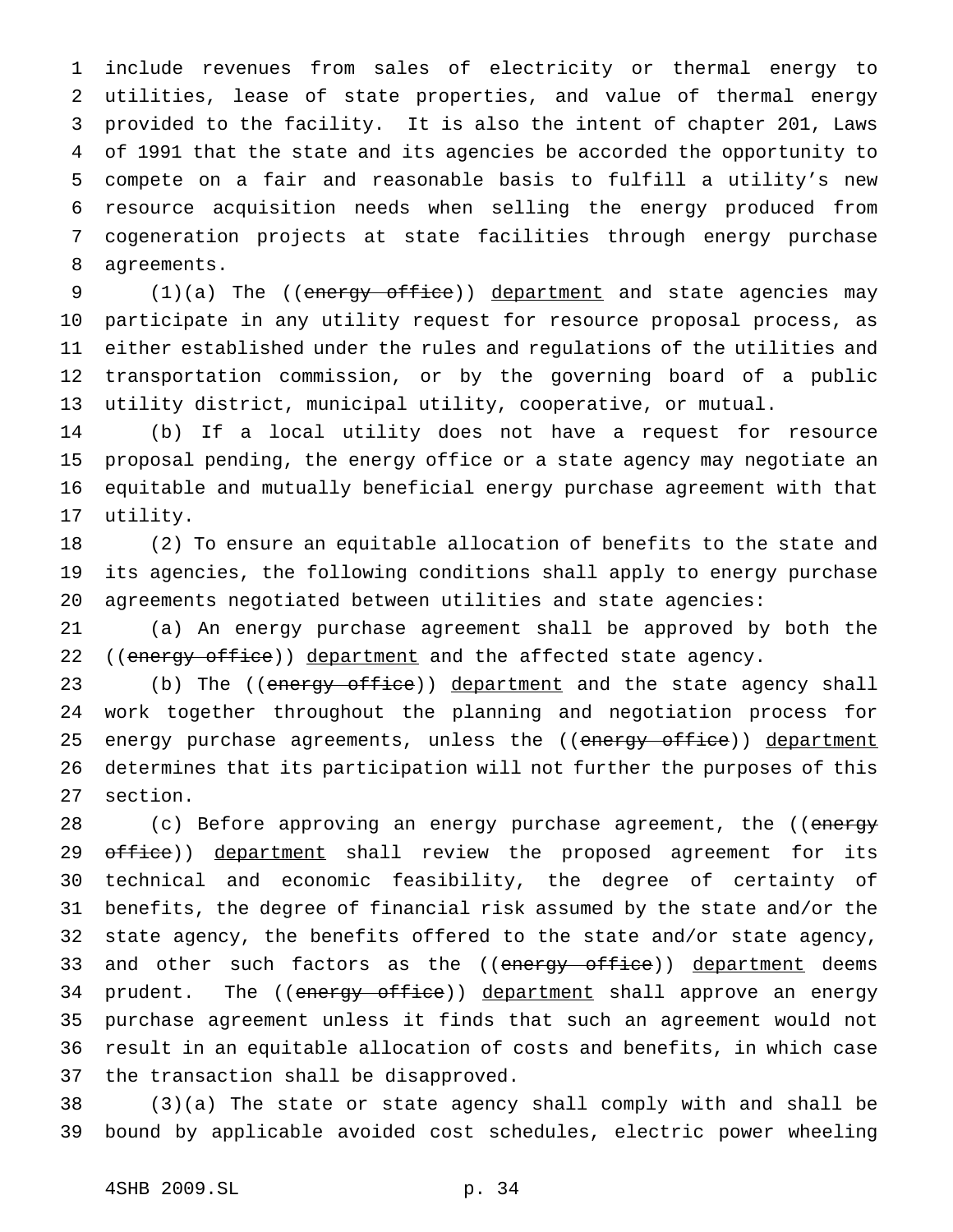charges, interconnection requirements, utility tariffs, and regulatory provisions to the same extent it would be required to comply and would be bound if it were a private citizen. The state shall neither seek regulatory advantage, nor change regulations, regulatory policy, process, or decisions to its advantage as a seller of cogenerated energy. Nothing contained in chapter 201, Laws of 1991 shall be construed to mandate or require public or private utilities to wheel electric energy resources within or beyond their service territories. Nothing in chapter 201, Laws of 1991 authorizes any state agency or school district to make any sale of energy or waste heat as defined by RCW 80.62.020(9) beyond the explicit provisions of chapter 201, Laws of 1991. Nothing contained in chapter 201, Laws of 1991 requires a utility to purchase energy from the state or a state agency or enter into any agreement in connection with a cogeneration facility.

 (b) The state shall neither construct, nor be party to an agreement for developing a cogeneration project at a state facility for the purpose of supplying its own electrical needs, unless it can show that such an arrangement would be in the economic interest of the state taking into account the cost of (i) interconnection requirements, as specified by the local electric utility, (ii) standby charges, as may be required by the local electric utility, and (iii) the current price of electricity offered by the local electric utility. If the local electric utility can demonstrate that the cogeneration project may 24 place an undue burden on the electric utility, the ((energy office)) 25 department or the state agency shall attempt to negotiate a mutually beneficial agreement that would minimize the burden upon the ratepayers of the local electric utility.

 (4) Any party to an energy purchase agreement may, within thirty days of any decision made pursuant to subsection (2)(c) of this section to disapprove the agreement made pursuant to this section, request an independent reviewer who is mutually agreeable to all parties to review the decision. The parties shall within thirty days of selection submit to the independent reviewer documentation supporting their positions. The independent reviewer shall render advice regarding the validity of the disapproval within an additional thirty days.

 **Sec. 413.** RCW 39.35C.090 and 1991 c 201 s 10 are each amended to read as follows:

In addition to any other authorities conferred by law:

p. 35 4SHB 2009.SL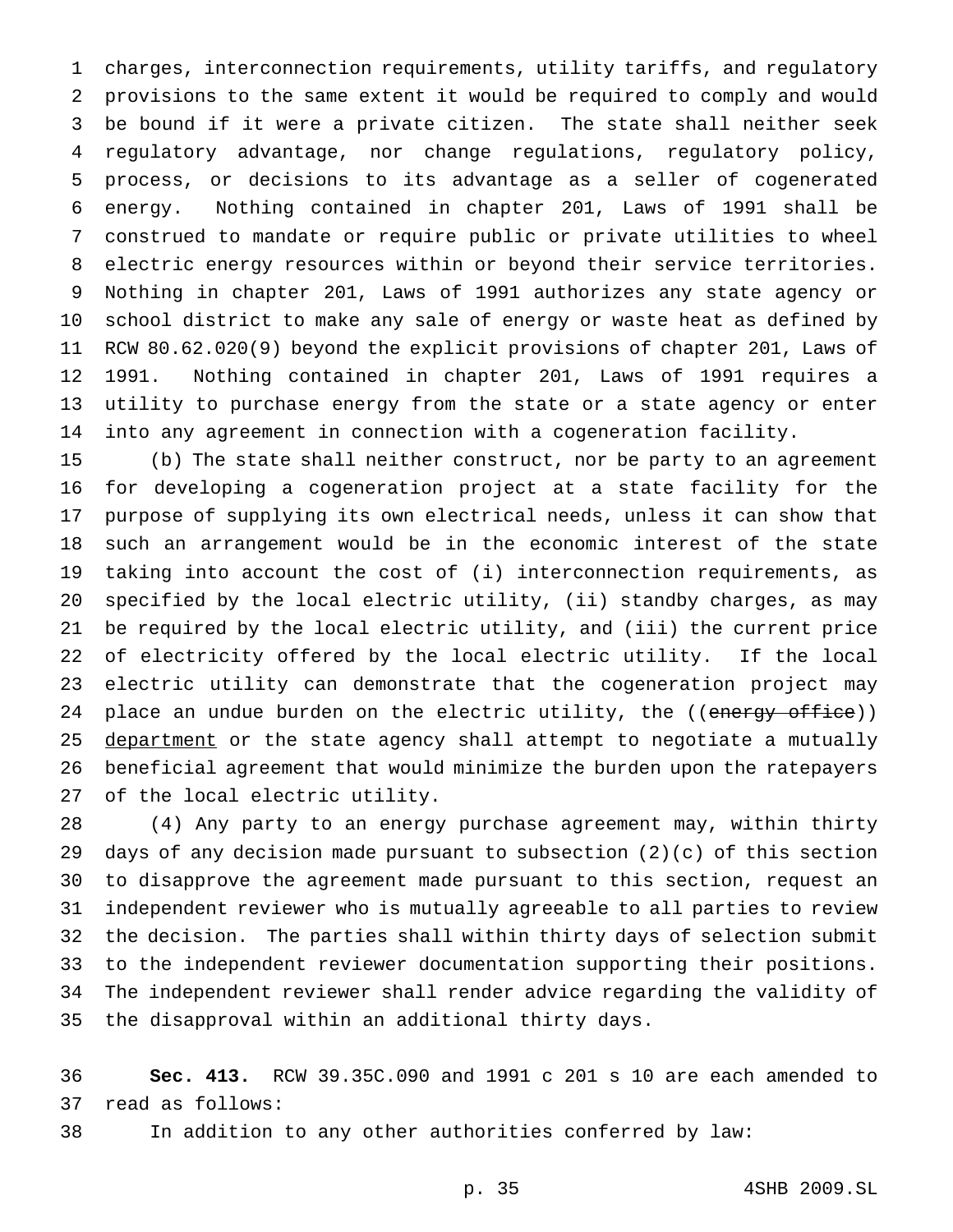1 (1) The ((energy office)) department, with the consent of the state agency responsible for a facility, a state or regional university acting independently, and any other state agency acting through the department of general administration or as otherwise authorized by law, may:

 (a) Contract to sell electric energy generated at state facilities 7 to a utility; and

 (b) Contract to sell thermal energy produced at state facilities to a utility.

 (2) A state or regional university acting independently, and any other state agency acting through the department of general administration or as otherwise authorized by law, may:

 (a) Acquire, install, permit, construct, own, operate, and maintain cogeneration and facility heating and cooling measures or equipment, or both, at its facilities;

 (b) Lease state property for the installation and operation of cogeneration and facility heating and cooling equipment at its facilities;

 (c) Contract to purchase all or part of the electric or thermal 20 output of cogeneration plants at its facilities;

 (d) Contract to purchase or otherwise acquire fuel or other energy sources needed to operate cogeneration plants at its facilities; and (e) Undertake procurements for third-party development of cogeneration projects at its facilities, with successful bidders to be selected based on the responsible bid, including nonprice elements listed in RCW 43.19.1911, that offers the greatest net achievable benefits to the state and its agencies.

 (3) After July 28, 1991, a state agency shall consult with the 29 ((energy office)) department prior to exercising any authority granted by this section.

 (4) In exercising the authority granted by subsections (1) and (2) of this section, a state agency must comply with the provisions of RCW 39.35C.080.

 **Sec. 414.** RCW 39.35C.100 and 1991 c 201 s 11 are each amended to read as follows:

 (1) The energy efficiency construction account is hereby created in the state treasury. Moneys in the account may be spent only after appropriation and only for the following purposes: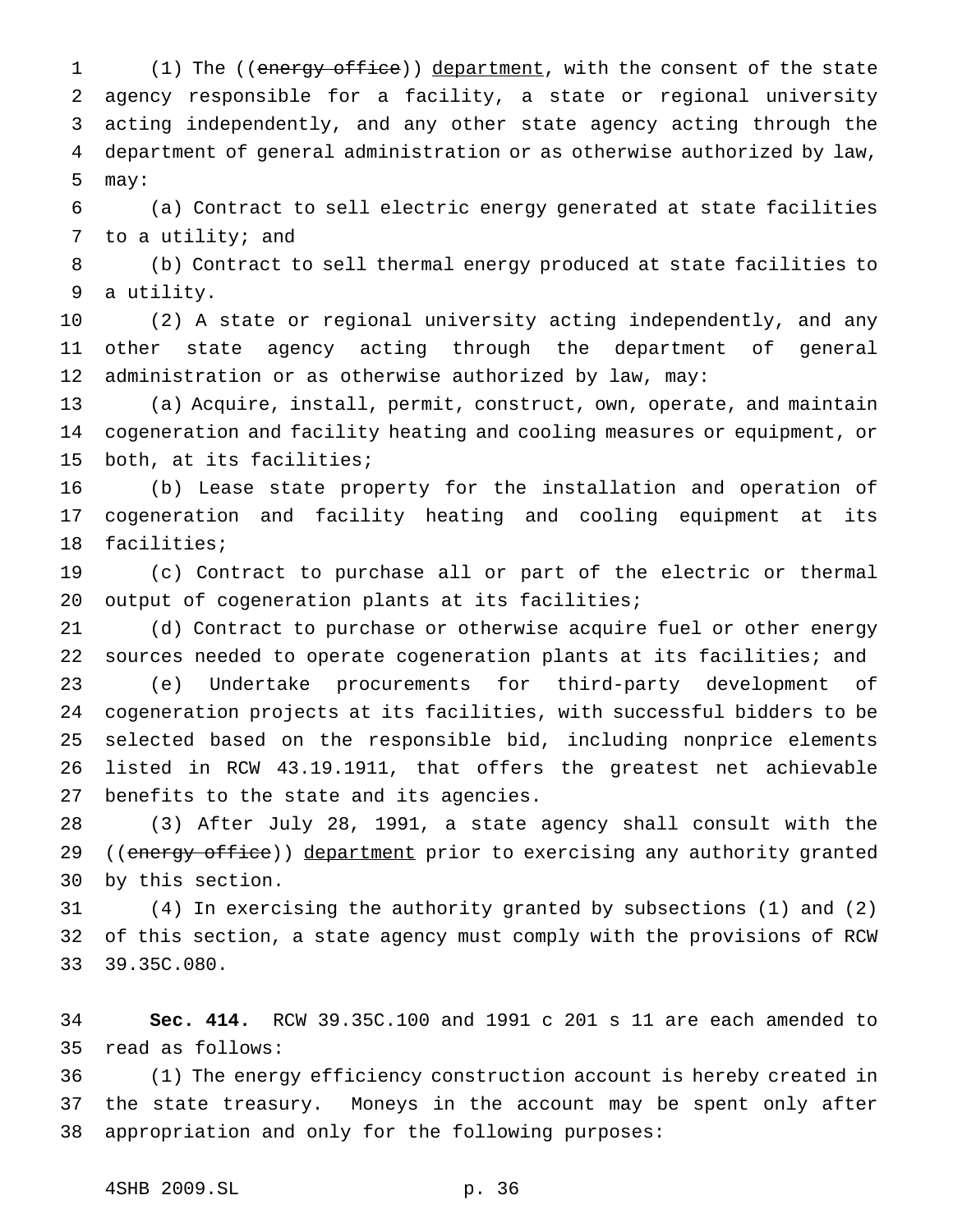(a) Construction of energy efficiency projects, including project evaluation and verification of benefits, project design, project development, project construction, and project administration.

 (b) Payment of principal and interest and other costs required under bond covenant on bonds issued for the purpose of (a) of this subsection.

(2) Sources for this account may include:

 (a) General obligation and revenue bond proceeds appropriated by the legislature;

 (b) Loan repayments under RCW 39.35C.060 sufficient to pay principal and interest obligations; and

(c) Funding from federal, state, and local agencies.

13 (((3) The energy office shall establish criteria for approving energy efficiency projects to be financed from moneys disbursed from this account. The criteria shall include cost-effectiveness, reliability of energy systems, and environmental costs or benefits. 17 The energy office shall ensure that the criteria are applied with 18 professional standards for engineering and review.))

 **Sec. 415.** RCW 39.35C.110 and 1991 c 201 s 12 are each amended to read as follows:

 (1) The energy efficiency services account is created in the state treasury. Moneys in the account may be spent only after appropriation. 23 Expenditures from the account may be used only  $((a+))$  for the ((energy 24 office)) department to provide energy efficiency services to ((state 25 agencies and school districts)) public agencies including review of 26 life-cycle cost analyses ((and (b) for transfer by the legislature to 27 the state general fund)).

28 (2) All receipts from the following source( $(\pm)$ ) shall be deposited into the account:

30  $((+a))$  Project fees charged under this section and RCW 39.35C.020, 31 39.35C.070, and 39.35.060( $(+$ 

 (b) After payment of any principal and interest obligations, moneys 33 from repayments of loans under RCW 39.35C.060;

(c) Revenue from sales of energy generated or saved at public

35 facilities under this chapter, except those retained by state agencies

and school districts under RCW 39.35C.120; and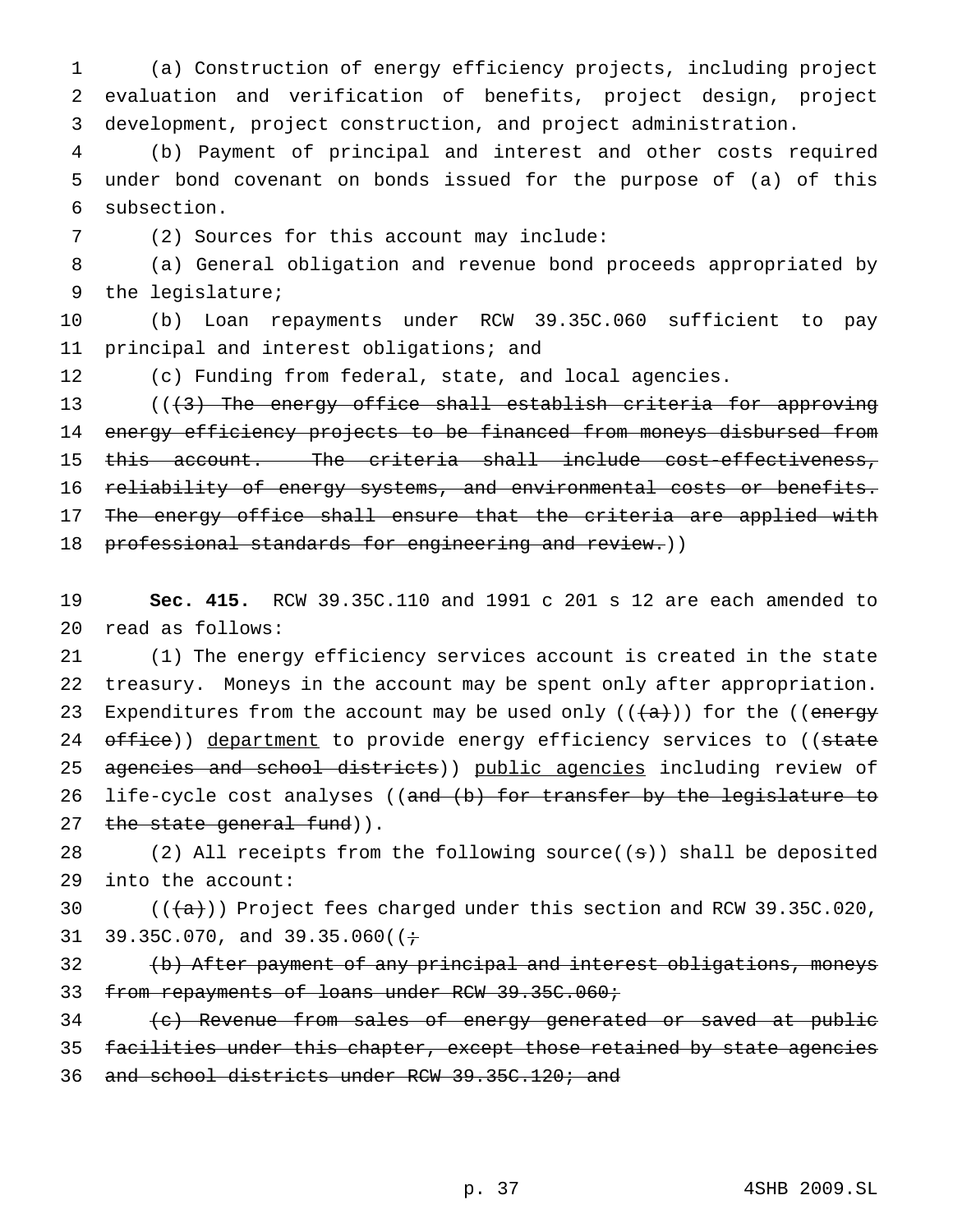(d) Payments by utilities and federal power marketing agencies 2 under this chapter, except those retained by state agencies and school districts under RCW 39.35C.120)).

4 (3) The ((energy office)) department may accept moneys and make deposits to the account from federal, state, or local government agencies.

 (((4) Within one hundred eighty days after July 28, 1991, the energy office shall adopt rules establishing criteria and procedures for setting a fee schedule, establishing working capital requirements, 10 and receiving deposits for this account.))

 **Sec. 416.** RCW 39.35C.130 and 1991 c 201 s 17 are each amended to read as follows:

13 The ((energy office)) department may adopt rules to implement RCW 14 39.35C.020 through 39.35C.040, 39.35C.070, 39.35C.080, ((39.35C.120,)) and 39.35.050.

# **PART V TECHNICAL CORRECTIONS**

 **Sec. 501.** RCW 19.27.190 and 1990 c 2 s 7 are each amended to read as follows:

 (1)(a) Not later than January 1, 1991, the state building code 21 council, in consultation with the ((state energy office)) department of 22 community, trade, and economic development, shall establish interim requirements for the maintenance of indoor air quality in newly constructed residential buildings. In establishing the interim requirements, the council shall take into consideration differences in heating fuels and heating system types. These requirements shall be in effect July 1, 1991, through June 30, 1993.

 (b) The interim requirements for new electrically space heated residential buildings shall include ventilation standards which provide for mechanical ventilation in areas of the residence where water vapor or cooking odors are produced. The ventilation shall be exhausted to the outside of the structure. The ventilation standards shall further provide for the capacity to supply outside air to each bedroom and the main living area through dedicated supply air inlet locations in walls, or in an equivalent manner. At least one exhaust fan in the home shall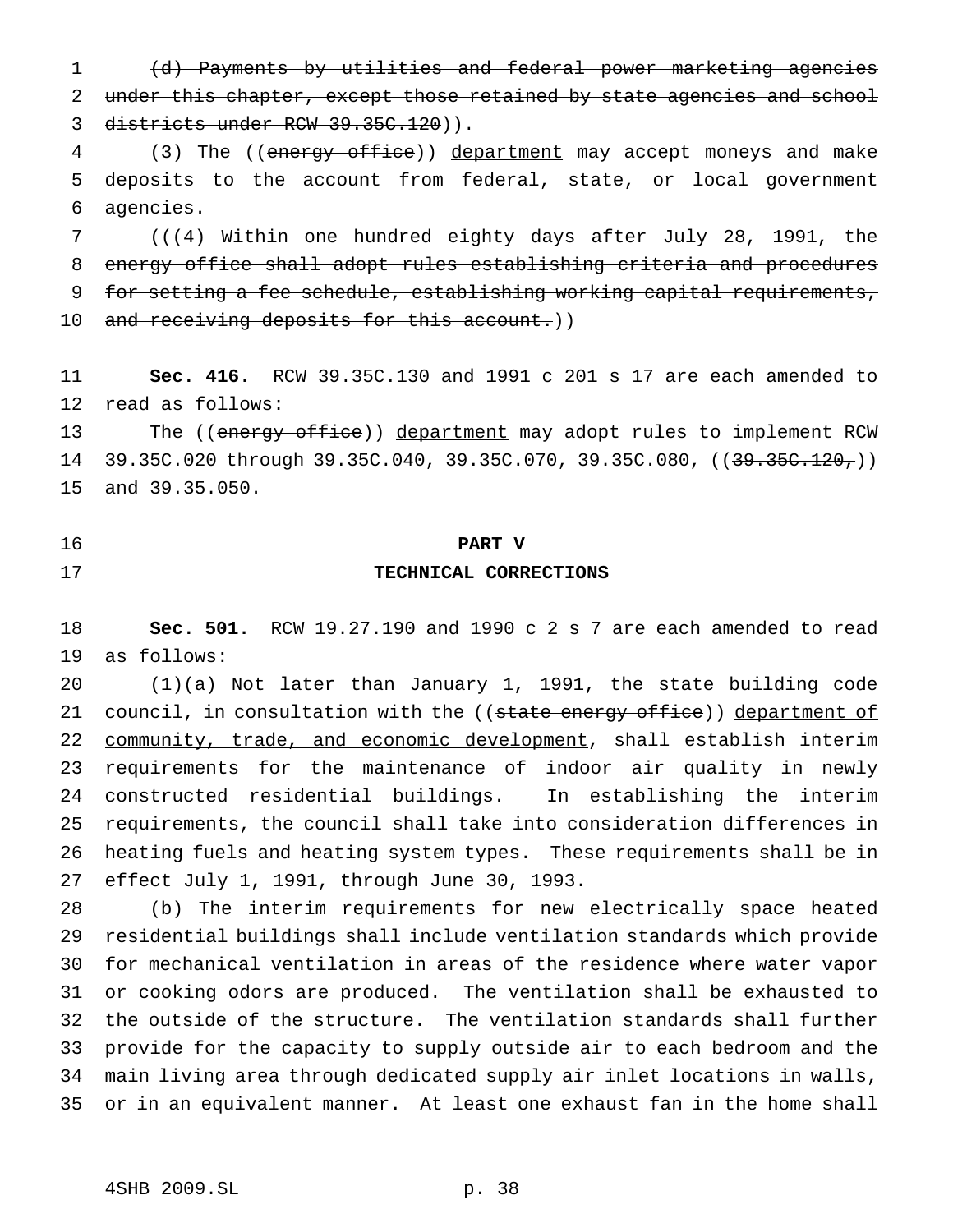be controlled by a dehumidistat or clock timer to ensure that sufficient whole house ventilation is regularly provided as needed.

 (c)(i) For new single family residences with electric space heating systems, zero lot line homes, each unit in a duplex, and each attached housing unit in a planned unit development, the ventilation standards shall include fifty cubic feet per minute of effective installed ventilation capacity in each bathroom and one hundred cubic feet per minute of effective installed ventilation capacity in each kitchen.

 (ii) For other new residential units with electric space heating systems the ventilation standards may be satisfied by the installation of two exhaust fans with a combined effective installed ventilation capacity of two hundred cubic feet per minute.

 (iii) Effective installed ventilation capacity means the capability to deliver the specified ventilation rates for the actual design of the ventilation system. Natural ventilation and infiltration shall not be considered acceptable substitutes for mechanical ventilation.

 (d) For new residential buildings that are space heated with other than electric space heating systems, the interim standards shall be designed to result in indoor air quality equivalent to that achieved with the interim ventilation standards for electric space heated homes.

 (e) The interim requirements for all newly constructed residential buildings shall include standards for indoor air quality pollutant source control, including the following requirements: All structural panel components of the residence shall comply with appropriate standards for the emission of formaldehyde; the back-drafting of combustion by-products from combustion appliances shall be minimized through the use of dampers, vents, outside combustion air sources, or other appropriate technologies; and, in areas of the state where monitored data indicate action is necessary to inhibit indoor radon gas concentrations from exceeding appropriate health standards, entry of radon gas into homes shall be minimized through appropriate foundation construction measures.

 (2) No later than January 1, 1993, the state building code council, 34 in consultation with the ((state energy office)) department of community, trade, and economic development, shall establish final requirements for the maintenance of indoor air quality in newly constructed residences to be in effect beginning July 1, 1993. For new electrically space heated residential buildings, these requirements shall maintain indoor air quality equivalent to that provided by the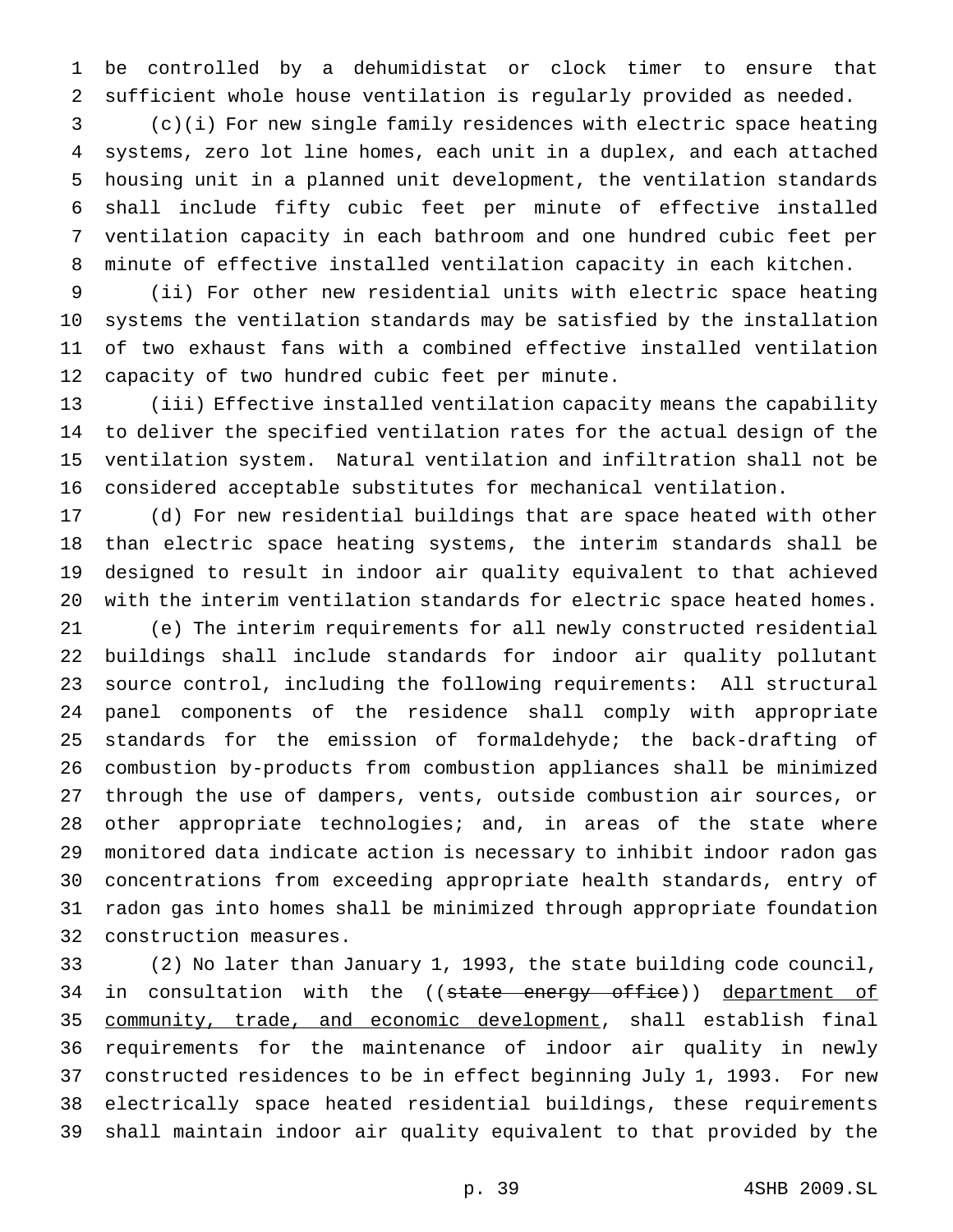mechanical ventilation and indoor air pollutant source control requirements included in the February 7, 1989, Bonneville power administration record of decision for the environmental impact statement on new energy efficient homes programs (DOE/EIS-0127F) built with electric space heating. In residential units other than single family, zero lot line, duplexes, and attached housing units in planned unit developments, ventilation requirements may be satisfied by the installation of two exhaust fans with a combined effective installed ventilation capacity of two hundred cubic feet per minute. For new residential buildings that are space heated with other than electric space heating systems, the standards shall be designed to result in indoor air quality equivalent to that achieved with the ventilation and source control standards for electric space heated homes. In establishing the final requirements, the council shall take into consideration differences in heating fuels and heating system types.

 **Sec. 502.** RCW 19.27A.020 and 1994 c 226 s 1 are each amended to read as follows:

 (1) No later than January 1, 1991, the state building code council shall promulgate rules to be known as the Washington state energy code as part of the state building code.

 (2) The council shall follow the legislature's standards set forth in this section to promulgate rules to be known as the Washington state energy code. The Washington state energy code shall be designed to require new buildings to meet a certain level of energy efficiency, but allow flexibility in building design, construction, and heating equipment efficiencies within that framework. The Washington state energy code shall be designed to allow space heating equipment efficiency to offset or substitute for building envelope thermal performance.

 (3) The Washington state energy code shall take into account regional climatic conditions. Climate zone 1 shall include all counties not included in climate zone 2. Climate zone 2 includes: Adams, Chelan, Douglas, Ferry, Grant, Kittitas, Lincoln, Okanogan, Pend Oreille, Spokane, Stevens, and Whitman counties.

 (4) The Washington state energy code for residential buildings shall require: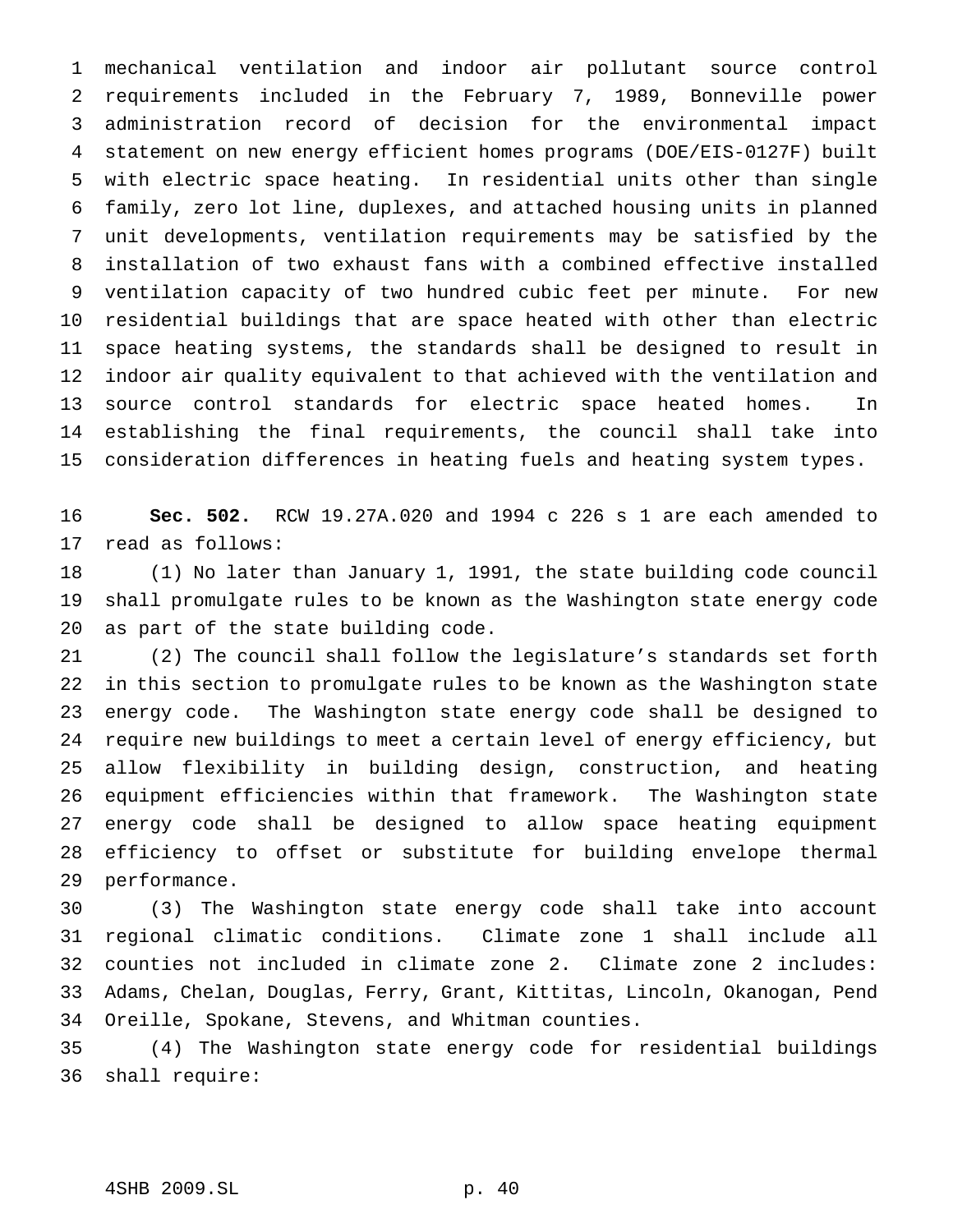(a) New residential buildings that are space heated with electric resistance heating systems to achieve energy use equivalent to that used in typical buildings constructed with:

 (i) Ceilings insulated to a level of R-38. The code shall contain an exception which permits single rafter or joist vaulted ceilings 6 insulated to a level of  $R-30$  (R value includes insulation only);

 (ii) In zone 1, walls insulated to a level of R-19 (R value includes insulation only), or constructed with two by four members, R-13 insulation batts, R-3.2 insulated sheathing, and other normal assembly components; in zone 2 walls insulated to a level of R-24 (R value includes insulation only), or constructed with two by six members, R-22 insulation batts, R-3.2 insulated sheathing, and other 13 normal construction assembly components; for the purpose of determining equivalent thermal performance, the wall U-value shall be 0.058 in zone 1 and 0.044 in zone 2;

 (iii) Below grade walls, insulated on the interior side, to a level of R-19 or, if insulated on the exterior side, to a level of R-10 in zone 1 and R-12 in zone 2 (R value includes insulation only);

 (iv) Floors over unheated spaces insulated to a level of R-30 (R 20 value includes insulation only);

 (v) Slab on grade floors insulated to a level of R-10 at the perimeter;

(vi) Double glazed windows with values not more than U-0.4;

 (vii) In zone 1 the glazing area may be up to twenty-one percent of floor area and in zone 2 the glazing area may be up to seventeen percent of floor area where consideration of the thermal resistance values for other building components and solar heat gains through the glazing result in thermal performance equivalent to that achieved with thermal resistance values for other components determined in accordance with the equivalent thermal performance criteria of (a) of this subsection and glazing area equal to fifteen percent of the floor area. Throughout the state for the purposes of determining equivalent thermal performance, the maximum glazing area shall be fifteen percent of the floor area; and

 (viii) Exterior doors insulated to a level of R-5; or an exterior wood door with a thermal resistance value of less than R-5 and values for other components determined in accordance with the equivalent thermal performance criteria of (a) of this subsection.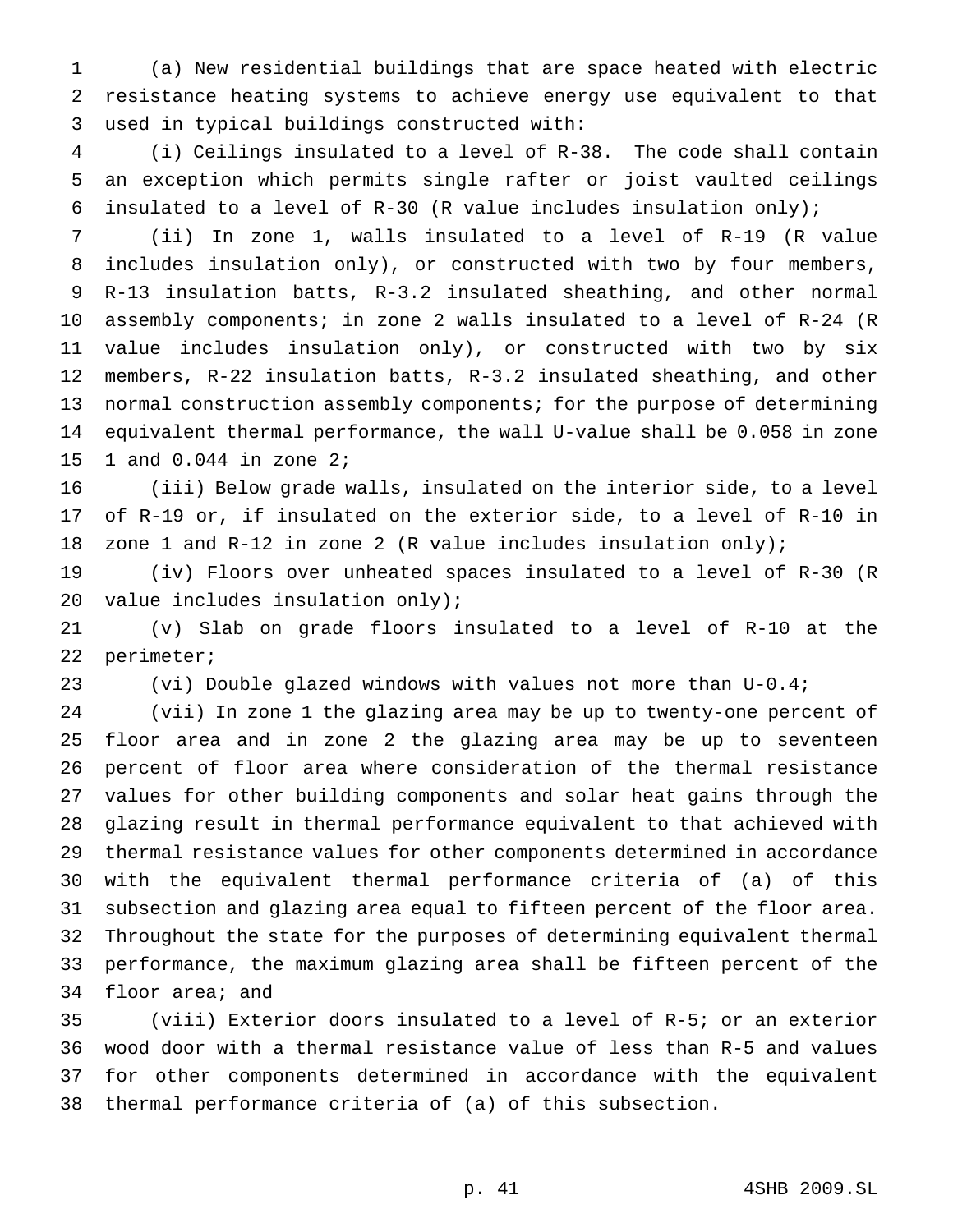(b) New residential buildings which are space-heated with all other forms of space heating to achieve energy use equivalent to that used in typical buildings constructed with:

 (i) Ceilings insulated to a level of R-30 in zone 1 and R-38 in zone 2 the code shall contain an exception which permits single rafter or joist vaulted ceilings insulated to a level of R-30 (R value includes insulation only);

 (ii) Walls insulated to a level of R-19 (R value includes insulation only), or constructed with two by four members, R-13 insulation batts, R-3.2 insulated sheathing, and other normal assembly components;

 (iii) Below grade walls, insulated on the interior side, to a level of R-19 or, if insulated on the exterior side, to a level of R-10 in zone 1 and R-12 in zone 2 (R value includes insulation only);

 (iv) Floors over unheated spaces insulated to a level of R-19 in zone 1 and R-30 in zone 2 (R value includes insulation only);

 (v) Slab on grade floors insulated to a level of R-10 at the perimeter;

 (vi) Heat pumps with a minimum heating season performance factor (HSPF) of 6.8 or with all other energy sources with a minimum annual fuel utilization efficiency (AFUE) of seventy-eight percent;

 (vii) Double glazed windows with values not more than U-0.65 in zone 1 and U-0.60 in zone 2. The state building code council, in 24 consultation with the ((state energy office)) department of community, 25 trade, and economic development, shall review these U-values, and, if economically justified for consumers, shall amend the Washington state energy code to improve the U-values by December 1, 1993. The amendment shall not take effect until July 1, 1994; and

 (viii) In zone 1, the maximum glazing area shall be twenty-one percent of the floor area. In zone 2 the maximum glazing area shall be seventeen percent of the floor area. Throughout the state for the purposes of determining equivalent thermal performance, the maximum glazing area shall be fifteen percent of the floor area.

 (c) The requirements of (b)(ii) of this subsection do not apply to residences with log or solid timber walls with a minimum average thickness of three and one-half inches and with space heat other than electric resistance.

 (d) The state building code council may approve an energy code for pilot projects of residential construction that use innovative energy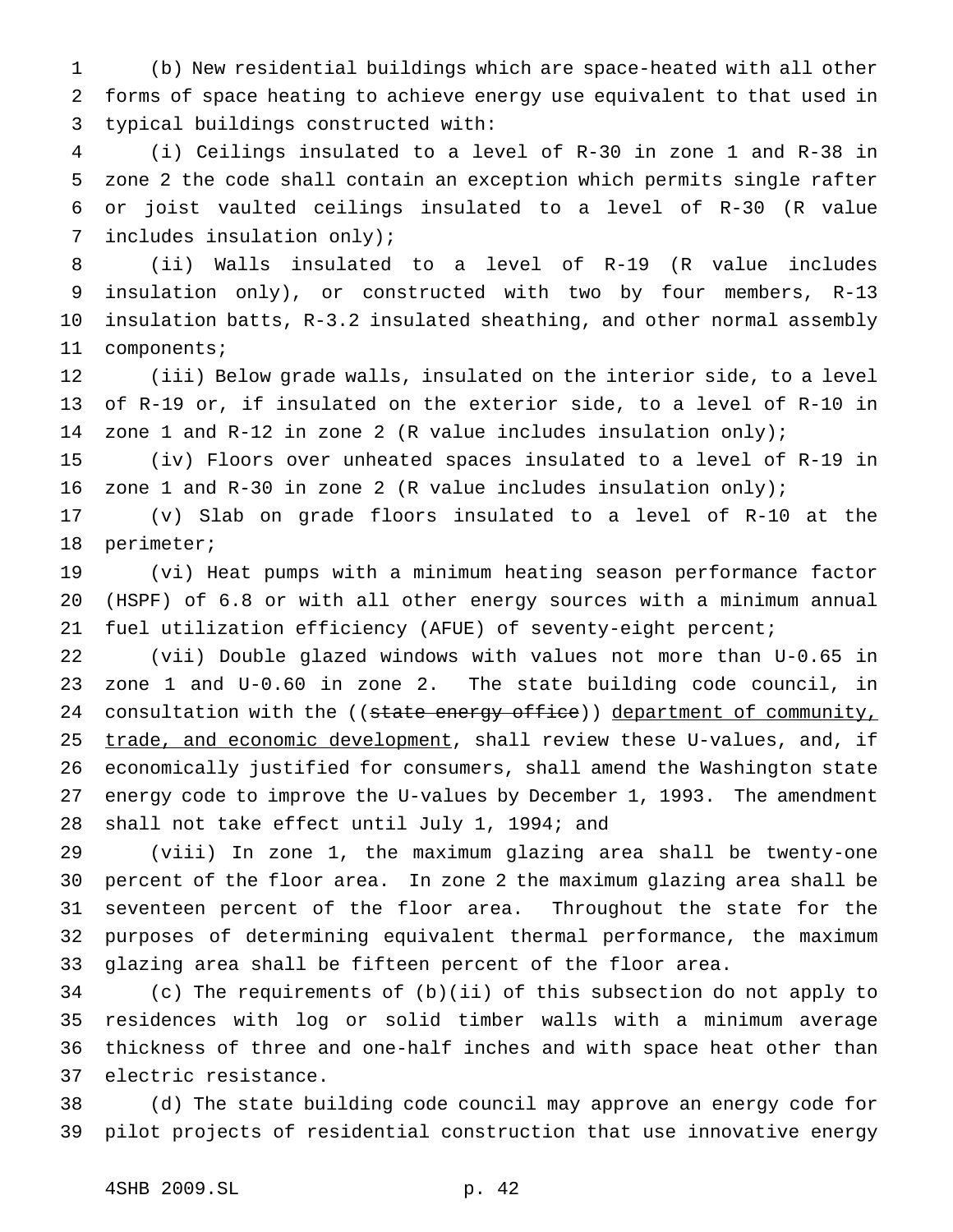efficiency technologies intended to result in savings that are greater than those realized in the levels specified in this section.

 (5) U-values for glazing shall be determined using the area weighted average of all glazing in the building. U-values for vertical glazing shall be determined, certified, and labeled in accordance with the appropriate national fenestration rating council (NFRC) standard, as determined and adopted by the state building code council. Certification of U-values shall be conducted by a certified, independent agency licensed by the NFRC. The state building code council may develop and adopt alternative methods of determining, certifying, and labeling U-values for vertical glazing that may be used by fenestration manufacturers if determined to be appropriate by the council. The state building code council shall review and consider the adoption of the NFRC standards for determining, certifying, and labeling U-values for doors and skylights when developed and published by the NFRC. The state building code council may develop and adopt appropriate alternative methods for determining, certifying, and labeling U-values for doors and skylights. U-values for doors and skylights determined, certified, and labeled in accordance with the appropriate NFRC standard shall be acceptable for compliance with the state energy code. Sealed insulation glass, where used, shall conform to, or be in the process of being tested for, ASTM E-774-81 class A or better.

 (6) The minimum state energy code for new nonresidential buildings shall be the Washington state energy code, 1986 edition, as amended. (7)(a) Except as provided in (b) of this subsection, the Washington state energy code for residential structures shall preempt the residential energy code of each city, town, and county in the state of

Washington.

 (b) The state energy code for residential structures does not preempt a city, town, or county's energy code for residential structures which exceeds the requirements of the state energy code and which was adopted by the city, town, or county prior to March 1, 1990. Such cities, towns, or counties may not subsequently amend their energy code for residential structures to exceed the requirements adopted prior to March 1, 1990.

37 (8) The state building code council shall consult with the ((state 38 energy office)) department of community, trade, and economic development as provided in RCW 34.05.310 prior to publication of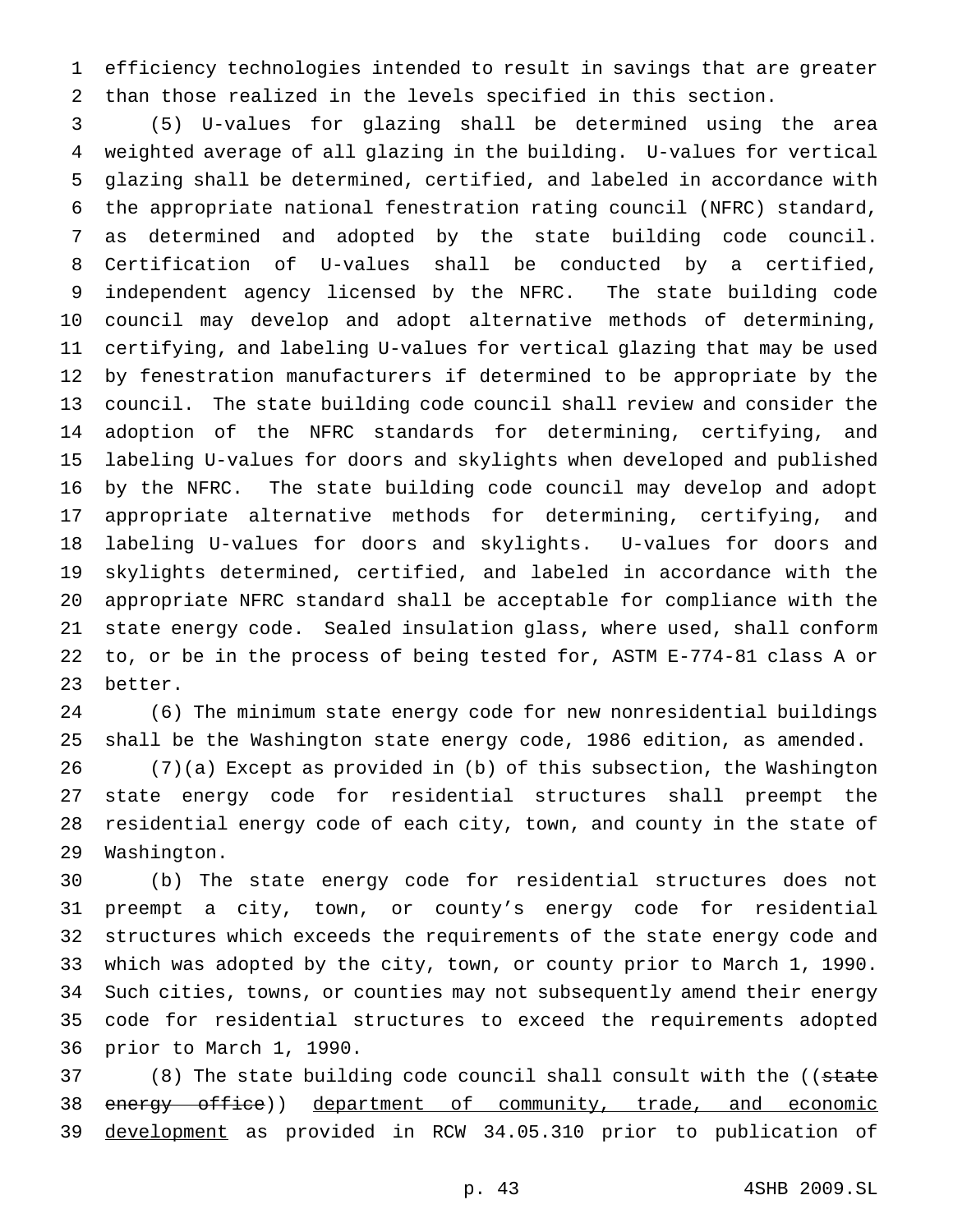1 proposed rules. The ((state energy office)) department of community, 2 trade, and economic development shall review the proposed rules for consistency with the guidelines adopted in subsection (4) of this 4 section. The director of the ((state energy office)) department of community, trade, and economic development shall recommend to the state building code council any changes necessary to conform the proposed rules to the requirements of this section.

 (9) The state building code council shall conduct a study of county and city enforcement of energy codes in the state. In conducting the study, the council shall conduct public hearings at designated council meetings to seek input from interested individuals and organizations, and to the extent possible, hold these meetings in conjunction with adopting rules under this section. The study shall include recommendations as to how code enforcement may be improved. The findings of the study shall be submitted in a report to the legislature no later than January 1, 1991.

 (10) If any electric utility providing electric service to customers in the state of Washington purchases at least one percent of its firm energy load from a federal agency, pursuant to section 5.(b)(1) of the Pacific Northwest electric power planning and conservation act (P.L. 96-501), and such utility is unable to obtain from that agency at least fifty percent of the funds for payments required by RCW 19.27A.035, the amendments to this section by chapter 2, Laws of 1990 shall be null and void, and the 1986 state energy code shall be in effect, except that a city, town, or county may enforce a local energy code with more stringent energy requirements adopted prior to March 1, 1990. This subsection shall expire June 30, 1995.

 **Sec. 503.** RCW 28A.515.320 and 1991 sp.s. c 13 s 58 are each amended to read as follows:

 The common school construction fund is to be used exclusively for the purpose of financing the construction of facilities for the common schools. The sources of said fund shall be: (1) Those proceeds derived from sale or appropriation of timber and other crops from 34 school and state land other than those granted for specific purposes; (2) the interest accruing on the permanent common school fund less the allocations to the state treasurer's service account [fund] pursuant to RCW 43.08.190 and the state investment board expense account pursuant to RCW 43.33A.160 together with all rentals and other revenue derived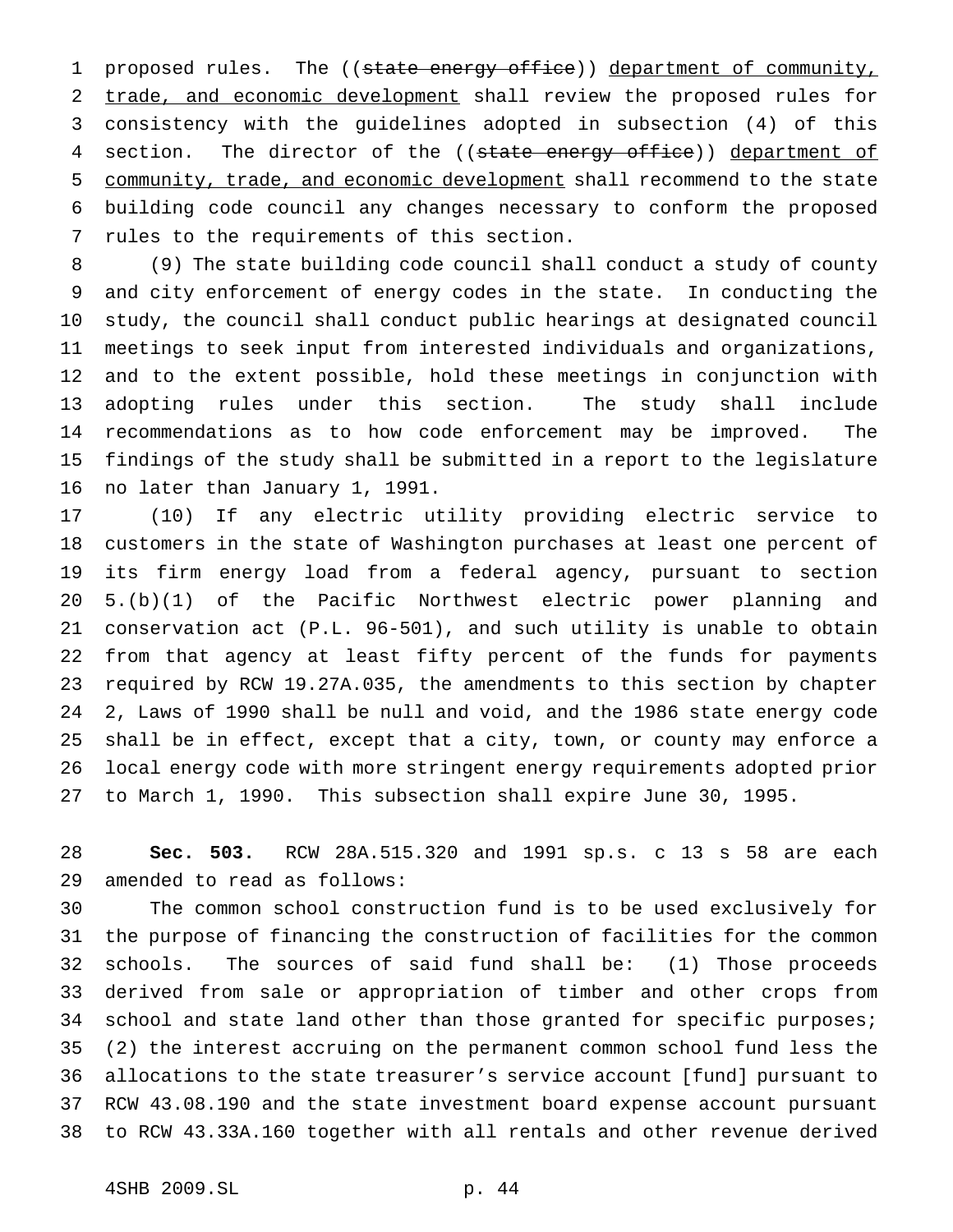therefrom and from land and other property devoted to the permanent common school fund; (3) all moneys received by the state from the United States under the provisions of section 191, Title 30, United States Code, Annotated, and under section 810, chapter 12, Title 16, (Conservation), United States Code, Annotated, except moneys received before June 30, 2001, and when thirty megawatts of geothermal power is certified as commercially available by the receiving utilities and the 8 ((state energy office)) department of community, trade, and economic 9 development, eighty percent of such moneys, under the Geothermal Steam Act of 1970 pursuant to RCW 43.140.030; and (4) such other sources as the legislature may direct. That portion of the common school construction fund derived from interest on the permanent common school fund may be used to retire such bonds as may be authorized by law for the purpose of financing the construction of facilities for the common schools.

 The interest accruing on the permanent common school fund less the 17 allocations to the state treasurer's service ((account [fund])) fund pursuant to RCW 43.08.190 and the state investment board expense account pursuant to RCW 43.33A.160 together with all rentals and other revenues accruing thereto pursuant to subsection (2) of this section prior to July 1, 1967, shall be exclusively applied to the current use of the common schools.

 To the extent that the moneys in the common school construction fund are in excess of the amount necessary to allow fulfillment of the purpose of said fund, the excess shall be available for deposit to the credit of the permanent common school fund or available for the current use of the common schools, as the legislature may direct. Any money from the common school construction fund which is made available for the current use of the common schools shall be restored to the fund by appropriation, including interest income foregone, before the end of the next fiscal biennium following such use.

 **Sec. 504.** RCW 42.17.2401 and 1995 c 399 s 60 and 1995 c 397 s 10 are each reenacted and amended to read as follows:

 For the purposes of RCW 42.17.240, the term "executive state officer" includes:

 (1) The chief administrative law judge, the director of agriculture, the administrator of the office of marine safety, the administrator of the Washington basic health plan, the director of the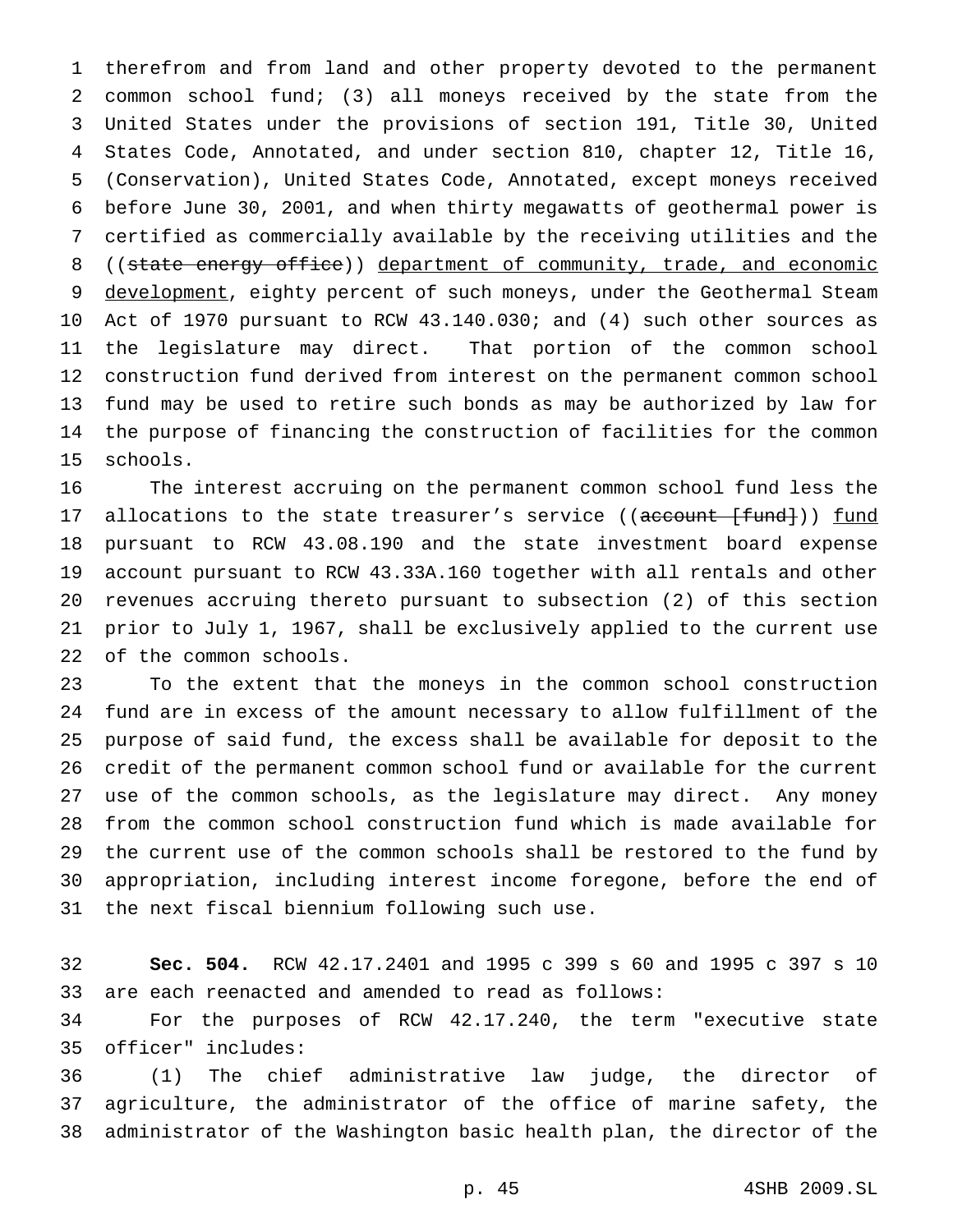department of services for the blind, the director of the state system of community and technical colleges, the director of community, trade, and economic development, the secretary of corrections, the director of ecology, the commissioner of employment security, the chairman of the 5 energy facility site evaluation council, ((the director of the energy  $\sigma$   $\sigma$   $\sigma$   $\sigma$ ) the secretary of the state finance committee, the director of financial management, the director of fish and wildlife, the executive secretary of the forest practices appeals board, the director of the gambling commission, the director of general administration, the secretary of health, the administrator of the Washington state health care authority, the executive secretary of the health care facilities authority, the executive secretary of the higher education facilities authority, the executive secretary of the horse racing commission, the executive secretary of the human rights commission, the executive secretary of the indeterminate sentence review board, the director of the department of information services, the director of the interagency committee for outdoor recreation, the executive director of the state investment board, the director of labor and industries, the director of licensing, the director of the lottery commission, the director of the office of minority and women's business enterprises, the director of parks and recreation, the director of personnel, the executive director of the public disclosure commission, the director of retirement systems, the director of revenue, the secretary of social and health services, the chief of the Washington state patrol, the executive secretary of the board of tax appeals, the secretary of transportation, the secretary of the utilities and transportation commission, the director of veterans affairs, the president of each of the regional and state universities and the president of The Evergreen State College, each district and each campus president of each state community college;

- 
- 

(2) Each professional staff member of the office of the governor;

 (3) Each professional staff member of the legislature; and (4) Central Washington University board of trustees, board of trustees of each community college, each member of the state board for community and technical colleges, state convention and trade center board of directors, committee for deferred compensation, Eastern Washington University board of trustees, Washington economic development finance authority, The Evergreen State College board of trustees, executive ethics board, forest practices appeals board,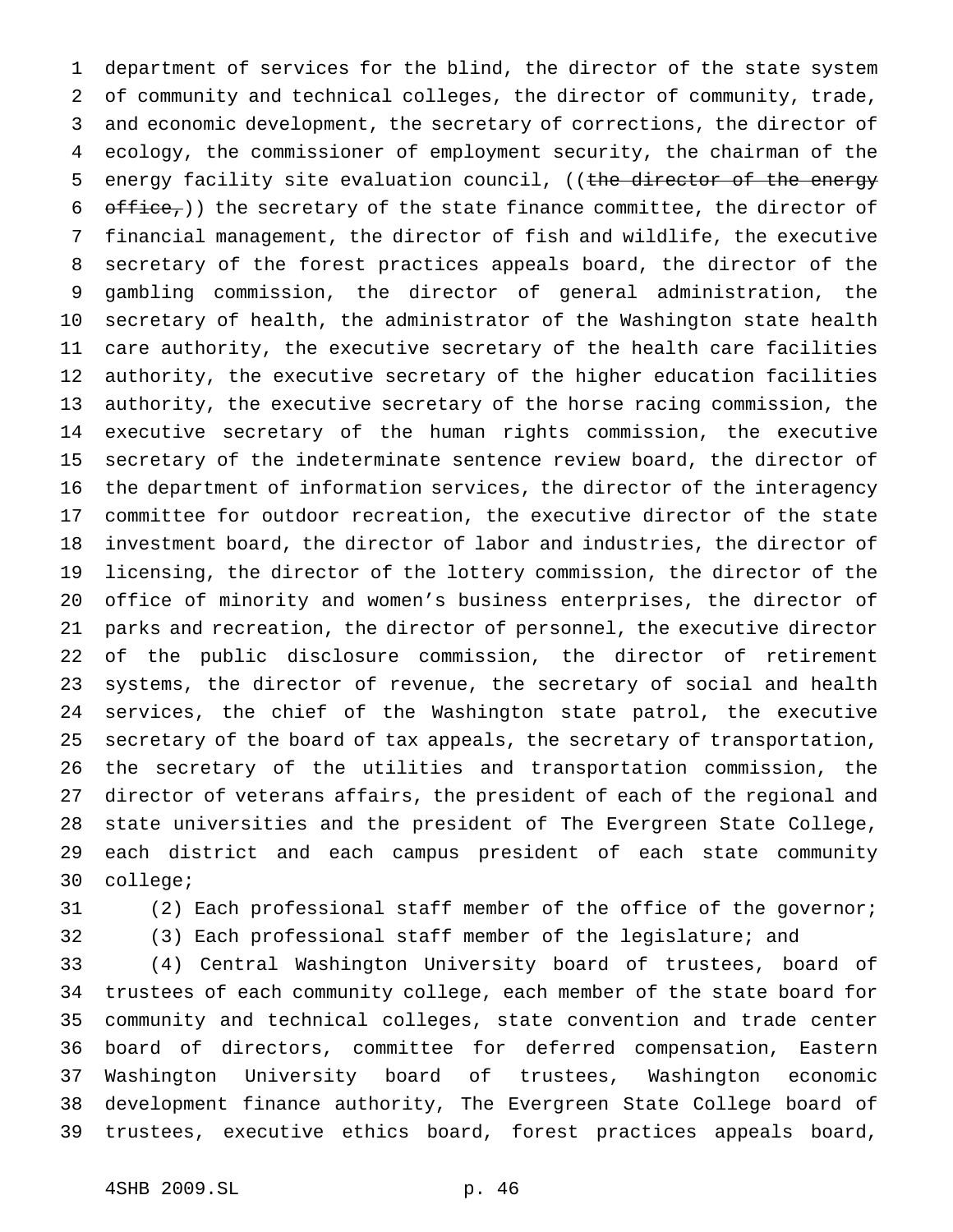forest practices board, gambling commission, Washington health care facilities authority, each member of the Washington health services commission, higher education coordinating board, higher education facilities authority, horse racing commission, state housing finance commission, human rights commission, indeterminate sentence review board, board of industrial insurance appeals, information services board, interagency committee for outdoor recreation, state investment board, commission on judicial conduct, legislative ethics board, liquor control board, lottery commission, marine oversight board, Pacific Northwest electric power and conservation planning council, parks and recreation commission, personnel appeals board, board of pilotage commissioners, pollution control hearings board, public disclosure commission, public pension commission, shorelines hearing board, public employees' benefits board, board of tax appeals, transportation commission, University of Washington board of regents, utilities and transportation commission, Washington state maritime commission, Washington personnel resources board, Washington public power supply system executive board, Washington State University board of regents, Western Washington University board of trustees, and fish and wildlife commission.

 **Sec. 505.** RCW 43.06.115 and 1995 c 399 s 61 are each amended to read as follows:

 (1) The governor may, by executive order, after consultation with or notification of the executive-legislative committee on economic development created by chapter . . . (Senate Bill No. 5300), Laws of 1993, declare a community to be a "military impacted area." A "military impacted area" means a community or communities, as identified in the executive order, that experience serious social and economic hardships because of a change in defense spending by the federal government in that community or communities.

 (2) If the governor executes an order under subsection (1) of this section, the governor shall establish a response team to coordinate state efforts to assist the military impacted community. The response team may include, but not be limited to, one member from each of the following agencies: (a) The department of community, trade, and 36 economic development; (b) the department of social and health services; (c) the employment security department; (d) the state board for community and technical colleges; (e) the higher education coordinating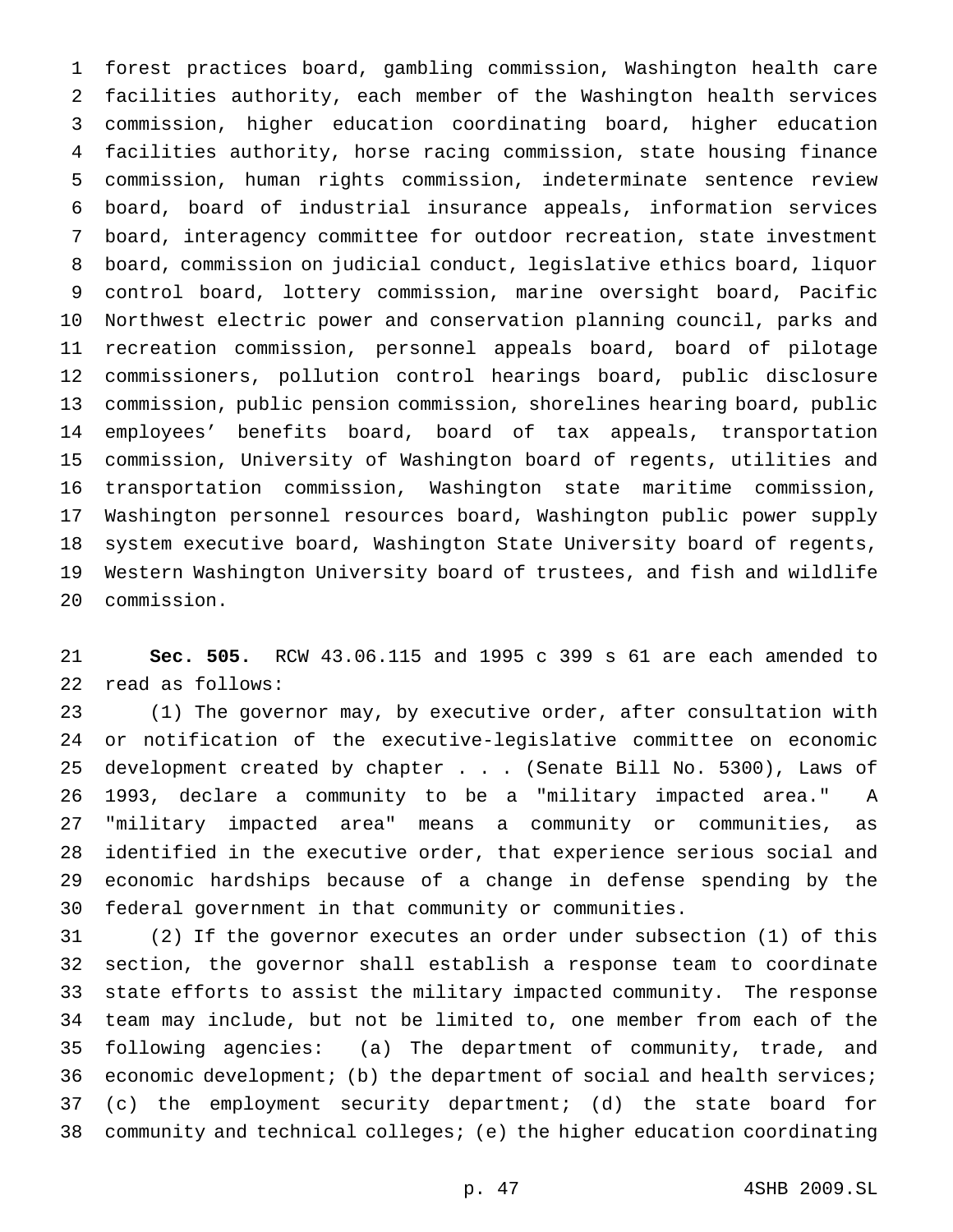1 board; and (f) the department of transportation( $\overline{f}$  and  $\overline{g}$ ) the 2 Washington energy office)). The governor may appoint a response team coordinator. The governor shall seek to actively involve the impacted community or communities in planning and implementing a response to the crisis. The governor may seek input or assistance from the community diversification advisory committee, and the governor may establish task forces in the community or communities to assist in the coordination and delivery of services to the local community. The state and community response shall consider economic development, human service, and training needs of the community or communities impacted.

 (3) The governor shall report at the beginning of the next legislative session to the legislature and the executive-legislative committee on economic development created by chapter . . . (Senate Bill No. 5300), Laws of 1993, as to the designation of a military impacted area. The report shall include recommendations regarding whether a military impacted area should become eligible for (a) funding provided by the community economic revitalization board, public facilities construction loan revolving account, Washington state development loan fund, basic health plan, the public works assistance account, department of community, trade, and economic development, employment security department, and department of transportation; (b) training for dislocated defense workers; or (c) services for dislocated defense workers.

 **Sec. 506.** RCW 43.19.680 and 1986 c 325 s 2 are each amended to read as follows:

 (1) Upon completion of each walk-through survey required by RCW 43.19.675, the director of general administration or the agency responsible for the facility if other than the department of general administration shall implement energy conservation maintenance and operation procedures that may be identified for any state-owned facility. These procedures shall be implemented as soon as possible but not later than twelve months after the walk-through survey.

 (2) By December 31, 1981, for the capitol campus the director of 34 general administration( $\left(\frac{1}{t} + \frac{1}{t} + \frac{1}{t} + \frac{1}{t} + \frac{1}{t} + \frac{1}{t} + \frac{1}{t} + \frac{1}{t} + \frac{1}{t} + \frac{1}{t} + \frac{1}{t} + \frac{1}{t} + \frac{1}{t} + \frac{1}{t} + \frac{1}{t} + \frac{1}{t} + \frac{1}{t} + \frac{1}{t} + \frac{1}{t} + \frac{1}{t} + \frac{1}{t} + \frac{1}{t} + \frac{1}{t} + \frac{1}{t} +$ 35 energy office,)) shall prepare and transmit to the governor and the legislature an implementation plan.

 (3) By December 31, 1983, for all other state-owned facilities, the 38 director of general administration ((in cooperation with the director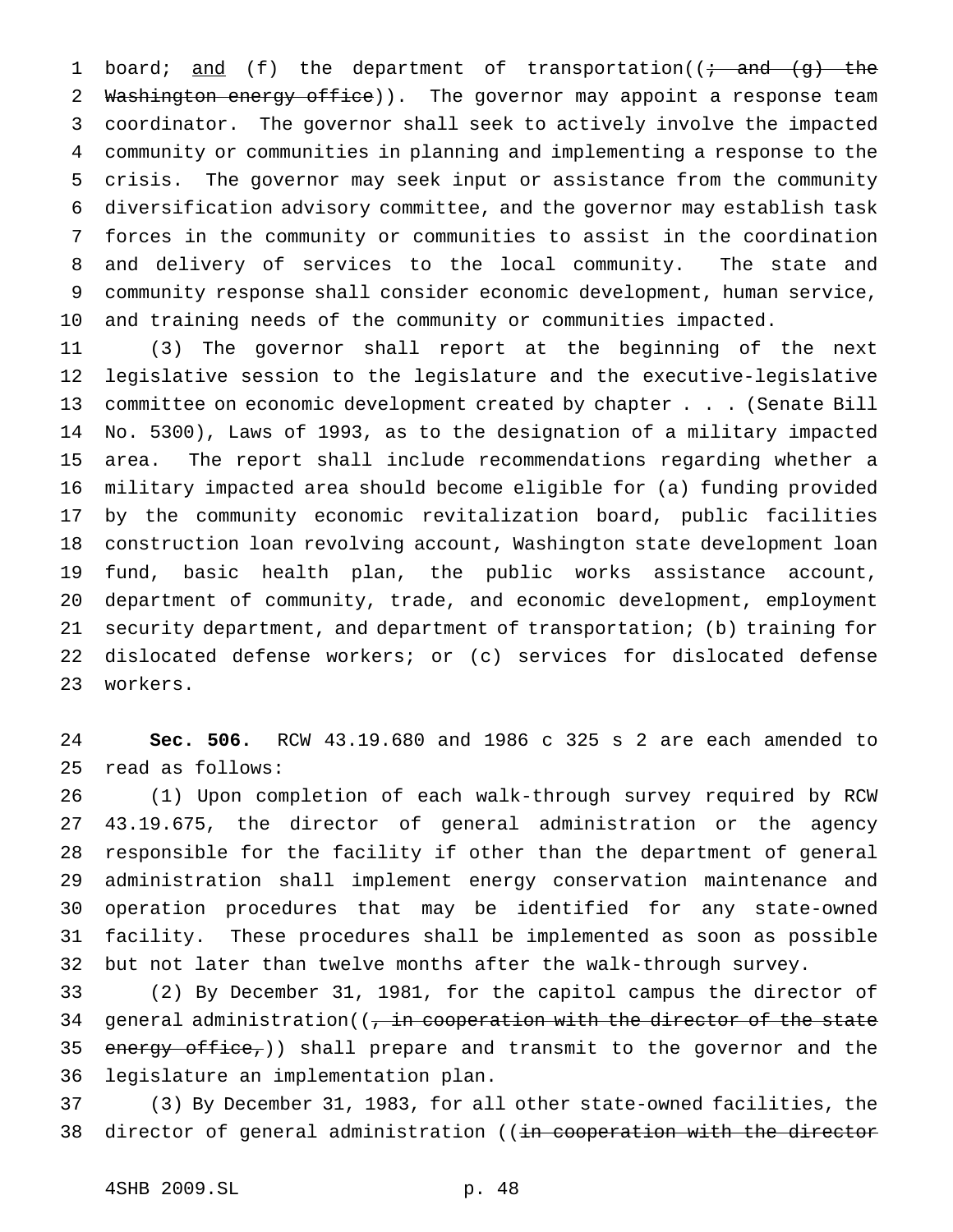1 of the state energy office)) shall prepare and transmit to the governor and the legislature the results of the energy consumption and walk- through surveys and a schedule for the conduct of technical assistance studies. This submission shall contain the energy conservation measures planned for installation during the ensuing biennium. Priority considerations for scheduling technical assistance studies shall include but not be limited to a facility's energy efficiency, responsible agency participation, comparative cost and type of fuels, possibility of outside funding, logistical considerations such as possible need to vacate the facility for installation of energy conservation measures, coordination with other planned facility modifications, and the total cost of a facility modification, including other work which would have to be done as a result of installing energy conservation measures. Energy conservation measure acquisitions and installations shall be scheduled to be twenty-five percent complete by June 30, 1985, or at the end of the capital budget biennium which includes that date, whichever is later, fifty-five percent complete by June 30, 1989, or at the end of the capital budget biennium which includes that date, whichever is later, eighty-five percent complete by June 30, 1993, or at the end of the capital budget biennium which includes that date, whichever is later, and fully complete by June 30, 1995, or at the end of the capital budget biennium which includes that date, whichever is later. Each state agency shall implement energy conservation measures with a payback period of twenty-four months or less that have a positive cash flow in the same biennium.

 For each biennium until all measures are installed, the director of general administration shall report to the governor and legislature installation progress, measures planned for installation during the ensuing biennium, and changes, if any, to the technical assistance study schedule. This report shall be submitted by December 31, 1984, or at the end of the following year whichever immediately precedes the capital budget adoption, and every two years thereafter until all measures are installed.

 (4) The director of general administration shall adopt rules to facilitate private investment in energy conservation measures for state-owned buildings consistent with state law.

 **Sec. 507.** RCW 43.21G.010 and 1981 c 295 s 11 are each amended to read as follows: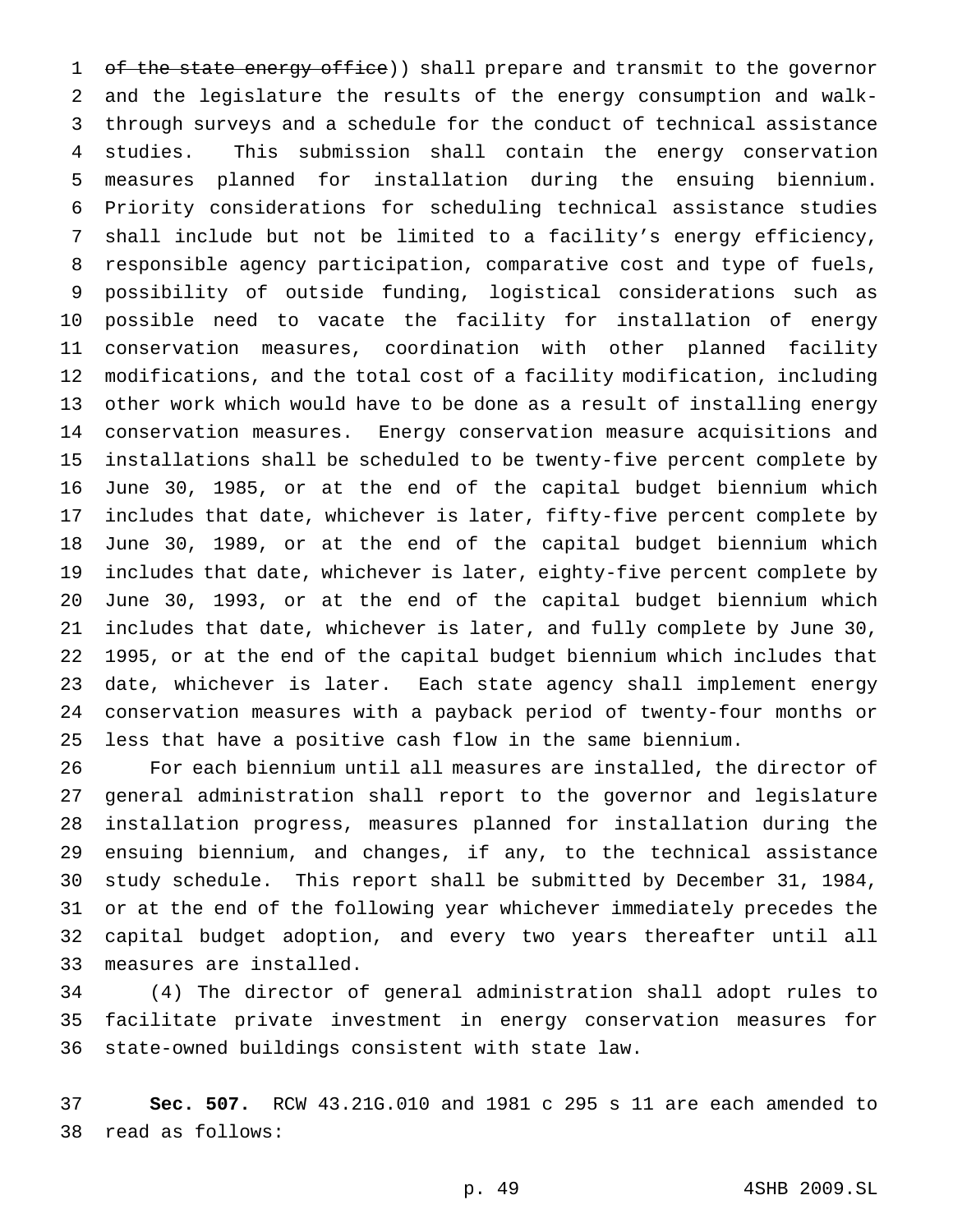The legislature finds that energy in various forms is increasingly subject to possible shortages and supply disruptions, to the point that there may be foreseen an emergency situation, and that without the ability to institute appropriate emergency measures to regulate the production, distribution, and use of energy, a severe impact on the public health, safety, and general welfare of our state's citizens may occur. The prevention or mitigation of such energy shortages or disruptions and their effects is necessary for preservation of the public health, safety, and general welfare of the citizens of this state.

It is the intent of this chapter to:

 (1) Establish necessary emergency powers for the governor and define the situations under which such powers are to be exercised;

(2) Provide penalties for violations of this chapter.

 It is further the intent of the legislature that in developing proposed orders under the powers granted in RCW 43.21G.040 as now or hereafter amended the governor may utilize, on a temporary or ad hoc basis, the knowledge and expertise of persons experienced in the technical aspects of energy supply, distribution, or use. Such utilization shall be in addition to support received by the governor 21 from the ((state energy office)) department of community, trade, and 22 economic development under RCW 43.21F.045 and 43.21F.065 and from other state agencies.

 **Sec. 508.** RCW 43.31.621 and 1995 c 226 s 3 are each amended to read as follows:

 (1) There is established the agency rural community assistance task force. The task force shall be chaired by the rural community assistance coordinator. It shall be the responsibility of the coordinator that all directives of chapter 314, Laws of 1991 are carried out expeditiously by the agencies represented in the task force. The task force shall consist of the directors, or representatives of the directors, of the following agencies: The department of community, trade, and economic development, employment security department, department of social and health services, state board for community and technical colleges, work force training and education coordinating board, department of natural resources, 37 department of transportation, ((state energy office,)) department of fish and wildlife, University of Washington center for international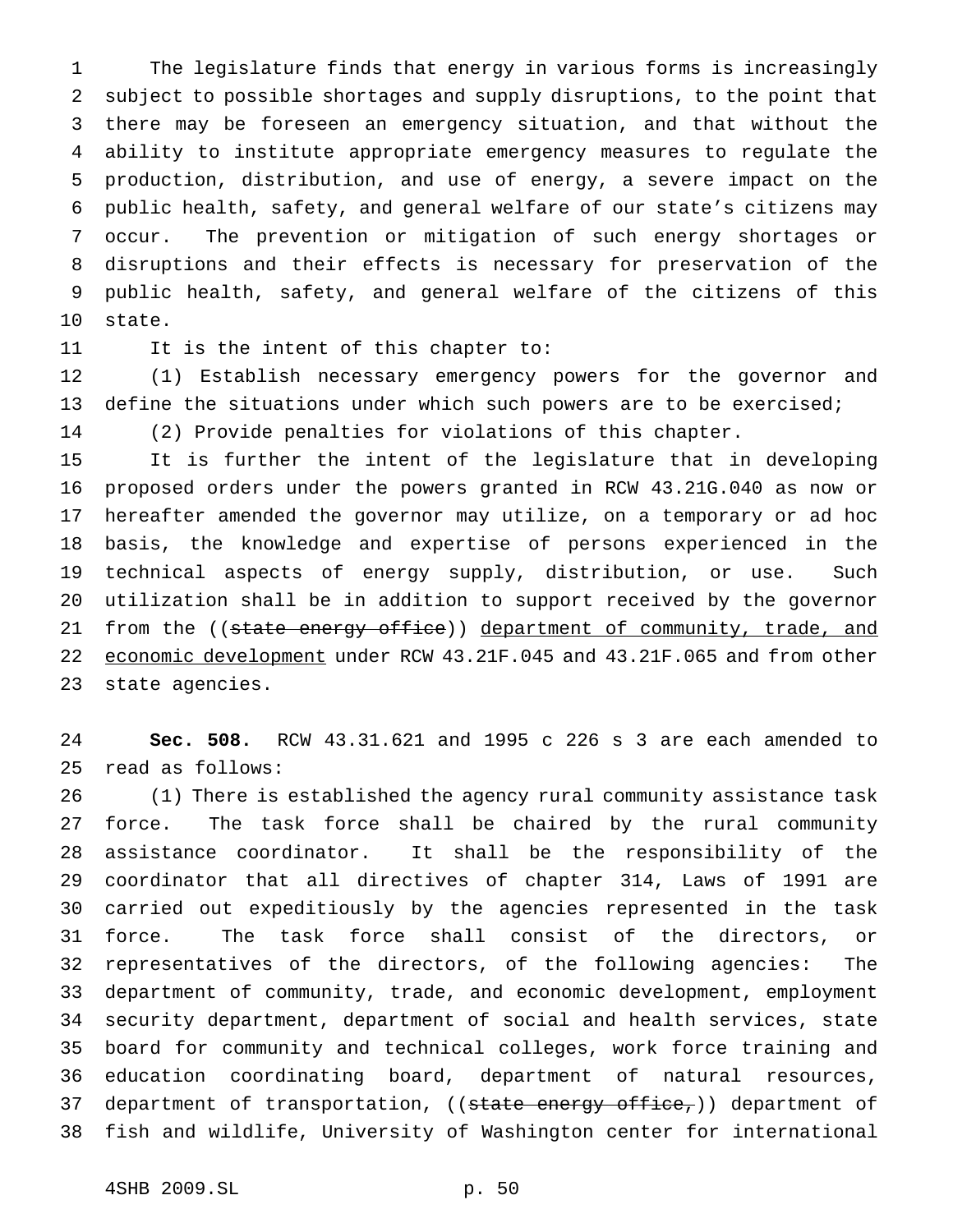trade in forest products, department of agriculture, and department of ecology. The task force shall solicit and consider input from the rural development council in coordinating agency programs targeted to rural natural resources impacted communities. The task force may consult and enlist the assistance of the following: The higher education coordinating board, University of Washington college of forest resources, University of Washington school of fisheries, Washington State University school of forestry, Northwest policy center, state superintendent of public instruction, Washington state labor council, the Evergreen partnership, Washington state association of counties, and others as needed.

 (2) The task force, in conjunction with the rural development council, shall undertake a study to determine whether additional communities and industries are impacted, or are likely to be impacted, by salmon preservation and recovery efforts. The task force shall consider possible impacts in the following industries and associated communities: Barge transportation, irrigation dependent agriculture, food processing, aluminum, charter recreational fishing, boatbuilding, and other sectors suggested by the task force. The task force shall report its findings and recommendations to the legislature by January 1996.

(3) This section shall expire June 30, 1997.

 **Sec. 509.** RCW 43.88.195 and 1993 c 500 s 8 are each amended to read as follows:

 After August 11, 1969, no state agency, state institution, state institution of higher education, which shall include all state universities, regional universities, The Evergreen State College, and community colleges, shall establish any new accounts or funds which are to be located outside of the state treasury: PROVIDED, That the office of financial management shall be authorized to grant permission for the establishment of such an account or fund outside of the state treasury only when the requesting agency presents compelling reasons of economy and efficiency which could not be achieved by placing such funds in the state treasury. When the director of financial management authorizes the creation of such fund or account, the director shall forthwith give written notice of the fact to the standing committees on ways and means 37 of the house and senate: PROVIDED FURTHER, That ((the office of financial management may grant permission for the establishment of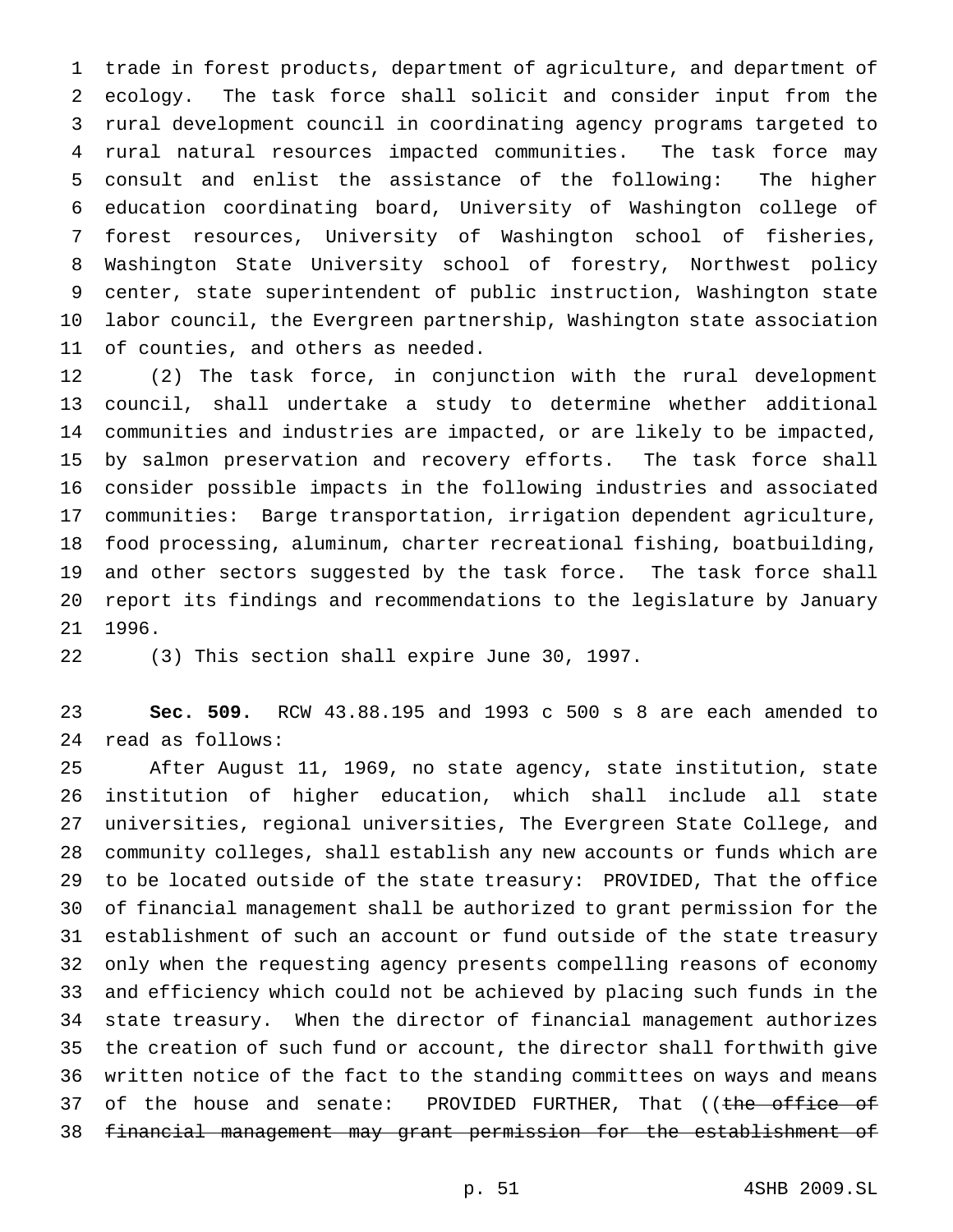1 accounts outside of the state treasury for the purposes of RCW 2 39.35C.120.)) agencies authorized to create local accounts will utilize the services of the state treasurer's office to ensure that new or ongoing relationships with financial institutions are in concert with state-wide policies and procedures pursuant to RCW 43.88.160(1).

 **Sec. 510.** RCW 43.140.040 and 1981 c 158 s 4 are each amended to read as follows:

 Distribution of funds from the geothermal account of the general fund shall be subject to the following limitations:

 (1) Thirty percent to the department of natural resources for 11 geothermal exploration and assessment;

12 (2) Thirty percent to ((the Washington state energy office)) 13 Washington State University or its statutory successor for the purpose 14 of encouraging the development of geothermal energy; and

 (3) Forty percent to the county of origin for mitigating impacts caused by geothermal energy exploration, assessment, and development.

 **Sec. 511.** RCW 43.140.050 and 1981 c 158 s 5 are each amended to read as follows:

 The state treasurer shall be responsible for distribution of funds to the county of origin. Each county's share of rentals and royalties from a lease including lands in more than one county shall be computed on the basis of the ratio that the acreage within each county has to 23 the total acreage in the lease. ((The Washington state energy office)) 24 Washington State University or its statutory successor shall obtain the necessary information to make the distribution of funds on such a basis.

 **Sec. 512.** RCW 47.06.110 and 1995 c 399 s 120 are each amended to read as follows:

 The state-interest component of the state-wide multimodal transportation plan shall include a state public transportation plan that:

 (1) Articulates the state vision of an interest in public transportation and provides quantifiable objectives, including benefits indicators;

 (2) Identifies the goals for public transit and the roles of federal, state, regional, and local entities in achieving those goals;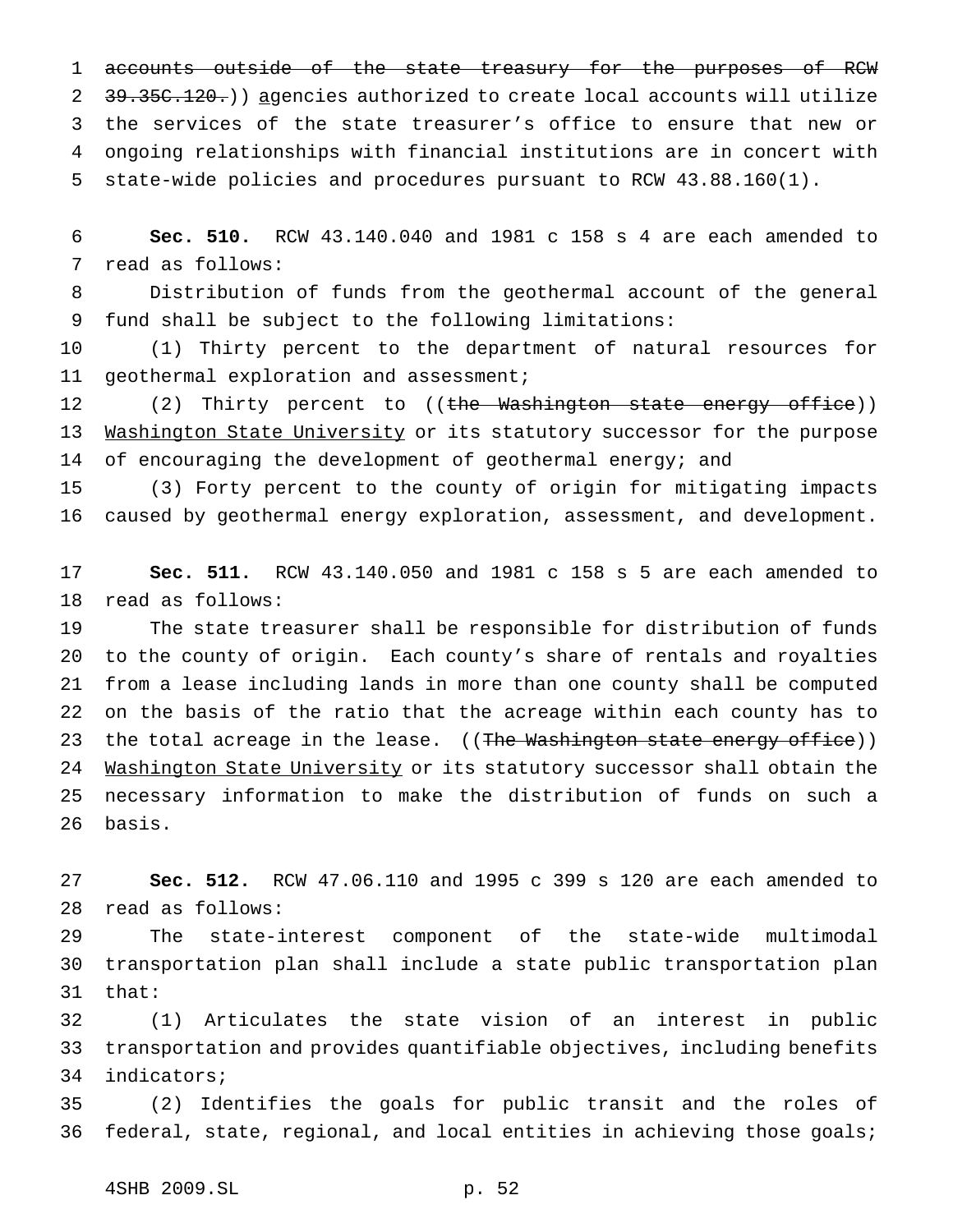(3) Recommends mechanisms for coordinating state, regional, and local planning for public transportation;

 (4) Recommends mechanisms for coordinating public transportation with other transportation services and modes;

 (5) Recommends criteria, consistent with the goals identified in subsection (2) of this section and with RCW 82.44.180 (2) and (3), for existing federal authorizations administered by the department to 8 transit agencies; and

 (6) Recommends a state-wide public transportation facilities and equipment management system as required by federal law.

 In developing the state public transportation plan, the department shall involve local jurisdictions, public and private providers of transportation services, nonmotorized interests, and state agencies with an interest in public transportation, including but not limited to the departments of community, trade, and economic development, social 16 and health services, and ecology, ((the state energy office,)) the office of the superintendent of public instruction, the office of the governor, and the office of financial management.

 The department shall submit an initial report to the legislative transportation committee by December 1, 1993, and shall provide annual reports summarizing the plan's progress each year thereafter.

 **Sec. 513.** RCW 70.94.527 and 1991 c 202 s 12 are each amended to read as follows:

 (1) Each county with a population over one hundred fifty thousand, and each city or town within those counties containing a major employer shall, by October 1, 1992, adopt by ordinance and implement a commute trip reduction plan for all major employers. The plan shall be developed in cooperation with local transit agencies, regional transportation planning organizations as established in RCW 47.80.020, major employers, and the owners of and employers at major worksites. The plan shall be designed to achieve reductions in the proportion of single-occupant vehicle commute trips and the commute trip vehicle miles traveled per employee by employees of major public and private sector employers in the jurisdiction.

 (2) All other counties, and cities and towns in those counties, may adopt and implement a commute trip reduction plan.

 (3) The department of ecology may, after consultation with the 38 ((state energy office)) department of transportation, as part of the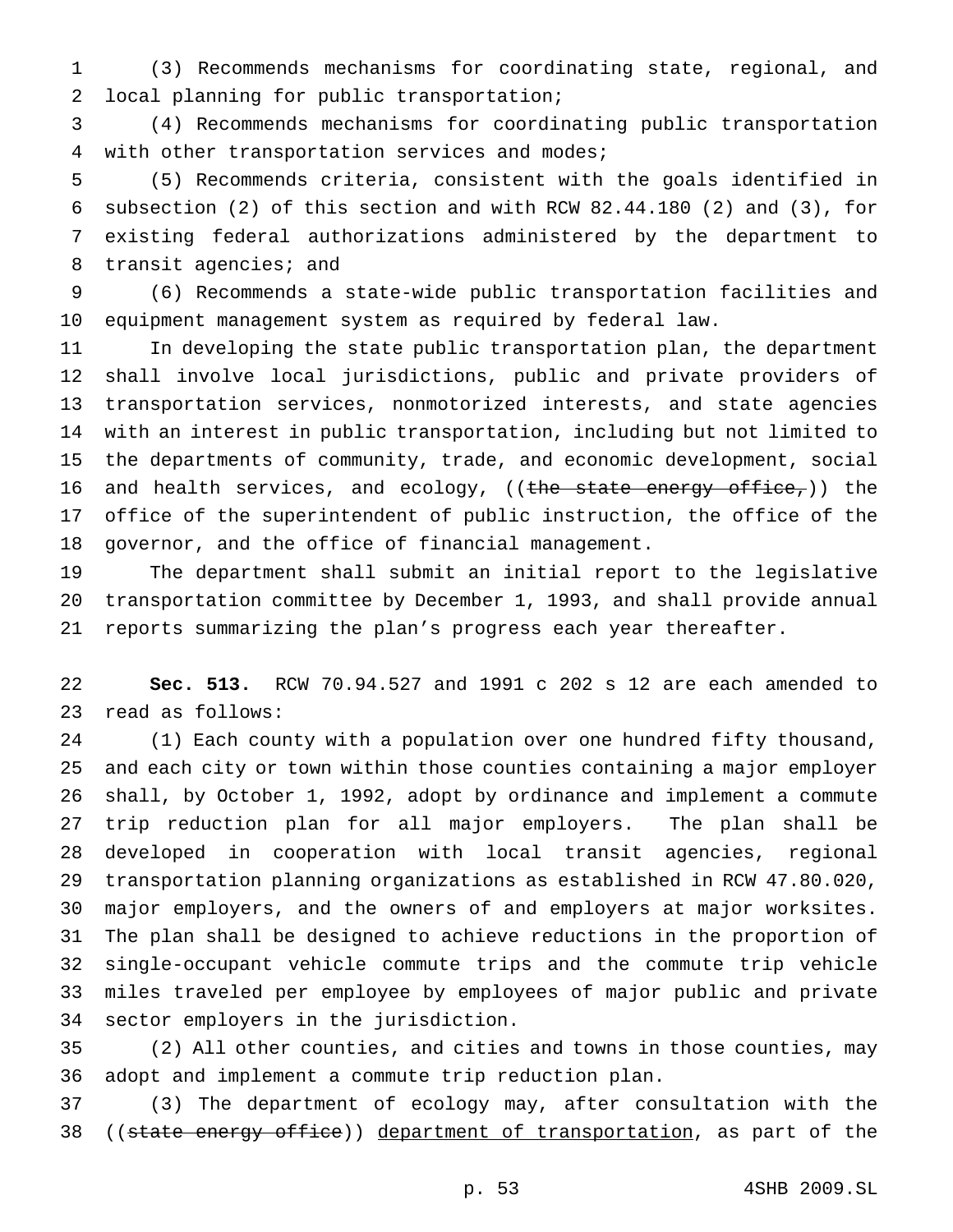state implementation plan for areas that do not attain the national ambient air quality standards for carbon monoxide or ozone, require municipalities other than those identified in subsection (1) of this section to adopt and implement commute trip reduction plans if the department determines that such plans are necessary for attainment of said standards.

 (4) A commute trip reduction plan shall be consistent with the guidelines established under RCW 70.94.537 and shall include but is not limited to (a) goals for reductions in the proportion of single- occupant vehicle commute trips and the commute trip vehicle miles traveled per employee; (b) designation of commute trip reduction zones; (c) requirements for major public and private sector employers to implement commute trip reduction programs; (d) a commute trip reduction program for employees of the county, city, or town; (e) a review of local parking policies and ordinances as they relate to employers and major worksites and any revisions necessary to comply with commute trip reduction goals and guidelines; (f) an appeals process by which major employers, who as a result of special characteristics of their business or its locations would be unable to meet the requirements of a commute trip reduction plan, may obtain waiver or modification of those requirements; and (g) means for determining base year values of the proportion of single-occupant vehicle commute trips and the commute trip vehicle miles traveled per employee and progress toward meeting commute trip reduction plan goals on an annual basis. Goals which are established shall take into account existing transportation demand management efforts which are made by major employers. Each jurisdiction shall ensure that employers shall receive full credit for the results of transportation demand management efforts and commute trip reduction programs which have been implemented by major employers prior to the base year. The goals for miles traveled per employee for all major employers shall not be less than a fifteen percent reduction from the base year value of the commute trip reduction zone in which their worksite is located by January 1, 1995, twenty-five percent reduction from the base year values by January 1, 1997, and thirty-five percent reduction from the base year values by January 1, 1999.

 (5) A county, city, or town may, as part of its commute trip reduction plan, require commute trip reduction programs for employers with ten or more full time employees at major worksites in federally designated nonattainment areas for carbon monoxide and ozone. The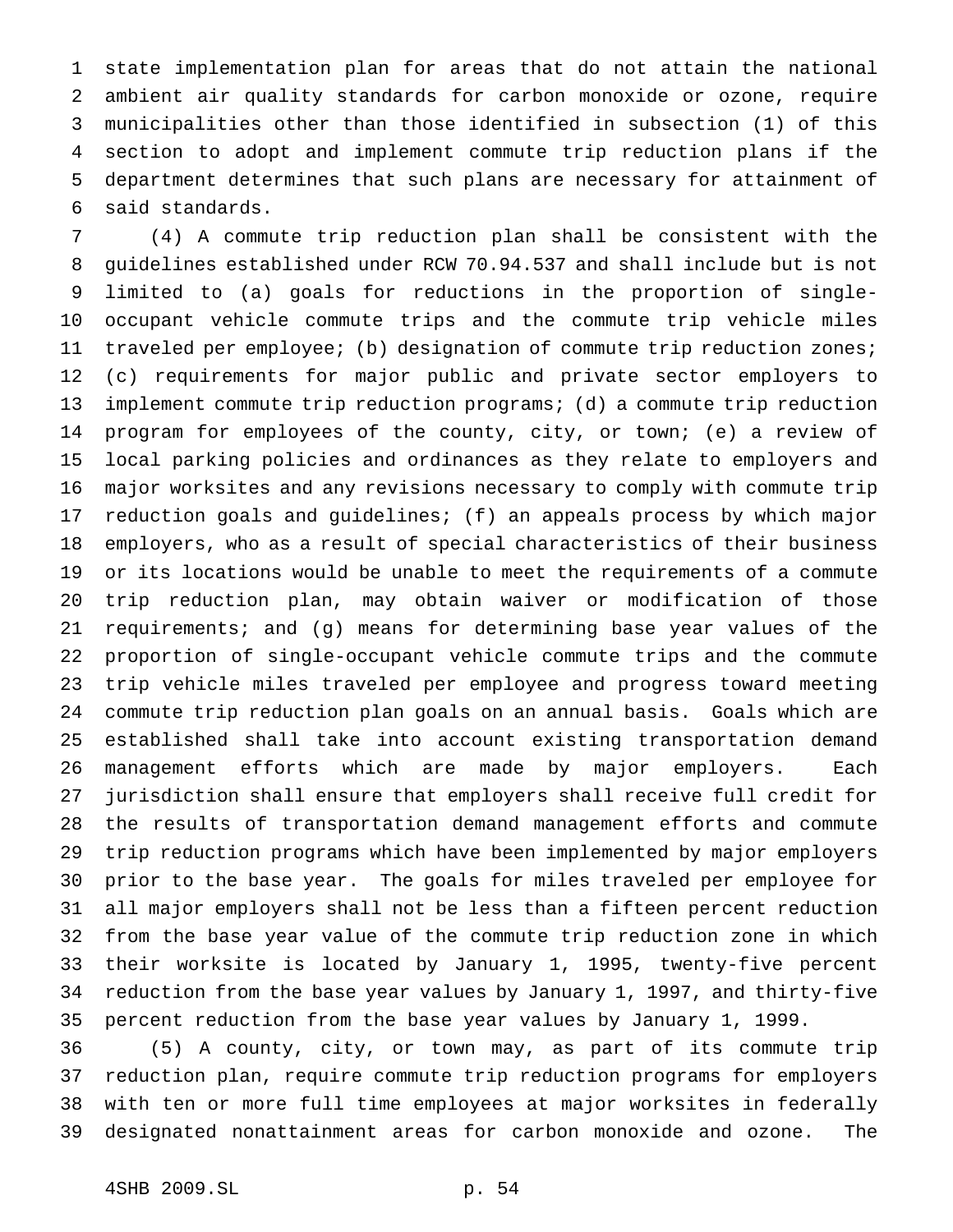county, city or town shall develop the programs in cooperation with affected employers and provide technical assistance to the employers in implementing such programs.

 (6) The commute trip reduction plans adopted by counties, cities, and towns under this chapter shall be consistent with and may be incorporated in applicable state or regional transportation plans and local comprehensive plans and shall be coordinated, and consistent with, the commute trip reduction plans of counties, cities, or towns with which the county, city, or town has, in part, common borders or related regional issues. Such regional issues shall include assuring consistency in the treatment of employers who have worksites subject to the requirements of this chapter in more than one jurisdiction. Counties, cities, or towns adopting commute trip reduction plans may enter into agreements through the interlocal cooperation act or by resolution or ordinance as appropriate with other jurisdictions, local transit agencies, or regional transportation planning organizations to coordinate the development and implementation of such plans. Counties, cities, or towns adopting a commute trip reduction plan shall review it annually and revise it as necessary to be consistent with applicable plans developed under RCW 36.70A.070.

 (7) Each county, city, or town implementing a commute trip reduction program shall, within thirty days submit a summary of its plan along with certification of adoption to the commute trip reduction task force established under RCW 70.94.537.

 (8) Each county, city, or town implementing a commute trip reduction program shall submit an annual progress report to the commute trip reduction task force established under RCW 70.94.537. The report shall be due July 1, 1994, and each July 1 thereafter through July 1, 2000. The report shall describe progress in attaining the applicable commute trip reduction goals for each commute trip reduction zone and shall highlight any problems being encountered in achieving the goals. The information shall be reported in a form established by the commute trip reduction task force.

 (9) Any waivers or modifications of the requirements of a commute trip reduction plan granted by a jurisdiction shall be submitted for review to the commute trip reduction task force established under RCW 70.94.537. The commute trip reduction task force may not deny the granting of a waiver or modification of the requirements of a commute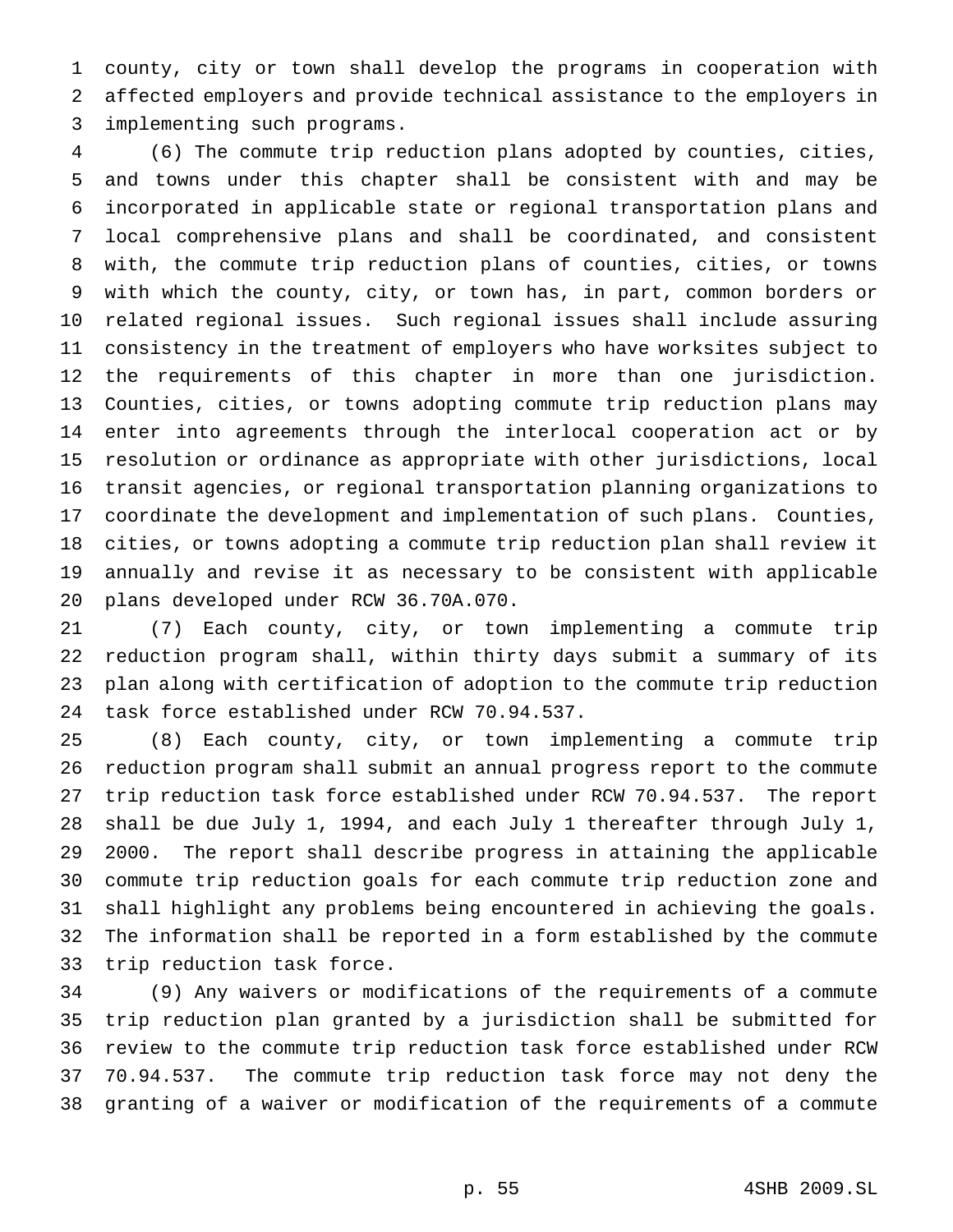trip reduction plan by a jurisdiction but they may notify the jurisdiction of any comments or objections.

 (10) Each county, city, or town implementing a commute trip reduction program shall count commute trips eliminated through work-at- home options or alternate work schedules as one and two-tenths vehicle trips eliminated for the purpose of meeting trip reduction goals.

 (11) Plans implemented under this section shall not apply to commute trips for seasonal agricultural employees.

 (12) Plans implemented under this section shall not apply to construction worksites when the expected duration of the construction project is less than two years.

 **Sec. 514.** RCW 70.94.537 and 1995 c 399 s 188 are each amended to read as follows:

14 (1) A ((twenty-three)) twenty-two member state commute trip reduction task force shall be established as follows:

16 (a) The ((director of the state energy office or the director's 17 designee who shall serve as chair;

18 (b) The)) secretary of the department of transportation or the 19 secretary's designee who shall serve as chair;

20  $((+e))$   $(b)$  The director of the department of ecology or the director's designee;

 $((\{d\})\)$  (c) The director of the department of community, trade, and economic development or the director's designee;

 $((\{e\})$   $(d)$  The director of the department of general administration or the director's designee;

26 ( $(\{\text{f}\})$ ) (e) Three representatives from counties appointed by the governor from a list of at least six recommended by the Washington state association of counties;

29 ( $(\frac{1}{9})$ )  $(f)$  Three representatives from cities and towns appointed by the governor from a list of at least six recommended by the association of Washington cities;

32  $((+h))$   $(g)$  Three representatives from transit agencies appointed by the governor from a list of at least six recommended by the Washington state transit association;

35 ( $(\frac{i}{i})$ ) (h) Six representatives of employers at or owners of major worksites in Washington appointed by the governor from a list of at 37 least twelve recommended by the association of Washington business; and  $((\{\dagger\})\)$  (i) Three citizens appointed by the governor.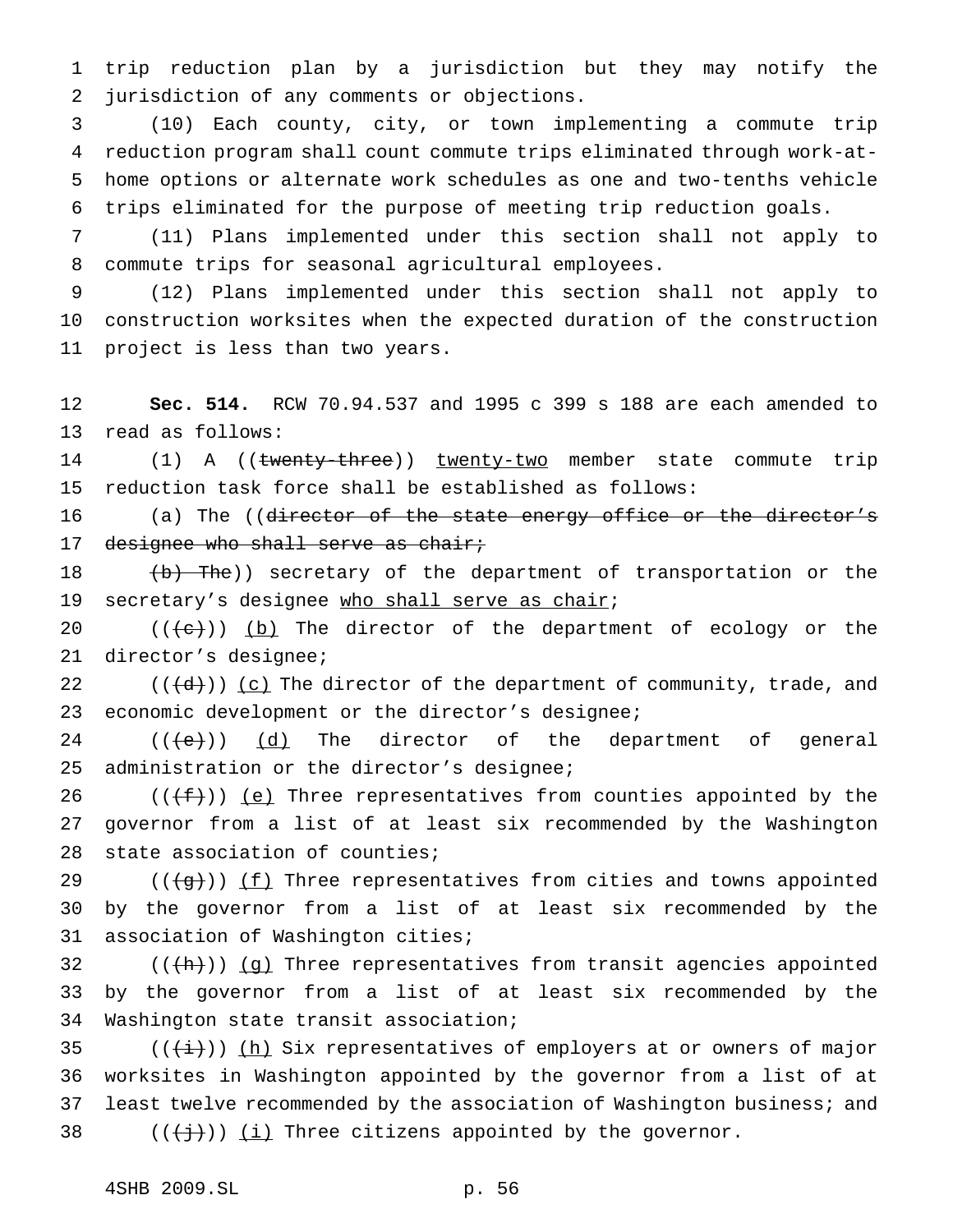Members of the commute trip reduction task force shall serve without compensation but shall be reimbursed for travel expenses as provided in RCW 43.03.050 and 43.03.060. Members appointed by the governor shall be compensated in accordance with RCW 43.03.220. The task force has all powers necessary to carry out its duties as prescribed by this chapter. The task force shall be dissolved on July 1, 2000.

 (2) By March 1, 1992, the commute trip reduction task force shall establish guidelines for commute trip reduction plans. The guidelines are intended to ensure consistency in commute trip reduction plans and goals among jurisdictions while fairly taking into account differences in employment and housing density, employer size, existing and anticipated levels of transit service, special employer circumstances, and other factors the task force determines to be relevant. The guidelines shall include:

(a) Criteria for establishing commute trip reduction zones;

 (b) Methods and information requirements for determining base year values of the proportion of single-occupant vehicle commute trips and the commute trip vehicle miles traveled per employee and progress toward meeting commute trip reduction plan goals;

(c) Model commute trip reduction ordinances;

 (d) Methods for assuring consistency in the treatment of employers who have worksites subject to the requirements of this chapter in more than one jurisdiction;

 (e) An appeals process by which major employers, who as a result of special characteristics of their business or its locations would be unable to meet the requirements of a commute trip reduction plan, may obtain a waiver or modification of those requirements and criteria for determining eligibility for waiver or modification;

 (f) Methods to ensure that employers shall receive full credit for the results of transportation demand management efforts and commute trip reduction programs which have been implemented by major employers 33 prior to the base year;

 (g) Alternative commute trip reduction goals for major employers which cannot meet the goals of this chapter because of the unique nature of their business; and

 (h) Alternative commute trip reduction goals for major employers whose worksites change and who contribute substantially to traffic congestion in a trip reduction zone.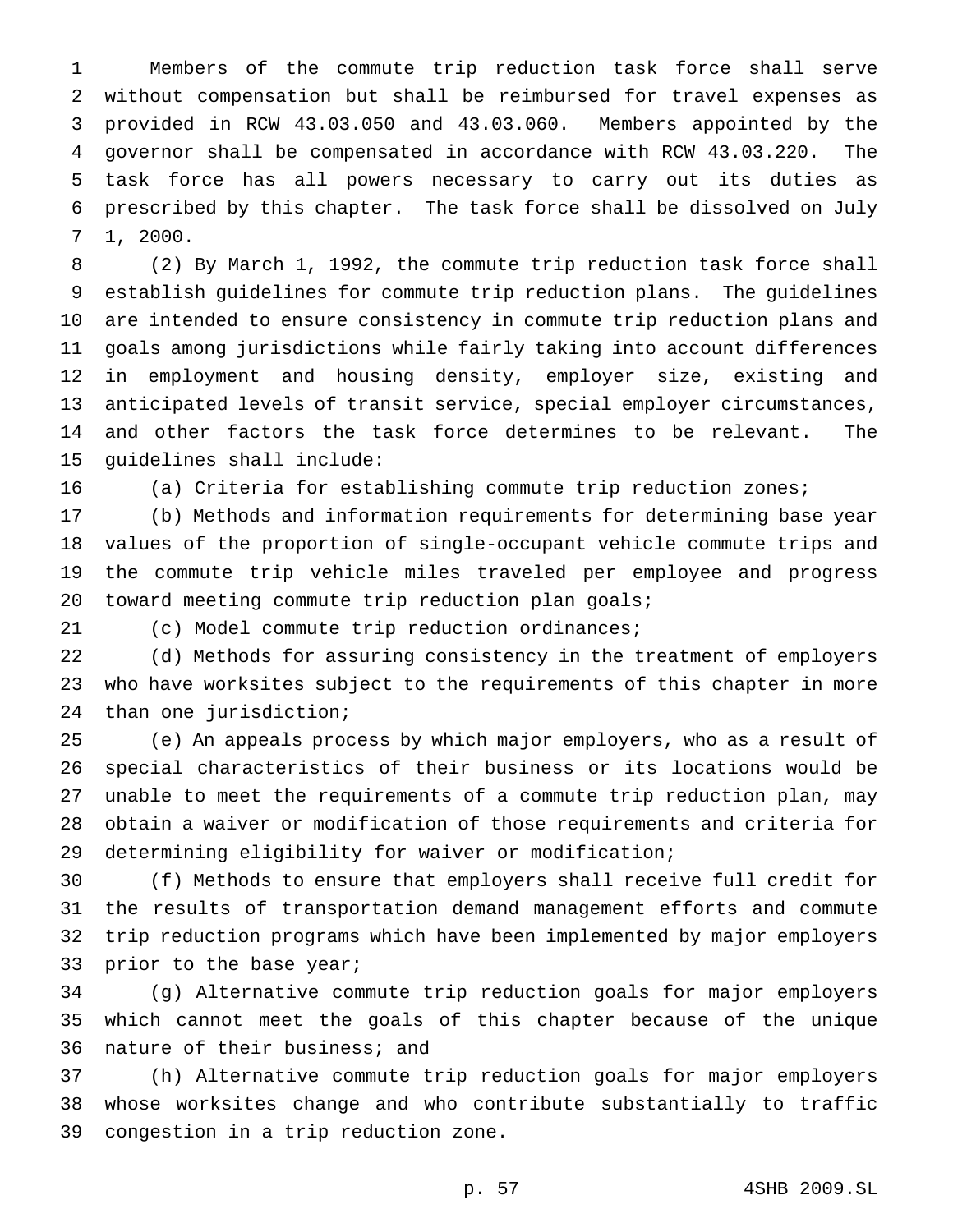(3) The task force shall assess the commute trip reduction options available to employers other than major employers and make recommendations to the legislature by October 1, 1992. The recommendations shall include the minimum size of employer who shall be required to implement trip reduction programs and the appropriate methods those employers can use to accomplish trip reduction goals.

 (4) The task force shall review progress toward implementing commute trip reduction plans and programs and the costs and benefits of commute trip reduction plans and programs and shall make recommendations to the legislature by December 1, 1995, and December 1, 1999. In assessing the costs and benefits, the task force shall consider the costs of not having implemented commute trip reduction plans and programs. The task force shall examine other transportation demand management programs nationally and incorporate its findings into its recommendations to the legislature. The recommendations shall address the need for continuation, modification, or termination or any or all requirements of this chapter. The recommendations made December 1, 1995, shall include recommendations regarding extension of the requirements of this chapter to employers with fifty or more full-time employees at a single worksite who begin their regular work day between 6:00 a.m. and 9:00 a.m. on weekdays for more than twelve continuous months.

 **Sec. 515.** RCW 70.94.541 and 1991 c 202 s 16 are each amended to read as follows:

 (1) A technical assistance team shall be established under the 26 direction of the ((state energy office)) department of transportation 27 and include representatives of the department((s)) of ((transportation 28 and)) ecology. The team shall provide staff support to the commute trip reduction task force in carrying out the requirements of RCW 70.94.537 and to the department of general administration in carrying out the requirements of RCW 70.94.551.

 (2) The team shall provide technical assistance to counties, cities, and towns, the department of general administration, other state agencies, and other employers in developing and implementing commute trip reduction plans and programs. The technical assistance shall include: (a) Guidance in determining base and subsequent year values of single-occupant vehicle commuting proportion and commute trip reduction vehicle miles traveled to be used in determining progress in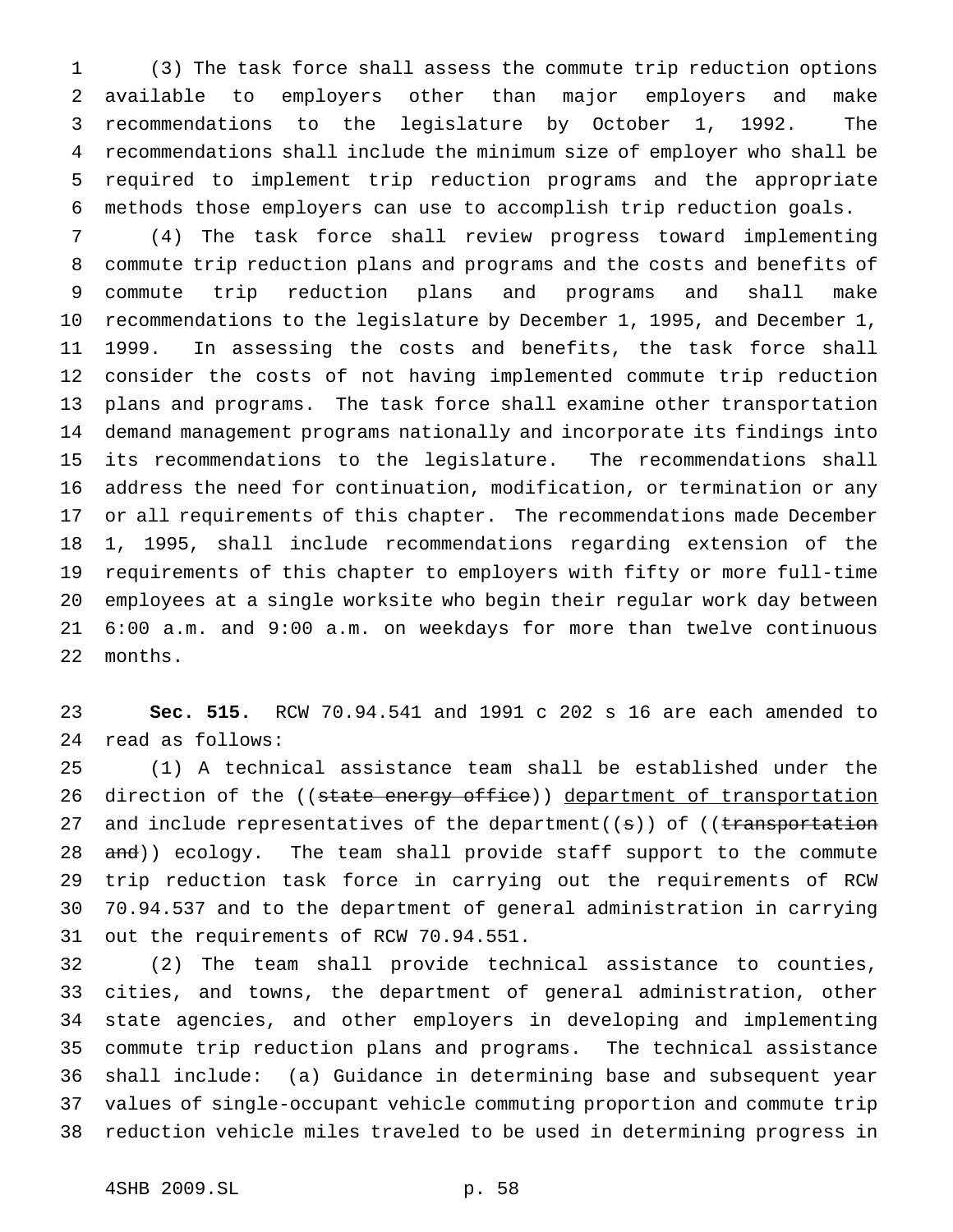attaining plan goals; (b) developing model plans and programs appropriate to different situations; and (c) providing consistent training and informational materials for the implementation of commute trip reduction programs. Model plans and programs, training and informational materials shall be developed in cooperation with representatives of local governments, transit agencies, and employers. 7 (3) In carrying out this section the ((state energy office and))

 department of transportation may contract with state-wide associations representing cities, towns, and counties to assist cities, towns, and counties in implementing commute trip reduction plans and programs.

 **Sec. 516.** RCW 70.94.551 and 1991 c 202 s 19 are each amended to read as follows:

 (1) The director of general administration, with the concurrence of an interagency task force established for the purposes of this section, shall coordinate a commute trip reduction plan for state agencies which are phase 1 major employers by January 1, 1993. The task force shall 17 include representatives of the ((state energy office, the)) departments of transportation and ecology and such other departments as the director of general administration determines to be necessary to be generally representative of state agencies. The state agency plan shall be consistent with the requirements of RCW 70.94.527 and 70.94.531 and shall be developed in consultation with state employees, local and regional governments, local transit agencies, the business community, and other interested groups. The plan shall consider and recommend policies applicable to all state agencies including but not limited to policies regarding parking and parking charges, employee incentives for commuting by other than single-occupant automobiles, flexible and alternative work schedules, alternative worksites, and the use of state-owned vehicles for car and van pools. The plan shall also consider the costs and benefits to state agencies of achieving commute trip reductions and consider mechanisms for funding state agency commute trip reduction programs. The department shall, within thirty days, submit a summary of its plan along with certification of adoption to the commute trip reduction task force established under RCW 70.94.537.

 (2) Not more than three months after the adoption of the commute trip reduction plan, each state agency shall, for each facility which is a major employer, develop a commute trip reduction program. The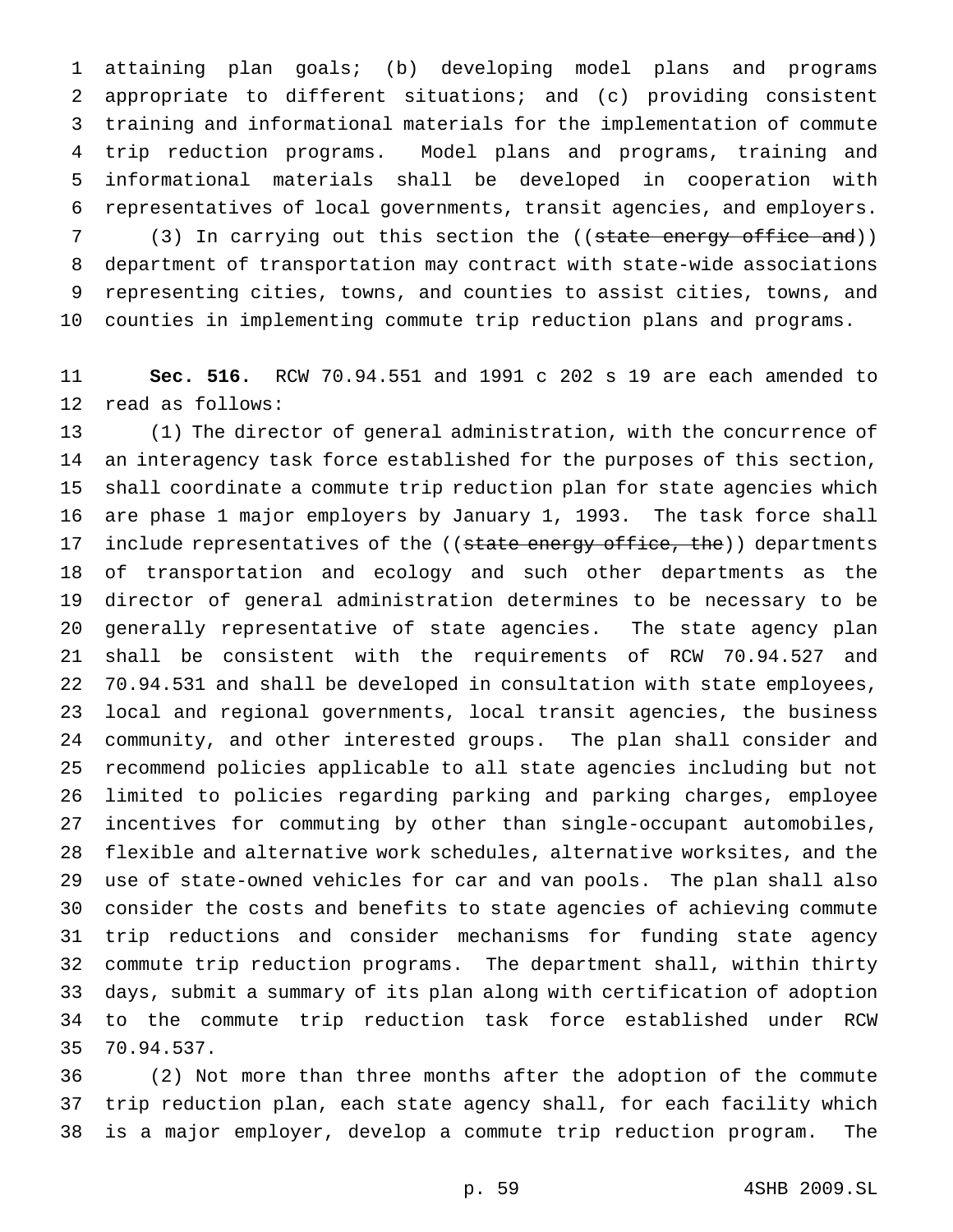program shall be designed to meet the goals of the commute trip reduction plan of the county, city, or town or, if there is no local commute trip reduction plan, the state. The program shall be consistent with the policies of the state commute trip reduction plan and RCW 70.94.531. The agency shall submit a description of that program to the local jurisdiction implementing a commute trip reduction plan or, if there is no local commute trip reduction plan, to the department of general administration. The program shall be implemented not more than three months after submission to the department. Annual reports required in RCW 70.94.531(2)(c) shall be submitted to the local jurisdiction implementing a commute trip reduction plan and to the department of general administration. An agency which is not meeting the applicable commute trip reduction goals shall, to the extent possible, modify its program to comply with the recommendations of the local jurisdiction or the department of general administration.

 (3) State agencies sharing a common location may develop and implement a joint commute trip reduction program or may delegate the development and implementation of the commute trip reduction program to the department of general administration.

 (4) The department of general administration in consultation with the state technical assistance team shall review the initial commute trip reduction program of each state agency subject to the commute trip reduction plan for state agencies to determine if the program is likely to meet the applicable commute trip reduction goals and notify the agency of any deficiencies. If it is found that the program is not likely to meet the applicable commute trip reduction goals, the team will work with the agency to modify the program as necessary.

 (5) For each agency subject to the state agency commute trip reduction plan, the department of general administration in consultation with the technical assistance team shall annually review progress toward meeting the applicable commute trip reduction goals. If it appears an agency is not meeting or is not likely to meet the applicable commute trip reduction goals, the team shall work with the agency to make modifications to the commute trip reduction program.

 (6) The department of general administration shall submit an annual progress report for state agencies subject to the state agency commute trip reduction plan to the commute trip reduction task force established under RCW 70.94.537. The report shall be due April 1, 1993, and each April 1 through 2000. The report shall report progress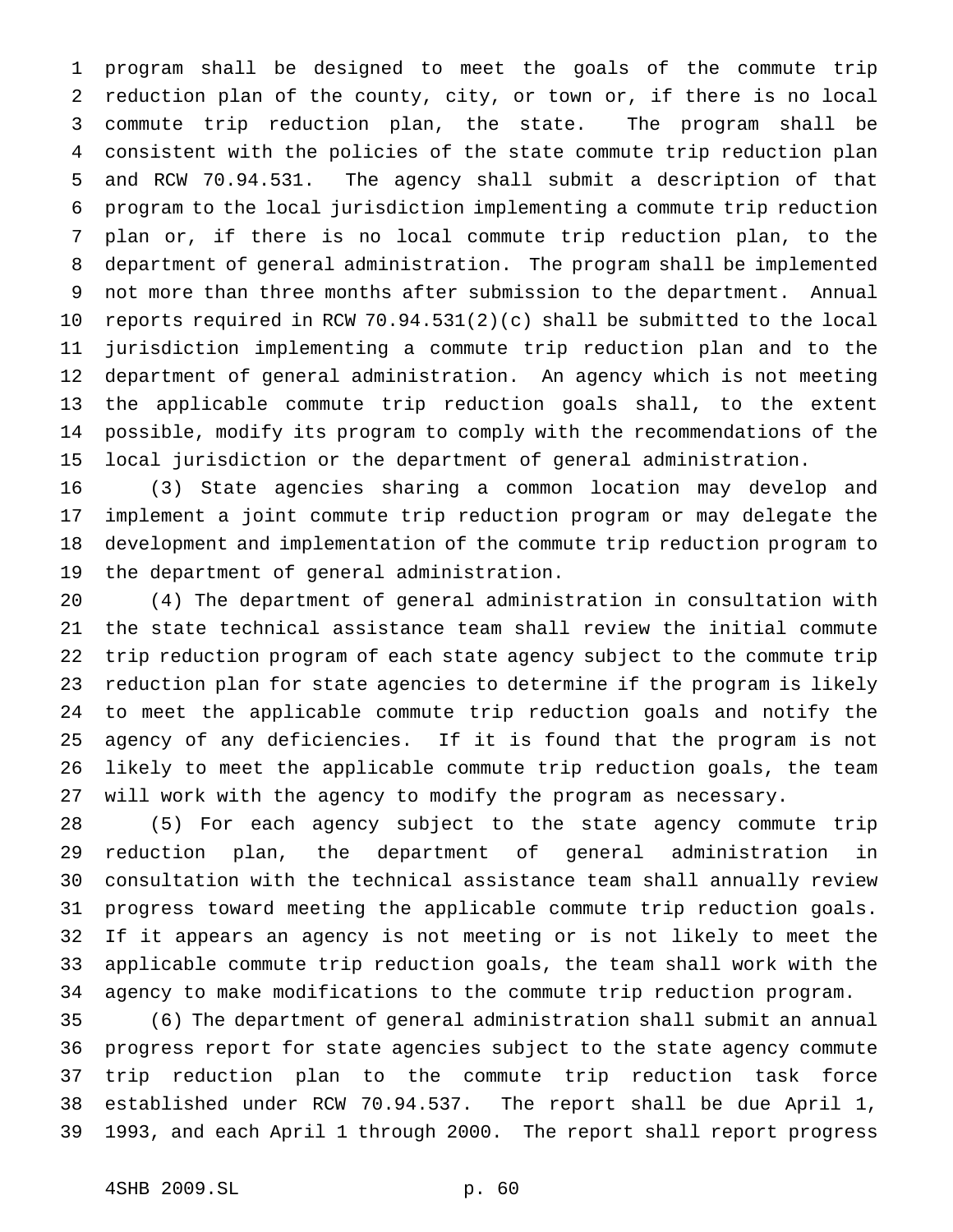in attaining the applicable commute trip reduction goals for each commute trip reduction zone and shall highlight any problems being encountered in achieving the goals. The information shall be reported in a form established by the commute trip reduction task force.

 **Sec. 517.** RCW 70.94.960 and 1991 c 199 s 218 are each amended to read as follows:

 The department may disburse matching grants from funds provided by the legislature from the air pollution control account, created in RCW 70.94.015, to units of local government to partially offset the additional cost of purchasing "clean fuel" and/or operating "clean-fuel vehicles" provided that such vehicles are used for public transit. Publicly owned school buses are considered public transit for the purposes of this section. The department may also disburse grants to vocational-technical institutes for the purpose of establishing programs to certify clean-fuel vehicle mechanics. The department may 16 also distribute grants to ((the state energy office)) Washington State 17 University for the purpose of furthering the establishment of clean fuel refueling infrastructure.

 **Sec. 518.** RCW 70.120.210 and 1991 c 199 s 212 are each amended to read as follows:

 By July 1, 1992, the department shall develop, in cooperation with 22 the departments of general administration and transportation, and ((the 23 state energy office)) Washington State University, aggressive clean- fuel performance and clean-fuel vehicle emissions specifications including clean-fuel vehicle conversion equipment. To the extent possible, such specifications shall be equivalent for all fuel types. In developing such specifications the department shall consider the requirements of the clean air act and the findings of the environmental protection agency, other states, the American petroleum institute, the gas research institute, and the motor vehicles manufacturers association.

 **Sec. 519.** RCW 70.120.220 and 1991 c 199 s 215 are each amended to read as follows:

 The department, in cooperation with the departments of general administration and transportation, the utilities and transportation 36 commission, and ((the state energy office)) Washington State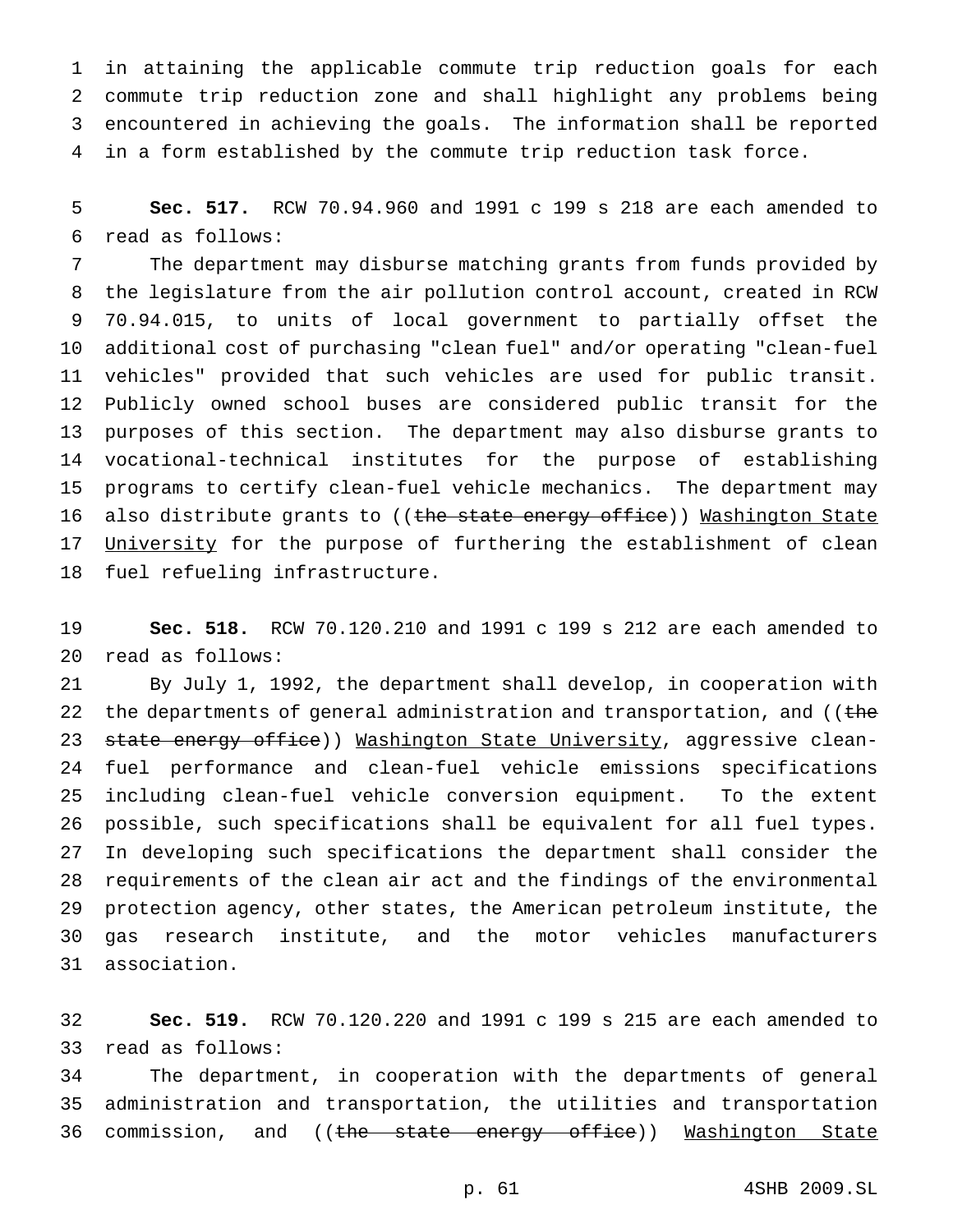1 University, shall biennially prepare a report to the legislature starting July 1, 1992, on:

 (1) Progress of clean fuel and clean-fuel vehicle programs in reducing automotive emissions;

 (2) Recommendations for enhancing clean-fuel distribution systems; (3) Efforts of the state, units of local government, and the private sector to evaluate and utilize "clean fuel" or "clean-fuel vehicles"; and

 (4) Recommendations for changes in the existing program to make it more effective and, if warranted, for expansion of the program.

 **Sec. 520.** RCW 80.28.260 and 1990 c 2 s 9 are each amended to read as follows:

 (1) The commission shall adopt a policy allowing an incentive rate of return on investment (a) for payments made under RCW 19.27A.035 and (b) for programs that improve the efficiency of energy end use if priority is given to senior citizens and low-income citizens in the course of carrying out such programs. The incentive rate of return on investments set forth in this subsection is established by adding an increment of two percent to the rate of return on common equity permitted on the company's other investments.

 (2) The commission shall consider and may adopt a policy allowing an incentive rate of return on investment in additional programs to improve the efficiency of energy end use or other incentive policies to encourage utility investment in such programs.

 (3) The commission shall consider and may adopt other policies to protect a company from a reduction of short-term earnings that may be a direct result of utility programs to increase the efficiency of energy use. These policies may include allowing a periodic rate adjustment for investments in end use efficiency or allowing changes in price structure designed to produce additional new revenue.

31 (((4) The commission may adopt a policy allowing the recovery of a 32 utility's expenses incurred under RCW 19.27A.055.))

 **Sec. 521.** RCW 82.35.020 and 1979 ex.s. c 191 s 2 are each amended to read as follows:

 As used in this chapter, the following terms have the meanings indicated unless the context clearly requires otherwise.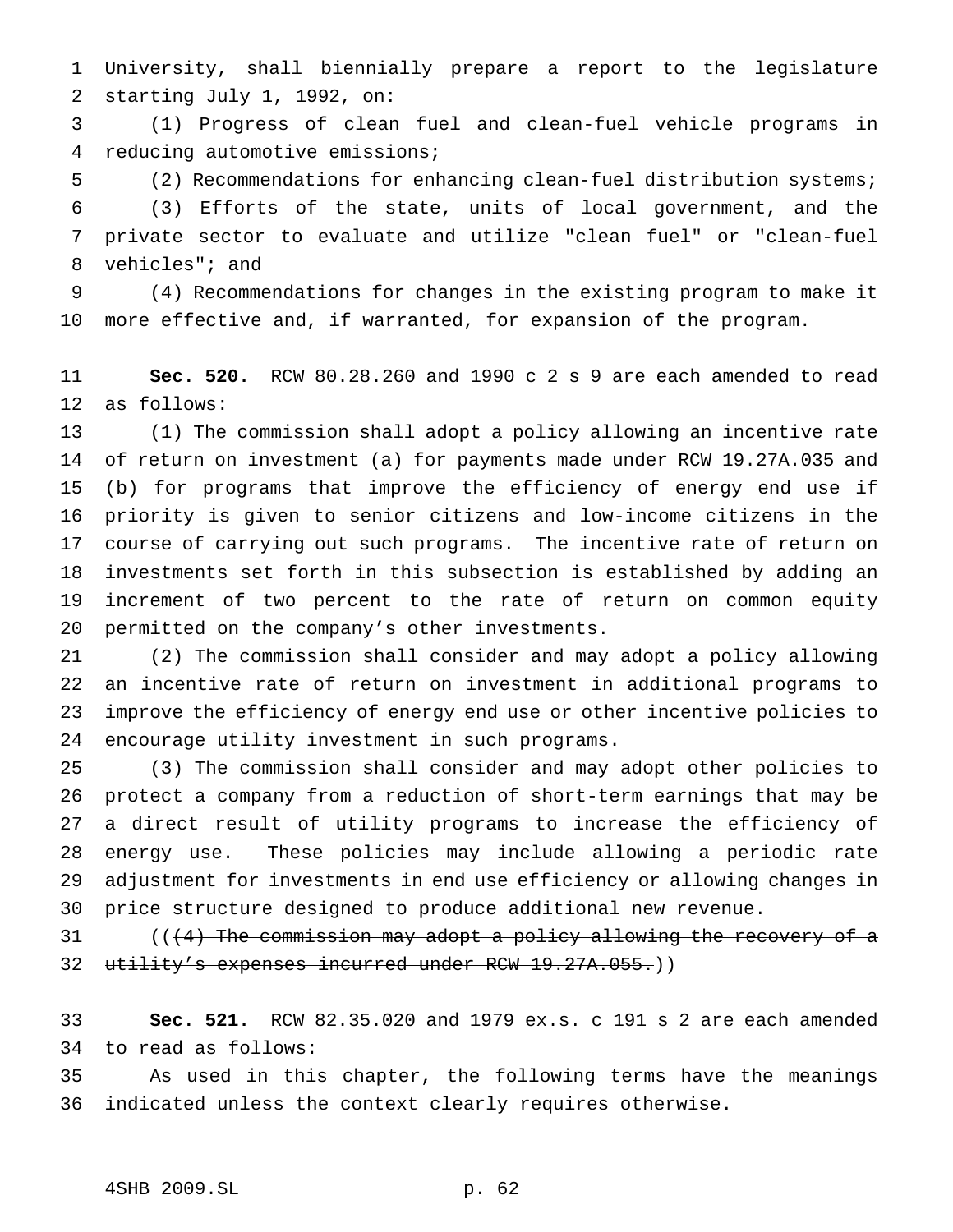(1) "Cogeneration" means the sequential generation of electrical or mechanical power and useful heat from the same primary energy source or fuel.

 (2) "Cogeneration facility" means any machinery, equipment, structure, process, or property, or any part thereof, installed or acquired for the primary purpose of cogeneration by a person or corporation other than an electric utility.

 (3) "Certificate" means a cogeneration tax credit certificate granted by the department.

 (4) "Cost" means only the cost of a cogeneration facility which is in addition to the cost that the applicant otherwise would incur to meet the applicant's demands for useful heat. "Cost" does not include expenditures which are offset by cost savings, including but not limited to savings resulting from early retirement of existing equipment.

(5) "Department" means the department of revenue.

 (6) "Electric utility" means any person, corporation, or governmental subdivision authorized and operating under the Constitution and laws of the state of Washington which is primarily engaged in the generation or sale of electric energy.

 $((+7)$  "Office" means the state energy office.))

 **Sec. 522.** RCW 82.35.080 and 1979 ex.s. c 191 s 8 are each amended to read as follows:

 (1) Except as provided in subsection (2) of this section, the department shall revoke any certificate issued under this chapter if it finds that any of the following have occurred with respect to the certificate:

 (a) The certificate was obtained by fraud or deliberate misrepresentation;

 (b) The certificate was obtained through the use of inaccurate data but without any intention to commit fraud or misrepresentation;

 (c) The facility was constructed or operated in violation of any provision of this chapter or provision imposed by the department as a condition of certification; or

 (d) The cogeneration facility is no longer capable of being operated for the primary purpose of cogeneration.

 (2) If the department finds that there are few inaccuracies under subsection (1)(b) of this section and that cumulatively they are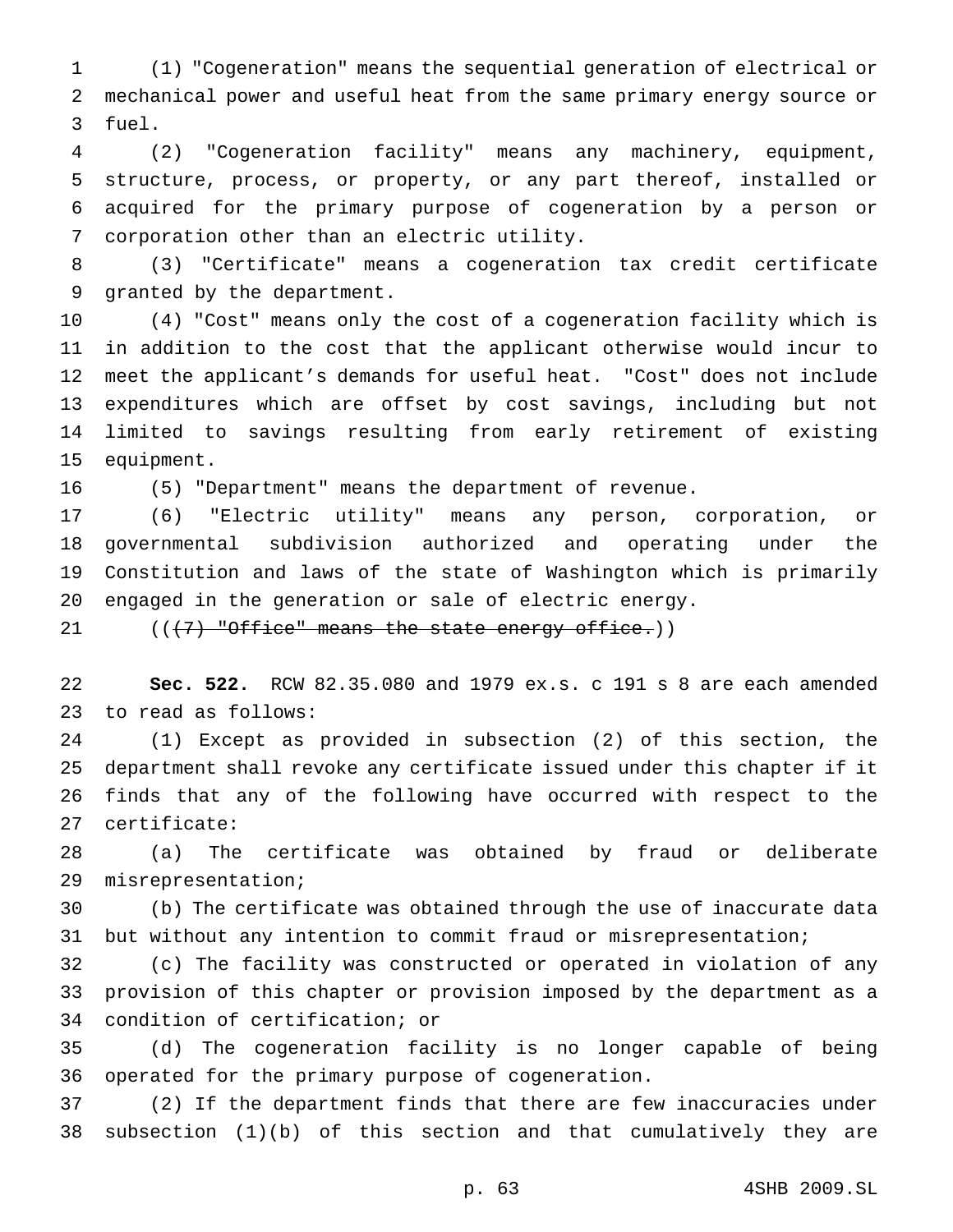insignificant in terms of the cost or operation of the facility or that the inaccurate data is not attributable to carelessness or negligence and its inclusion was reasonable under the circumstances, then the department may provide for the continuance of the certificate and whatever modification it considers in the public interest.

 (3) Any person, firm, corporation, or organization that obtains a certificate revoked under this section shall be liable for the total amount of money saved by claiming the credits and exemptions provided under this chapter and RCW 84.36.485. The total amount of the credits shall be collected as delinquent business and occupation taxes, and the total of the exemptions shall be collected and distributed as delinquent property taxes. Interest shall accrue on the amounts of the credits and exemptions from the date the taxes were otherwise due.

14 (4) The ((office)) department of community, trade, and economic development shall provide technical assistance to the department in carrying out its responsibilities under this section.

 **Sec. 523.** RCW 90.03.247 and 1994 c 264 s 82 are each amended to read as follows:

 Whenever an application for a permit to make beneficial use of public waters is approved relating to a stream or other water body for which minimum flows or levels have been adopted and are in effect at the time of approval, the permit shall be conditioned to protect the levels or flows. No agency may establish minimum flows and levels or similar water flow or level restrictions for any stream or lake of the state other than the department of ecology whose authority to establish is exclusive, as provided in chapter 90.03 RCW and RCW 90.22.010 and 90.54.040. The provisions of other statutes, including but not limited to RCW 75.20.100 and chapter 43.21C RCW, may not be interpreted in a manner that is inconsistent with this section. In establishing such minimum flows, levels, or similar restrictions, the department shall, during all stages of development by the department of ecology of minimum flow proposals, consult with, and carefully consider the 33 recommendations of, the department of fish and wildlife, the ((state 34 energy office)) department of community, trade, and economic 35 development, the department of agriculture, and representatives of the affected Indian tribes. Nothing herein shall preclude the department 37 of fish and wildlife, the ((energy office)) department of community, 38 trade, and economic development, or the department of agriculture from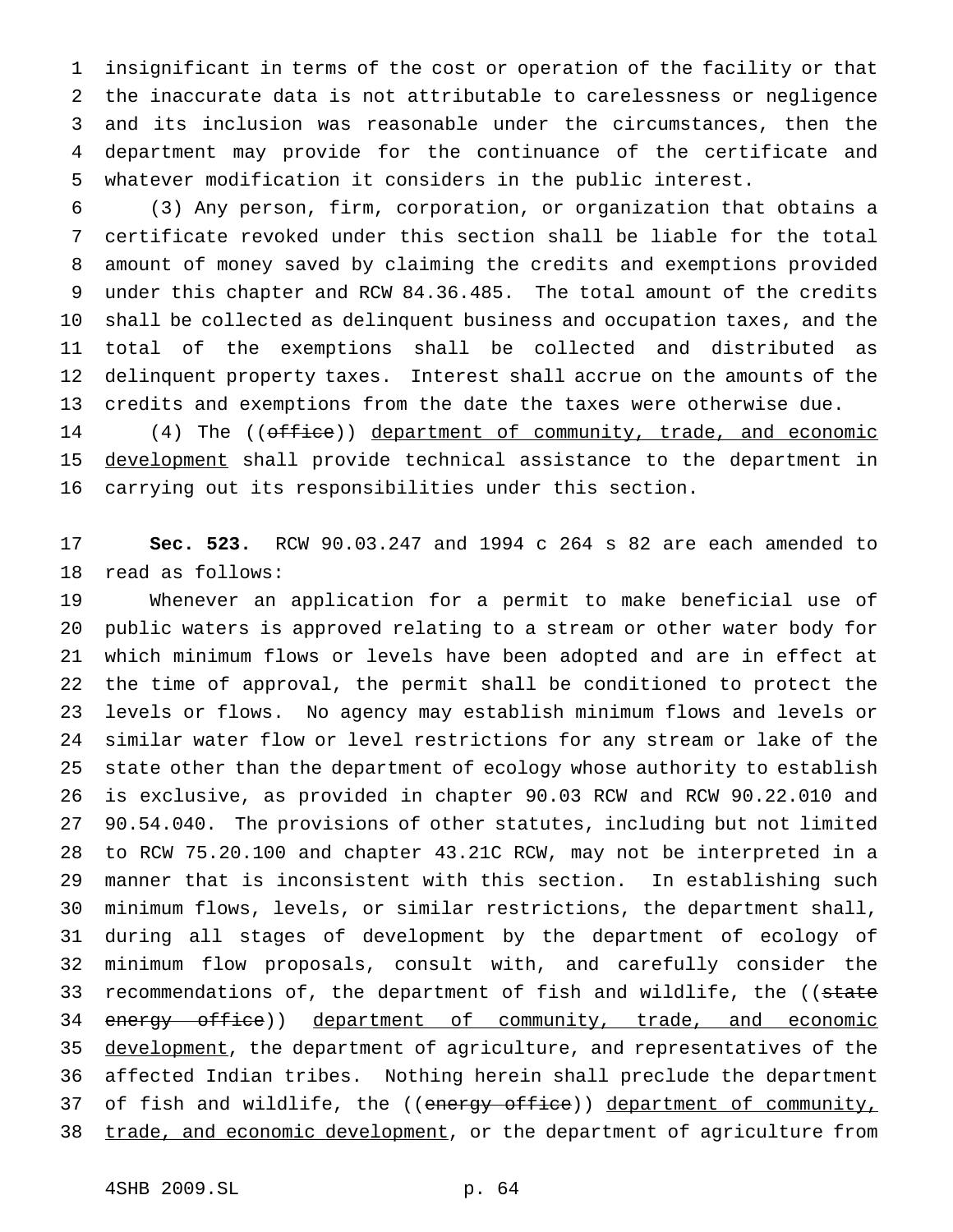presenting its views on minimum flow needs at any public hearing or to any person or agency, and the department of fish and wildlife, the 3 ((energy office)) department of community, trade, and economic 4 development, and the department of agriculture are each empowered to participate in proceedings of the federal energy regulatory commission and other agencies to present its views on minimum flow needs.

 NEW SECTION. **Sec. 524.** The following acts or parts of acts are each repealed: (1) RCW 43.21F.035 and 1990 c 12s1& 1981 c 295 s 3; (2) RCW 43.21F.065 and 1987 c 330 s 502 & 1981 c 295 s 8; (3) RCW 39.35C.120 and 1991 c 201 s 13; (4) RCW 41.06.081 and 1981 c 295 s 10; (5) RCW 43.41.175 and 1986 c 325 s 4; and (6) RCW 19.27A.055 and 1990 c 2 s 6.

### **PART VI**

### **MISCELLANEOUS**

 NEW SECTION. **Sec. 601.** The state shall offer the following services to state employees affected by the elimination of the Washington state energy office:

(1) Placement in the reduction in force transition pool;

 (2) Payment of one hundred fifty dollars per month per employee for health benefits purchased under the federal consolidated omnibus budget 23 reconciliation act (COBRA) for a period not to exceed one year;

 (3) Placement in the Washington management services clearinghouse register for employees in the Washington management service;

 (4) Career transition services through the department of personnel; (5) Up to thirty weeks of unemployment benefits for qualifying employees; and

 (6) Dislocated worker training for employees in positions unique to the energy industry.

 NEW SECTION. **Sec. 602.** Part headings used in this act do not constitute part of the law.

NEW SECTION. **Sec. 603.** This act shall take effect July 1, 1996.